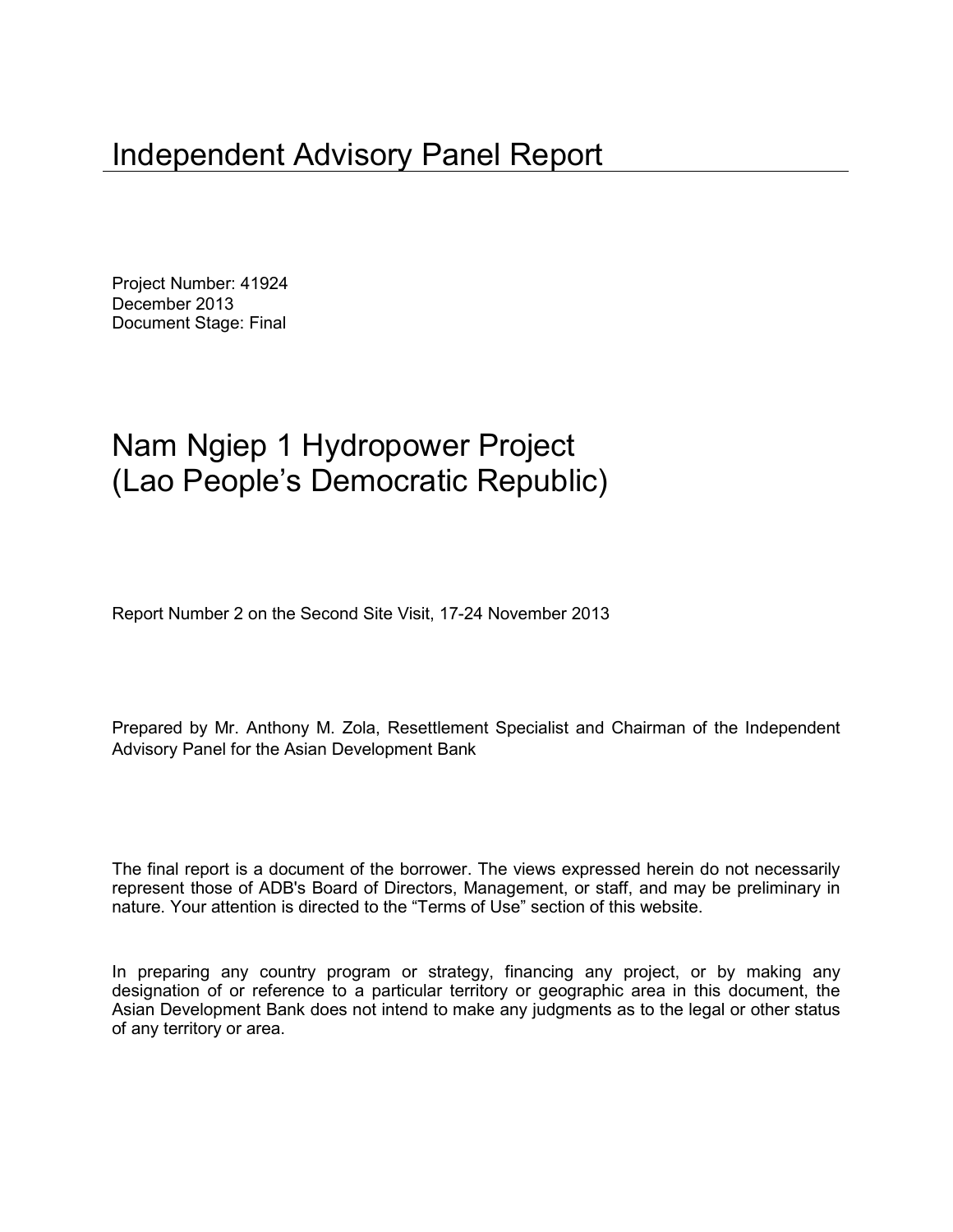## **Report Number 2 of the Independent Advisory Panel on the Nam Ngiep 1 Hydropower Project, Lao PDR Second Site Visit, 17-24 November 2013**

**20 December 2013**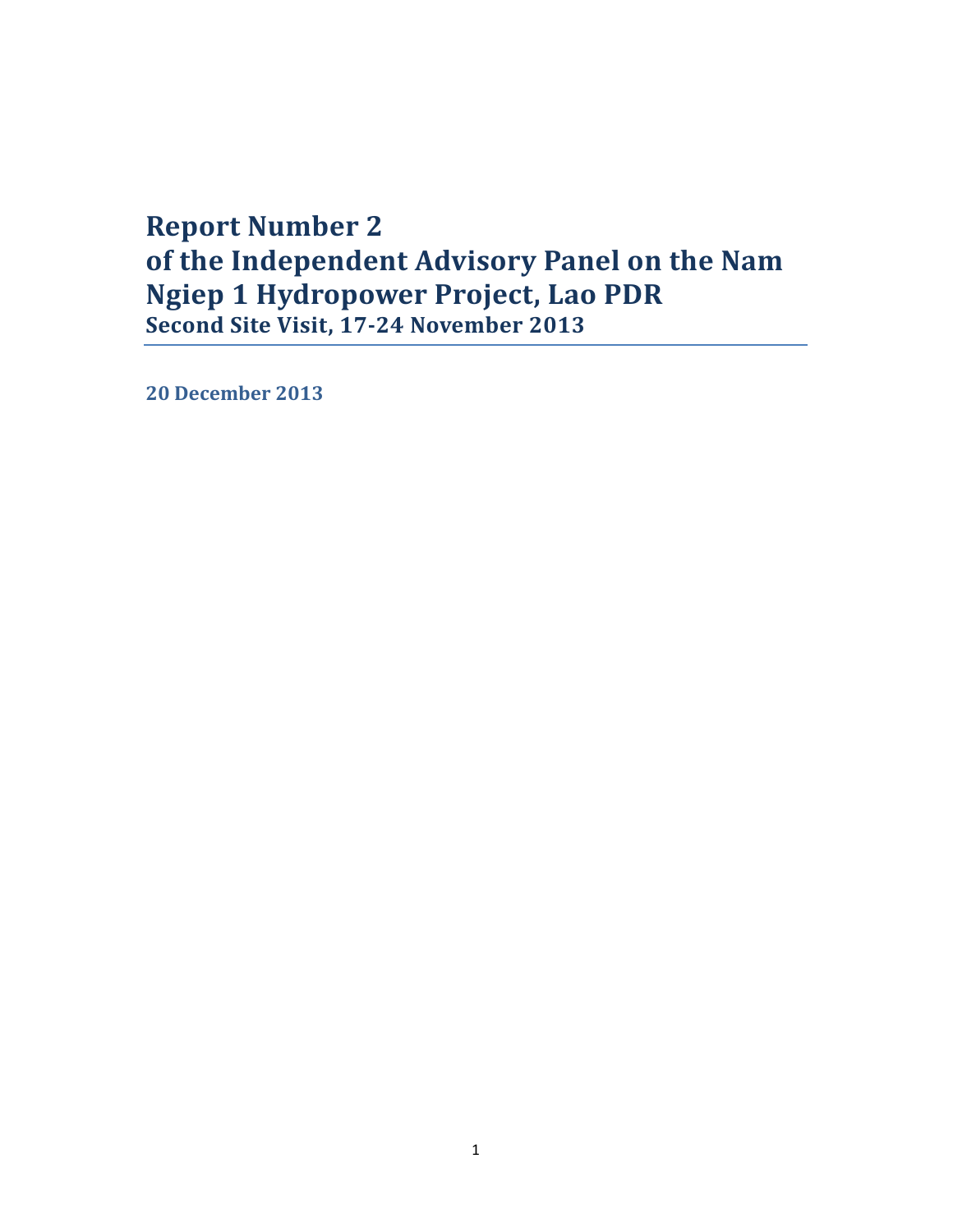## **Table of Contents**

|                                                                  | Page no. |
|------------------------------------------------------------------|----------|
| List of acronyms and abbreviations                               |          |
| <b>Introduction</b>                                              | 4        |
| Part 1: Independent Advisory Panel Actions                       | 4        |
| Part 2: Summary of IAP issues, requirements, and recommendations |          |
| Summary of Resettlement Issues<br>٠                              |          |
| <b>Summary of Social Issues</b><br>٠                             | 13       |
| Summary of Environmental Issues                                  | 17       |
| Summary of Biodiversity Issues<br>٠                              | 21       |
|                                                                  |          |
| <b>List of Annexes</b>                                           |          |
| Annex 1: Resettlement Issues                                     | 24       |
| Annex 2: Social and Indigenous Peoples' Issues                   | 31       |
| Annex 3: Environment Issues                                      | 35       |
| Annex 4: Biodiversity Issues                                     | 37       |
|                                                                  |          |
| Photos                                                           | 30       |
|                                                                  |          |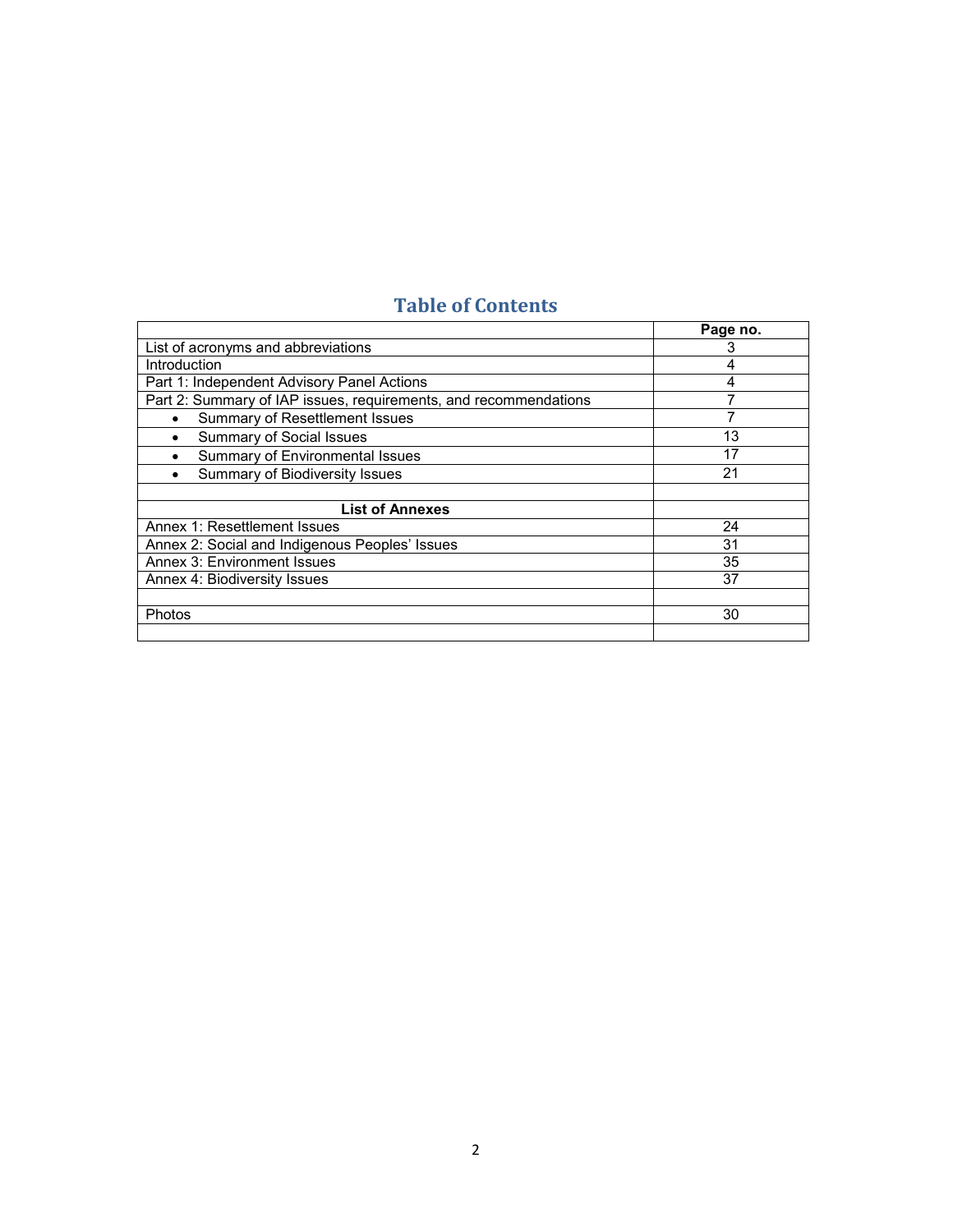# **List of acronyms and abbreviations**

| <b>ADB</b>               | Asian Development Bank                                                        |
|--------------------------|-------------------------------------------------------------------------------|
| $C\overline{A}$          | Concession agreement                                                          |
| <b>CIA</b>               | Cumulative impacts assessment                                                 |
| <b>DONRE</b>             | District office of natural resources and environment                          |
| <b>DFRM</b>              | Department of Forest Resources Management                                     |
| E&S                      | Environment and social                                                        |
| <b>EGATi</b>             | Electric Generating Authority of Thailand International Company               |
| <b>EIA</b>               | Environmental impacts assessment                                              |
| <b>EMP</b>               | Environmental management plan                                                 |
| <b>EMMP</b>              | Environmental monitoring and management plan                                  |
| <b>EMU</b>               | <b>Environmental Management Unit</b>                                          |
| <b>ESD</b>               | <b>Environment and Social Division</b>                                        |
| <b>ESIA</b>              | Environment and social impacts assessment                                     |
| $\overline{AP}$          | <b>Independent Advisory Panel</b>                                             |
| IFC                      | International Finance Corporation, World Bank Group                           |
| <b>GOL</b>               | Government of Lao PDR                                                         |
| ha                       | hectare                                                                       |
| LR                       | Lower reservoir                                                               |
| <b>MEM</b>               | Ministry of Energy and Mines                                                  |
| <b>MONRE</b>             | Ministry of Natural Resources and Environment                                 |
| <b>MRC</b>               | <b>Mekong River Commission</b>                                                |
| <b>NAFRI</b>             | National Agriculture and Forestry Research Institute                          |
| <b>NBCA</b>              | National biodiversity conservation area / conservation forest                 |
| NNP1                     | Nam Ngiep 1 Hydropower Project                                                |
| NNP <sub>2</sub>         | Nam Ngiep 2 Hydropower Project                                                |
| NNP1PC                   | Nam Ngiep 1 Power Company                                                     |
| <b>NPA</b>               | National protected area                                                       |
| <b>NTFP</b>              | Non-timber forest product                                                     |
| <b>NTPC</b>              | Nam Theun Power Company                                                       |
| PAP                      | Project affected people                                                       |
| <b>PONRE</b>             | Provincial office of natural resources and environment                        |
| PP                       | Project proponent                                                             |
| <b>PPA</b>               | Provincial protected area                                                     |
| <b>PRMLCRC</b>           | Provincial Resettlement Management and Living Condition Restoration Committee |
| <b>REMDP</b>             | Resettlement and Ethnic Minority Development Plan                             |
| <b>RMU</b>               | Resettlement Management Unit                                                  |
| <b>SEA</b>               | Strategic environmental assessment                                            |
| <b>THPC</b>              | Theun-Hinboun Power Company                                                   |
| $\overline{\mathsf{UR}}$ | Upper reservoir                                                               |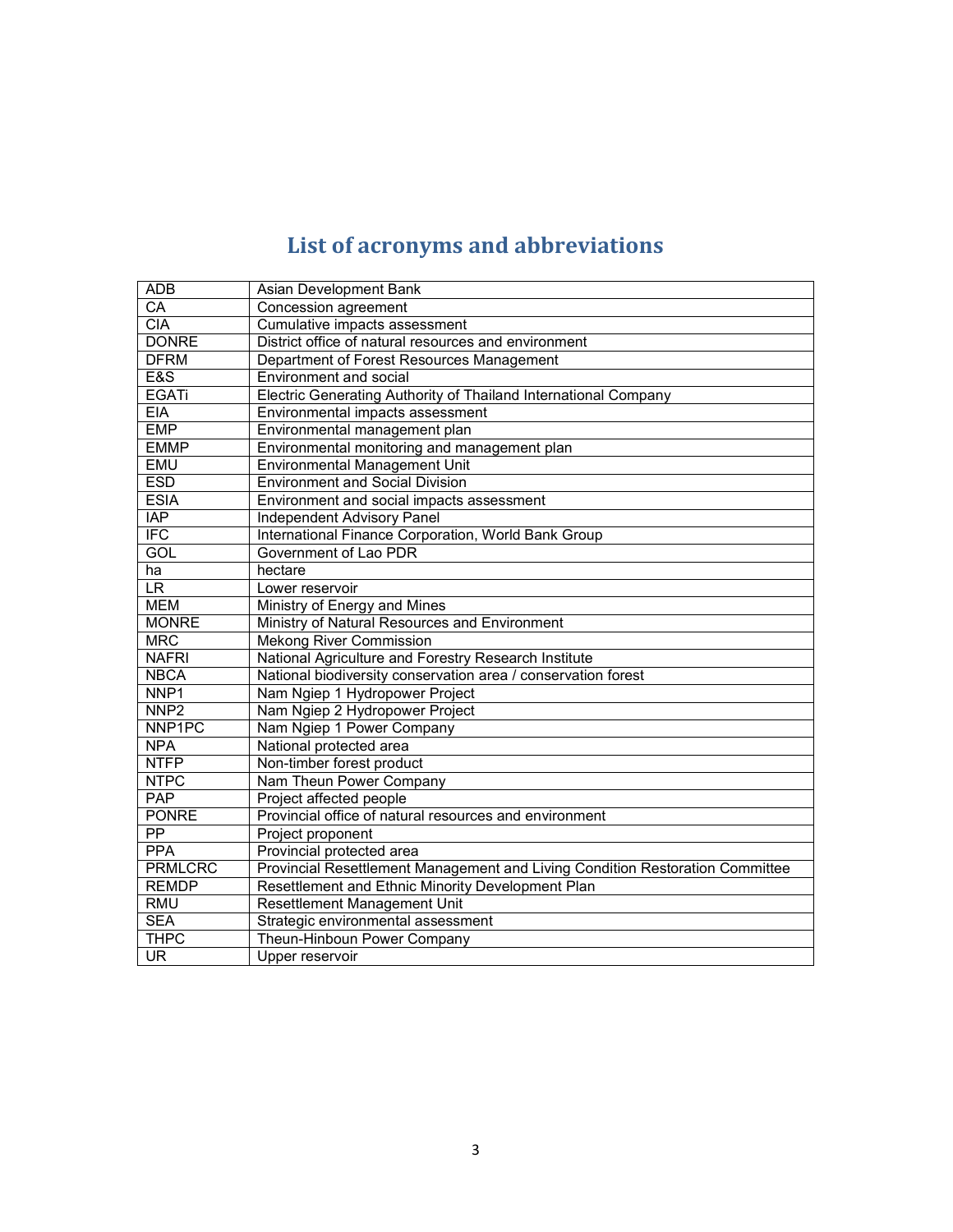# **Report Number 1 of the Independent Advisory Panel on the Nam Ngiep 1 Hydropower Project, Lao PDR**

**Second Site Visit, 17-24 November 2013** 

#### **Introduction**

- 1. This report consists of two parts: Part 1 presents the activities and actions of the Independent Advisory Panel (IAP) on the Nam Ngiep 1 Hydropower Project (NNP1) in Lao PDR; and, Part 2 presents a summary of the resettlement, social, environmental, and biodiversity issues related to the construction of the NNP1. Four separate annexes present the detailed findings of the individual members of the IAP.
- 2. The report was prepared by Mr. Anthony M. Zola, the Resettlement Specialist and Chairman of the IAP. The annexes were prepared by each member of the IAP.

## **Part 1: Independent Advisory Panel Actions**

- 3. The Independent Advisory Panel (IAP) on the Nam Ngiep 1 Hydropower Project (NNP1) in Lao PDR undertook a second visit to the NNP1 project site during the period 17-24 November 2013.
- 4. The IAP participating in the second visit was comprised of the following individuals:
	- Dr. Songwit Chuamsakul, Social Specialist
	- Dr. Richard Frankel, Environment Specialist
	- Dr. Kathy MacKinnon, Biodiversity Specialist
	- Mr. Anthony M. Zola, Resettlement Specialist
- 5. The IAP proposed to the Nam Ngiep 1 Power Company (NNP1PC) the following site visit schedule:
	- Visits in 2014: 4-11 May and 7-14 December
	- Visits in 2015: April, August, and December
	- Visits in 2016: April, August, and December
- 6. The IAP will prepare a report within approximately one month following each visit consisting of (i) issues of concern; (ii) actions by NNP1PC that are **required** by the IAP based on the NNP1 Concession Agreement, official / legal documents of the Government of Lao PDR (GOL), and international best practices; and, (iii) actions **recommended** by the IAP that NNP1PC should undertake. Actions required and recommended by the IAP will be time-based; meaning that NNP1PC will be obligated to or should undertake and/or complete these actions within the specified time period.
- 7. The IAP **categories of concern** are as follows: **high category** of concern requires the Developer to act immediately; a **medium category** of concern requires that the Developer act within 1-2 months; and, a **low category** of concern requires action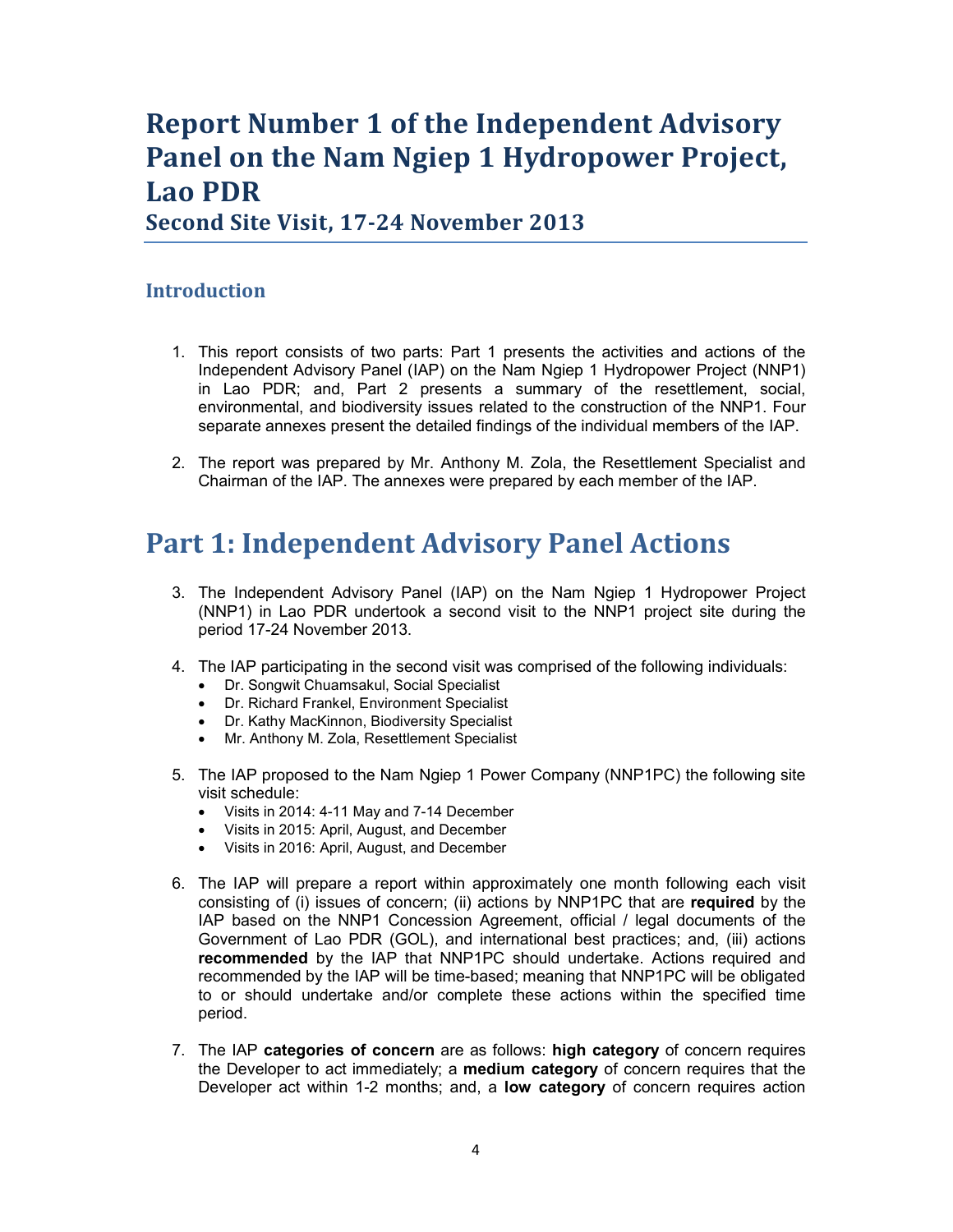within six months. The categories of concern are consistent with those applied at other hydropower projects in Lao PDR that meet international standards.

- 8. Copies of this IAP report will be submitted to the following individuals:
	- (i) Ms Helen Cruda, Asian Development Bank
	- (ii) Mr Yoshihiro Yamabayashi, Managing Director, NNP1PC
	- (iii) Mr Kasem Chudthong, Deputy Managing Director, Environment and Social Department, NNP1PC
	- (iv) Mr Francois Demoulin, Senior Social Manager
	- (v) Ms Souksakhone Sihalath, Acting Assistant Manager, Natural Environment
	- (vi) Mr Shoji Tsutsui, Manager, NNP1PC
	- (vii) Mr Phisol Chansri, Assistant Vice President, EGAT International
	- (viii) Mr Vantheva, Team Leader, Lao Holding State Enterprise
- 9. The second IAP site visit was undertaken over a seven day period: from Monday, 18 November to Sunday, 24 November 2013. The IAP travel schedule was as follows:
	- Sunday, 17 November: Arrive Vientiane. Overnight in Vientiane (1 night)
	- Monday, 18 November
		- o Briefing by NNP1PC managers and staff at the Nam Ngiep 1 Hydropower Project office in Vientiane on (i) measures taken related to actions required and recommended by the IAP; and, (ii) overall progress on NNP1 project implementation and issues of concern. Also, Dr. Songwit met with officials of the Government of Lao PDR (GOL) on ethnic minority issues.
		- o Travel to Paksan; overnight in Paksan (1 night).
	- Tuesday, 19 November
		- $\circ$  Travel from Paksan to Ban Hat Gniun host village; Houay Soup resettlement site; Ban Hatsaykham village to meet with the PAP; and, to nearby provincial protected areas (PPA). Overnight at Thidadao Resort, Ban Hat Gniun, Borikhan District, Bolikhamxai Province (1 night).
	- Wednesday, 20 November
		- o Morning: Travel to Thathom District, Xieng Khouang Province.
		- Afternoon: Site visits to PAP villages at Ban Pou, Ban Hadsangkhone, Ban Piengta.
		- $\circ$  Overnight at Ban Thavieng, Thathom District, Xieng Khouang Province (1 night).
	- Thursday, 21 November
		- o Travel from Ban Thavieng to Hom District, Vientiane Province (five hours)
		- Meeting on route with officials at the Thabok Forest Protection Sub-station, Phou Khao Khouay National Protected Area (NPA), Thaphabath District, Bolikhamxay Province.
		- o Travel to Ban Longxane, Hom District, Vientiane Province; overnight at Ban Longxane (1 night).
	- Friday, 22 November
		- o Social team: Visit PAP villages at Ban Houay Youak, Ban Sopyouak, Ban Sopphouan, and Ban Houaypamom.
		- o Environmental team: Observation visit to Phou Khao Khouay NPA and informal (un-scheduled) field meeting with Provincial Natural Resources and Environement (PONRE) official from Vientiane Province.
		- o Overnight at Ban Longxane (1 night).
	- Saturday, 23 November
		- o Morning: Travel to Vientiane Capital City
		- o Afternoon: IAP prepares a brief presentation for NNP1PC management and staff.
		- o Overnight in Vientiane (1 night).
	- Sunday, 24 November
		- $\circ$  Morning: IAP briefing for NNP1PC management and staff at Nam Ngiep 1 Hydropower Project office in Vientiane.
		- o Afternoon: Follow-up technical discussions.
		- o Evening: Return travel to home bases.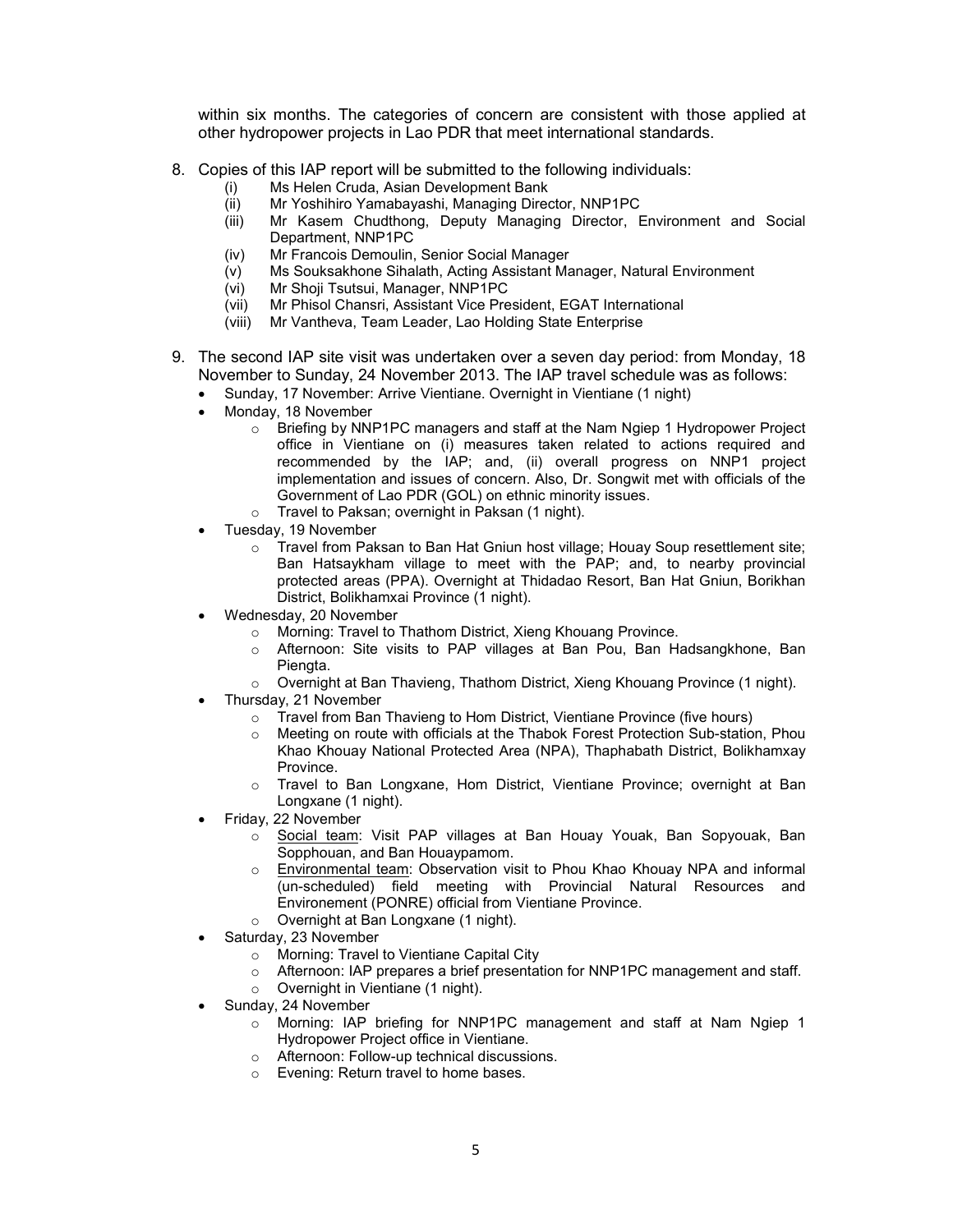- 10. The remainder of this report consists of (i) Part 2: a summary of resettlement, social, environmental, and biodiversity issues, including the IAP's principal requirements and recommendations and level of concern; and, (ii) the findings of the IAP in the form of annexes as follows:
	- Annex 1: Resettlement issues
	- Annex 2: Social issues
	- Annex 3: Environment issues
	- Annex 4: Biodiversity issues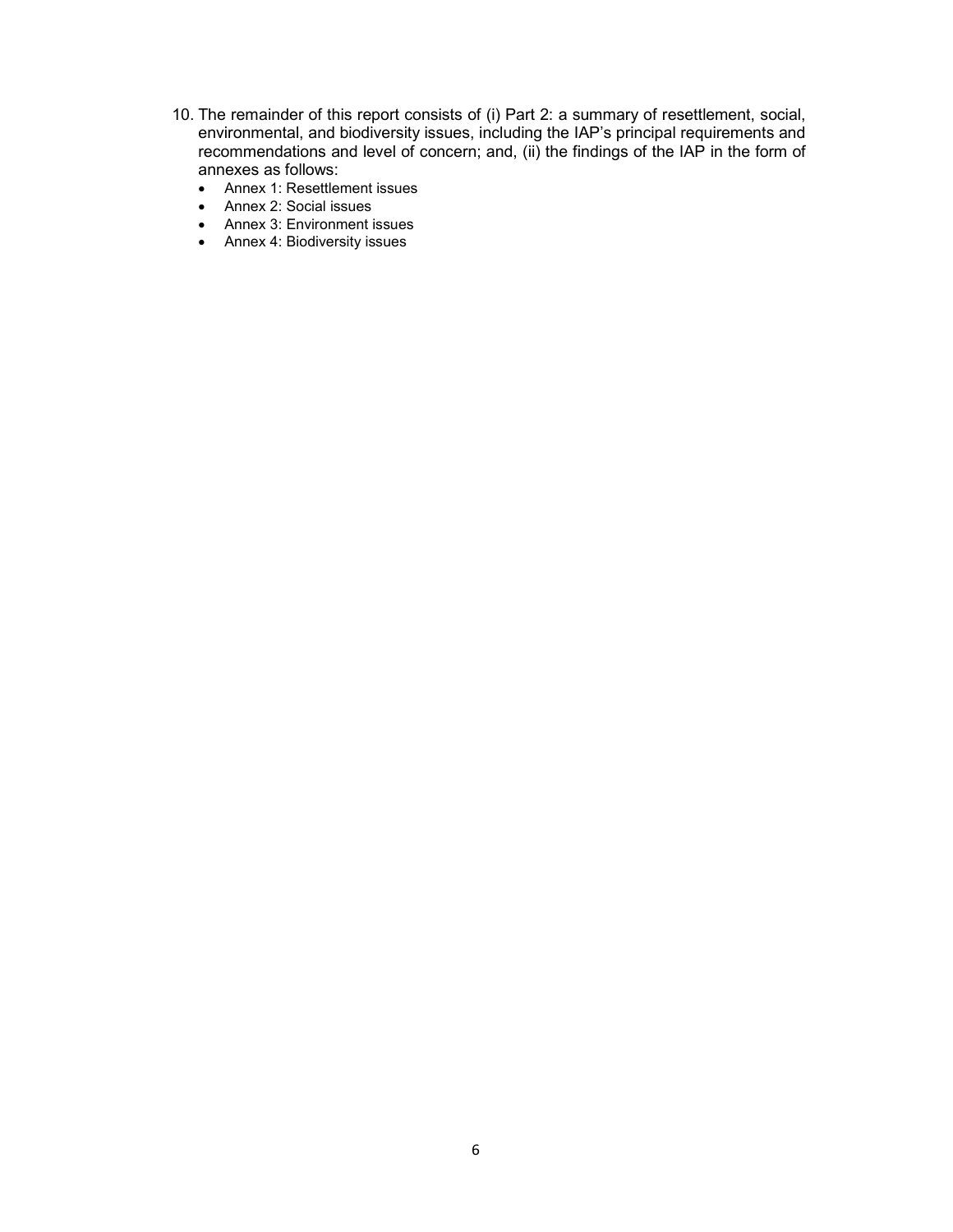# **Part 2: Summary of IAP issues, requirements, and recommendations**

## **Summary of Resettlement Issues**

| No.            | <b>Reference Document</b>                                                                 | <b>Issue</b>                                                                                                                                                | <b>Status</b>                                                                                                                                                                                                                                                                                                                                                                                    | <b>IAP comments and recommendations</b>                                                                                                                                                                                                                                                                                                                                                                                                                                                                                                                                                                                                             | Level of<br>concern* |
|----------------|-------------------------------------------------------------------------------------------|-------------------------------------------------------------------------------------------------------------------------------------------------------------|--------------------------------------------------------------------------------------------------------------------------------------------------------------------------------------------------------------------------------------------------------------------------------------------------------------------------------------------------------------------------------------------------|-----------------------------------------------------------------------------------------------------------------------------------------------------------------------------------------------------------------------------------------------------------------------------------------------------------------------------------------------------------------------------------------------------------------------------------------------------------------------------------------------------------------------------------------------------------------------------------------------------------------------------------------------------|----------------------|
| R <sub>1</sub> | Site visits:<br>7-12 January 2013<br>17-24 November 2013                                  | Depleted and degraded<br>soil at the Houay Soup<br>resettlement site is the<br>single most important issue<br>for PAP to be resettled                       | The Developer's Pilot Plan farm is<br>$\bullet$<br>demonstrating that rice and cash<br>crops can be cultivated successfully<br>at Houay Soup without using<br>chemical fertilizers.<br>The Pilot Plan farm manager is<br>applying compost and bio-fertilizer<br>to soils to raise rice yields.<br>Soils designated for paddy (approx.<br>420 ha) at Houay Soup require<br>significant upgrading. | • In addition to the well-managed Pilot Plan<br>farm, the Developer should invest in<br>improving the soils in the lowland areas<br>designated for rice production by the PAP<br>prior to resettlement by PAP.<br>• An initial environmental examination (IEE)<br>should be undertaken for the principal<br>streams that drain the Houay Soup<br>resettlement area - understood by the IAP to<br>be the Houay Soup Gnai and Houay Soup<br>Noy streams - prior to land clearing and<br>preparation for resettlement.<br>• IEE also should be undertaken on any other<br>perennial (but not seasonal) streams in the<br>Houay Soup resettlement area. | Medium               |
| R <sub>2</sub> | Site visits:<br>7-12 January 2013<br>17-24 November 2013                                  | Need to upgrade an<br>estimated 500 ha of land<br>designated for grazing of<br>large livestock; prior to<br>arrival of PAP with their<br>cattle and buffalo | The area designated for grazing of<br>large livestock (approx. 500 ha) should<br>be sufficient but requires upgrading.                                                                                                                                                                                                                                                                           | The IAP requires that the Developer<br>$\bullet$<br>establish improved pasture at the areas<br>designated for grazing <b>before</b> resettlement<br>of the PAP.<br>The IAP recommends that the Developer<br>$\bullet$<br>contact NAFRI to obtain recommendations<br>for appropriate tropical grasses and<br>legumes to establish in the grassland/<br>grazing areas at least one year prior to<br>resettlement.                                                                                                                                                                                                                                     | Medium               |
|                | <b>Level of Concern:</b>                                                                  |                                                                                                                                                             |                                                                                                                                                                                                                                                                                                                                                                                                  |                                                                                                                                                                                                                                                                                                                                                                                                                                                                                                                                                                                                                                                     |                      |
|                | Low - action recommended within 6 months<br>Medium - action recommended within 1-2 months |                                                                                                                                                             |                                                                                                                                                                                                                                                                                                                                                                                                  |                                                                                                                                                                                                                                                                                                                                                                                                                                                                                                                                                                                                                                                     |                      |

• High - immediate action recommended.

Ï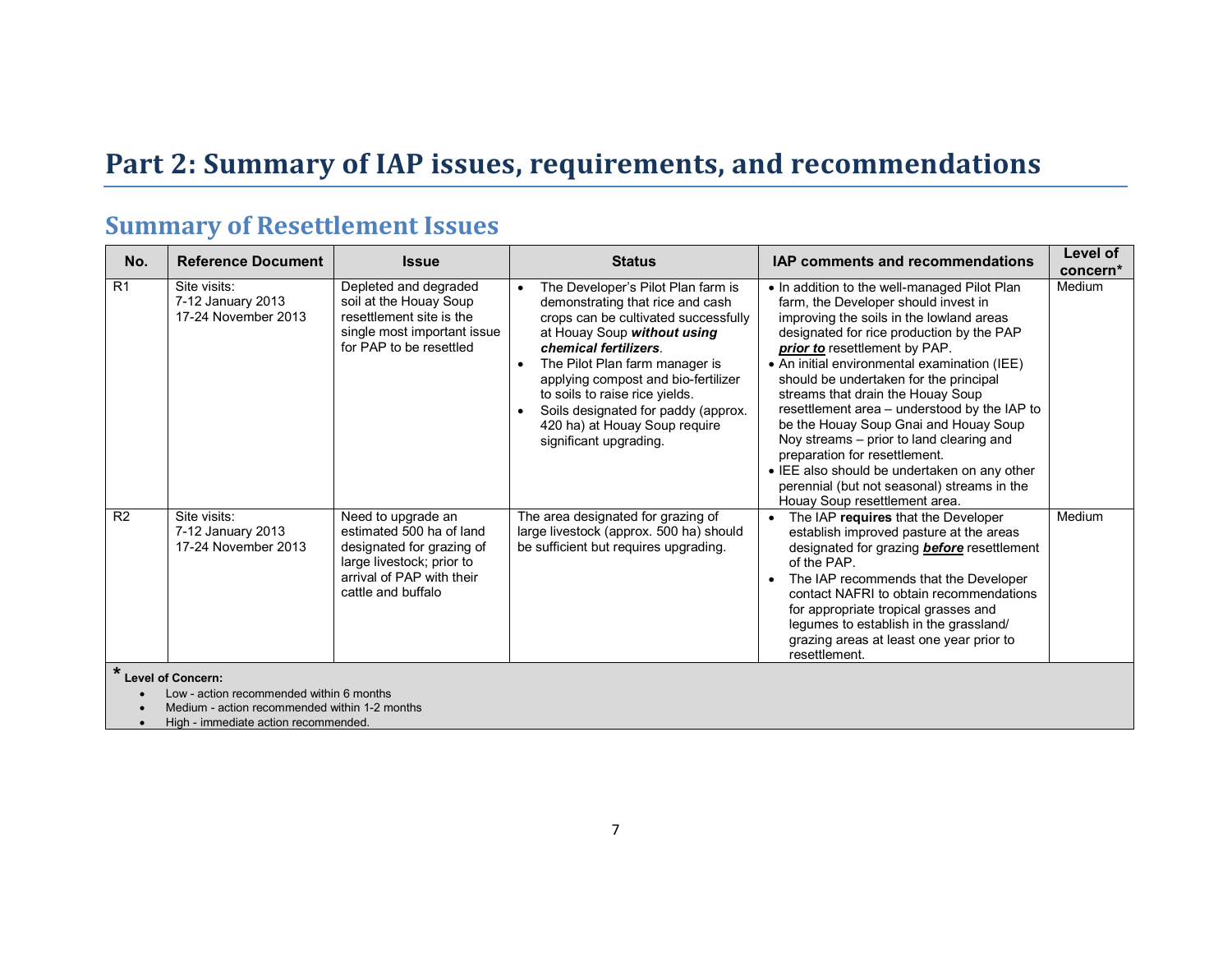| No. | <b>Reference Document</b>                                | <b>Issue</b>                                                                                                                                                                              | <b>Status</b>                                                                                                                                                                                                                                                                                                                                                                                                                                                                                                                                                                                                | <b>IAP comments and recommendations</b>                                                                                                                                                                                                                                                                                                                                                                                                                                  | Level of<br>concern* |
|-----|----------------------------------------------------------|-------------------------------------------------------------------------------------------------------------------------------------------------------------------------------------------|--------------------------------------------------------------------------------------------------------------------------------------------------------------------------------------------------------------------------------------------------------------------------------------------------------------------------------------------------------------------------------------------------------------------------------------------------------------------------------------------------------------------------------------------------------------------------------------------------------------|--------------------------------------------------------------------------------------------------------------------------------------------------------------------------------------------------------------------------------------------------------------------------------------------------------------------------------------------------------------------------------------------------------------------------------------------------------------------------|----------------------|
| R3  | Site visits:<br>7-12 January 2013<br>17-24 November 2013 | Designation of the<br>Houay Soup area as a<br>resettlement site by<br>provincial and district<br>authorities<br>Current occupants and<br>land users at Houay<br>Soup resettlement<br>area | • The IAP was informed that the EIA<br>approved by GOL/MONRE indicates<br>that the Houay Soup area is the<br>designated NNP1 resettlement area.<br>• However, Bolikhamxay provincial<br>officials have not yet provided written<br>certification for the Houay Soup site<br>to the Developer.<br>• The Houay Soup area cannot be<br>cleared or developed for resettlement<br>without written authorization from<br>provincial officials.<br>• Current occupants need to<br>be<br>surveyed and compensated for loss<br>of current activities if they are<br>impacted<br>by PAP<br>resettlement<br>activities. | • The IAP recommends that NNP1PC take<br>immediate action to obtain written official<br>approval from provincial authorities to<br>designate the Houay Soup area as a<br>resettlement site for PAP impacted by<br>NNP <sub>1</sub> .<br>• The assets of current land users at Houay<br>Soup situation should be surveyed<br>immediately and compensation paid as soon<br>as possible. This is required prior to clearing<br>and preparing the land for PAP resettlement. | High                 |
| R4  | Site visits:<br>7-12 January 2013<br>17-24 November 2013 | Impacts and disturbance of<br>PAP in Ban Hatsaykham<br>from construction of the<br>Developer's base camp<br>and construction of the<br>dam access road.                                   | • The Developer has accepted the IAP<br>recommendation and now plans to<br>resettle PAP at Ban Hatsaykham to<br>the Houay Soup resettlement area<br>before the PAP from Vientiane<br>Province are resettled at the same<br>site.                                                                                                                                                                                                                                                                                                                                                                             | The Developer is required to prepare a<br>$\bullet$<br>site-specific environmental and social<br>action plan (E&S Action Plan) for<br>relocation of PAP from Ban Hatsaykham to<br>the Houay Soup resettlement site.                                                                                                                                                                                                                                                      | High                 |
|     | <b>Level of Concern:</b>                                 |                                                                                                                                                                                           |                                                                                                                                                                                                                                                                                                                                                                                                                                                                                                                                                                                                              |                                                                                                                                                                                                                                                                                                                                                                                                                                                                          |                      |
|     | Low - action recommended within 6 months                 |                                                                                                                                                                                           |                                                                                                                                                                                                                                                                                                                                                                                                                                                                                                                                                                                                              |                                                                                                                                                                                                                                                                                                                                                                                                                                                                          |                      |

## **Summary of Resettlement Issues**

• Medium - action recommended within 1-2 months

• High - immediate action recommended.

Ï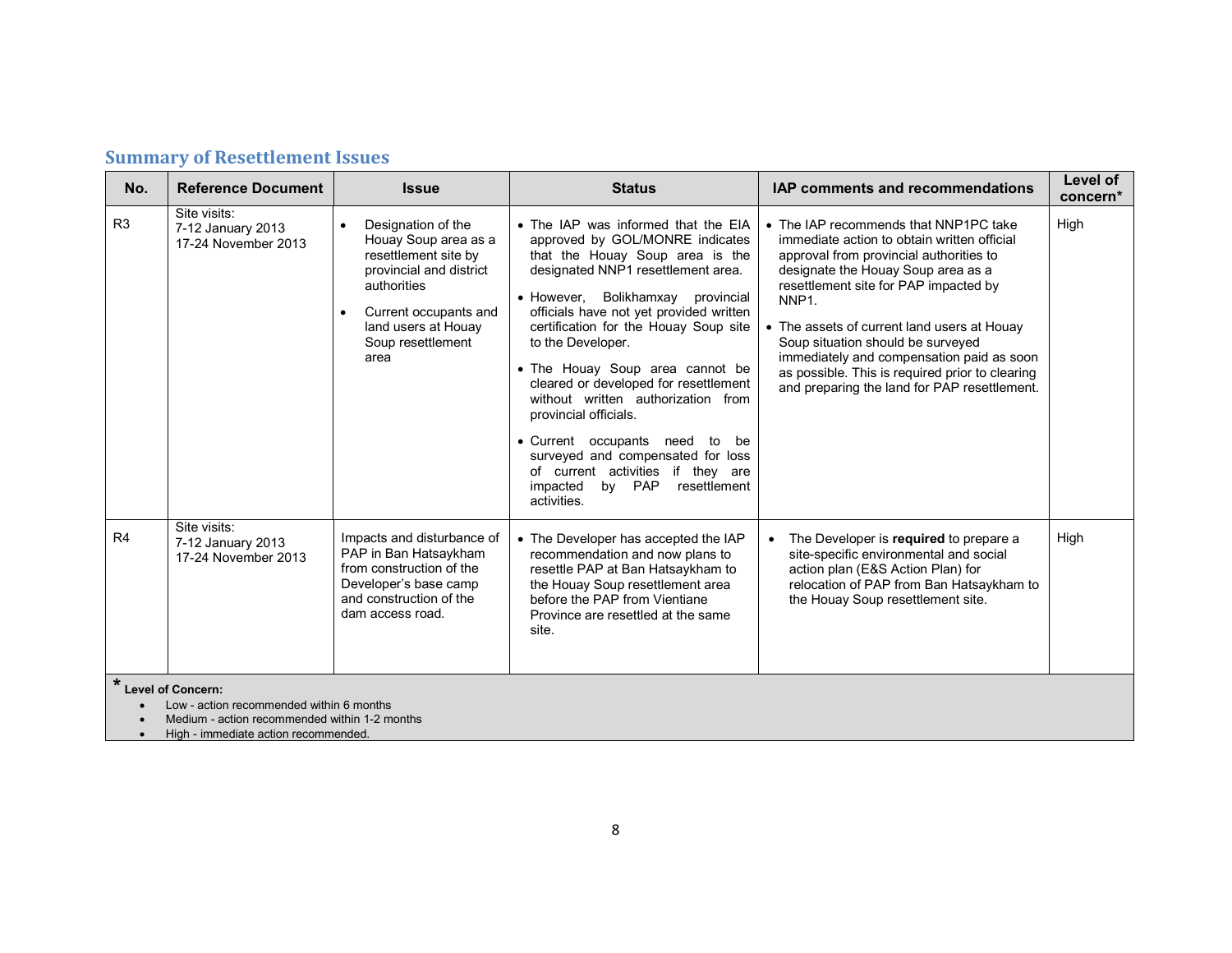| <b>Summary of Resettlement Issues</b> |  |  |  |  |
|---------------------------------------|--|--|--|--|
|---------------------------------------|--|--|--|--|

| No.            | <b>Reference Document</b>                                                                                             | <b>Issue</b>                                                                                                                                                                                                                                                                              | <b>Status</b>                                                                                                                 | <b>IAP comments and recommendations</b>                                                                                                                                                                                                                                                                                                                                                                                                                                                                                                                                                                                                                                                                                                                                                                                                                                                                                                                                                                                                                                           | Level of<br>concern* |
|----------------|-----------------------------------------------------------------------------------------------------------------------|-------------------------------------------------------------------------------------------------------------------------------------------------------------------------------------------------------------------------------------------------------------------------------------------|-------------------------------------------------------------------------------------------------------------------------------|-----------------------------------------------------------------------------------------------------------------------------------------------------------------------------------------------------------------------------------------------------------------------------------------------------------------------------------------------------------------------------------------------------------------------------------------------------------------------------------------------------------------------------------------------------------------------------------------------------------------------------------------------------------------------------------------------------------------------------------------------------------------------------------------------------------------------------------------------------------------------------------------------------------------------------------------------------------------------------------------------------------------------------------------------------------------------------------|----------------------|
| R <sub>5</sub> | Site visits:<br>7-12 January 2013<br>17-24 November 2013                                                              | Commercial development by<br>camp followers around the<br>Developer's base camp and<br>other labor camps (for<br>construction of roads and<br>other project facilities) will<br>have a significant negative<br>impact on PAP in host<br>villages located near those<br>construction camps | The IAP was informed that a code of<br>conduct has been formulated by the<br>Developer and has been included in<br>the REMDP. | The IAP's recommendations remain<br>unchanged (from IAP report no.1) as follows:<br>Required: The IAP requires that the<br>Developer adopt a zero tolerance policy<br>toward unethical and immoral social<br>behavior by all employees of the<br>Developer (including consultants and<br>advisors), the Head Contractor, and all<br>sub-contractors.<br>Required: The IAP requires that all<br>employees - foreign and local -- of the<br>Developer (including consultants and<br>advisors), the Head Contractor, and all<br>sub-contractors sign a Code of Conduct<br>attached to their employment contracts.<br>The IAP recommends that the Developer<br>introduces social awareness and<br>management activities among<br>communities through educational<br>enhancement programs at host village<br>schools and health education and outreach<br>programs at public health centers<br>throughout the project area.<br>All employees of the Developer, Head<br>Contractor, and sub-contractors should be<br>obligated to participate in social behavior<br>and ethics classes. | Medium               |
| $\star$        | <b>Level of Concern:</b><br>Low - action recommended within 6 months<br>Medium - action recommended within 1-2 months |                                                                                                                                                                                                                                                                                           |                                                                                                                               |                                                                                                                                                                                                                                                                                                                                                                                                                                                                                                                                                                                                                                                                                                                                                                                                                                                                                                                                                                                                                                                                                   |                      |
|                |                                                                                                                       |                                                                                                                                                                                                                                                                                           |                                                                                                                               |                                                                                                                                                                                                                                                                                                                                                                                                                                                                                                                                                                                                                                                                                                                                                                                                                                                                                                                                                                                                                                                                                   |                      |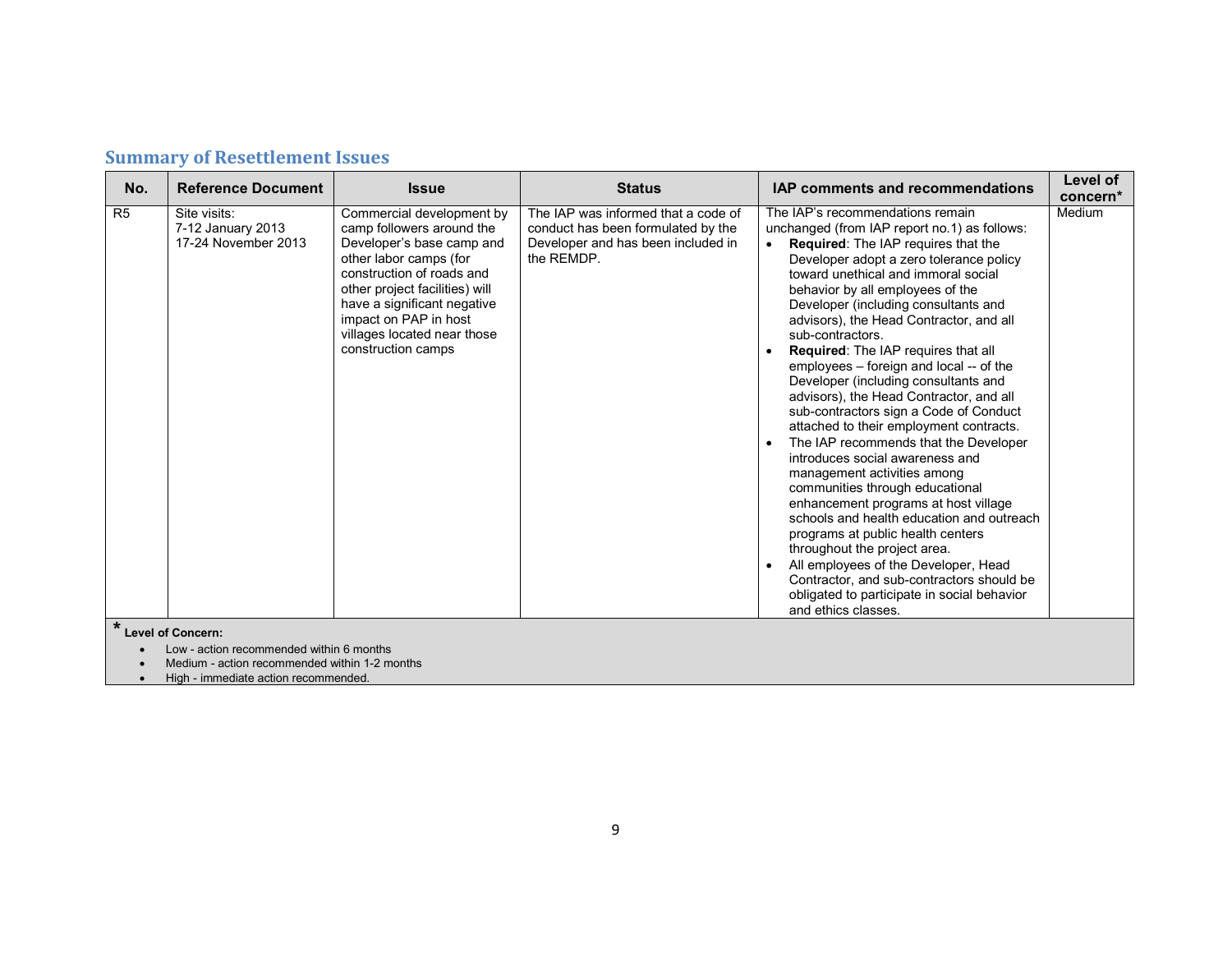| No.            | <b>Reference Document</b>                                       | <b>Issue</b>                                                                                                                                                                                                                                                                                                                                                                                               | <b>Status</b>                                                                                                                                                                                                                                                                | <b>IAP comments and recommendations</b>                                                                                                                                                                                                                                                                                                                                                                                                                                                                                                                                                                                                                                                                                                                                                                                                                                                                                                                                                                                    | Level of<br>concern* |
|----------------|-----------------------------------------------------------------|------------------------------------------------------------------------------------------------------------------------------------------------------------------------------------------------------------------------------------------------------------------------------------------------------------------------------------------------------------------------------------------------------------|------------------------------------------------------------------------------------------------------------------------------------------------------------------------------------------------------------------------------------------------------------------------------|----------------------------------------------------------------------------------------------------------------------------------------------------------------------------------------------------------------------------------------------------------------------------------------------------------------------------------------------------------------------------------------------------------------------------------------------------------------------------------------------------------------------------------------------------------------------------------------------------------------------------------------------------------------------------------------------------------------------------------------------------------------------------------------------------------------------------------------------------------------------------------------------------------------------------------------------------------------------------------------------------------------------------|----------------------|
| R <sub>6</sub> | Site visits:<br>7-12 January 2013<br>17-24 November 2013        | · Soil conditions and<br>potential for flooding at the<br>Thong Nam Pha<br>resettlement site<br>• "Internal relocation" of<br>PAP to Nam Toum<br>• Land ownership, soil<br>conditions, and potential<br>impacts on biodiversity at<br>the Nam Toum relocation<br>site<br>• The exact number of PAP<br>at 2UR who are expected<br>to seek compensation for<br>land impacted by NNP1<br>reservoir inundation | The PAP at 2UR reported to the IAP<br>that they had decided not to resettle<br>at the Thong Nam Pha resettlement<br>site, but to relocate their agricultural<br>activities to the Nam Toum area<br>located some 500 m from the villages<br>of Pou, Hatsamkhone, and Piengta. | The IAP recommends that the Developer<br>$\bullet$<br>immediately determine the exact number<br>of PAP at 2UR who will be impacted by<br>reservoir inundation and who will require<br>compensation (i.e., land for land,<br>compensation for land).<br>The Developer should clarify and finalize<br>the intentions of the PAP in 2UR.<br>The IAP recommends that the Developer<br>$\bullet$<br>should investigate the availability and<br>status of the land for internal relocation at<br>Nam Toum.<br>The IAP recommends that the Developer<br>survey the land at Nam Toum with the<br>Developer's consultants and district survey<br>technicians working together; to determine<br>land area available for internal relocation:<br>including: land ownership, current use,<br>compensation requirements, and the<br>feasibility of relocation of agricultural<br>activities of PAP in 2UR.<br>IEE should be undertaken for any rivers<br>and streams in the Nam Toum area; to<br>include impacts on local biodiversity. | Medium               |
| R7             | Site visits:<br>7-12 January 2013<br>17-24 November 2013        | Water supply for the Thong<br>Nam Pha resettlement area                                                                                                                                                                                                                                                                                                                                                    | Resettlement of PAP at 2UR is not<br>expected to take place.                                                                                                                                                                                                                 |                                                                                                                                                                                                                                                                                                                                                                                                                                                                                                                                                                                                                                                                                                                                                                                                                                                                                                                                                                                                                            | Closed               |
|                | * Level of Concern:<br>Low - action recommended within 6 months |                                                                                                                                                                                                                                                                                                                                                                                                            |                                                                                                                                                                                                                                                                              |                                                                                                                                                                                                                                                                                                                                                                                                                                                                                                                                                                                                                                                                                                                                                                                                                                                                                                                                                                                                                            |                      |

#### **Summary of Resettlement Issues**

• Low - action recommended within 6 months

• Medium - action recommended within 1-2 months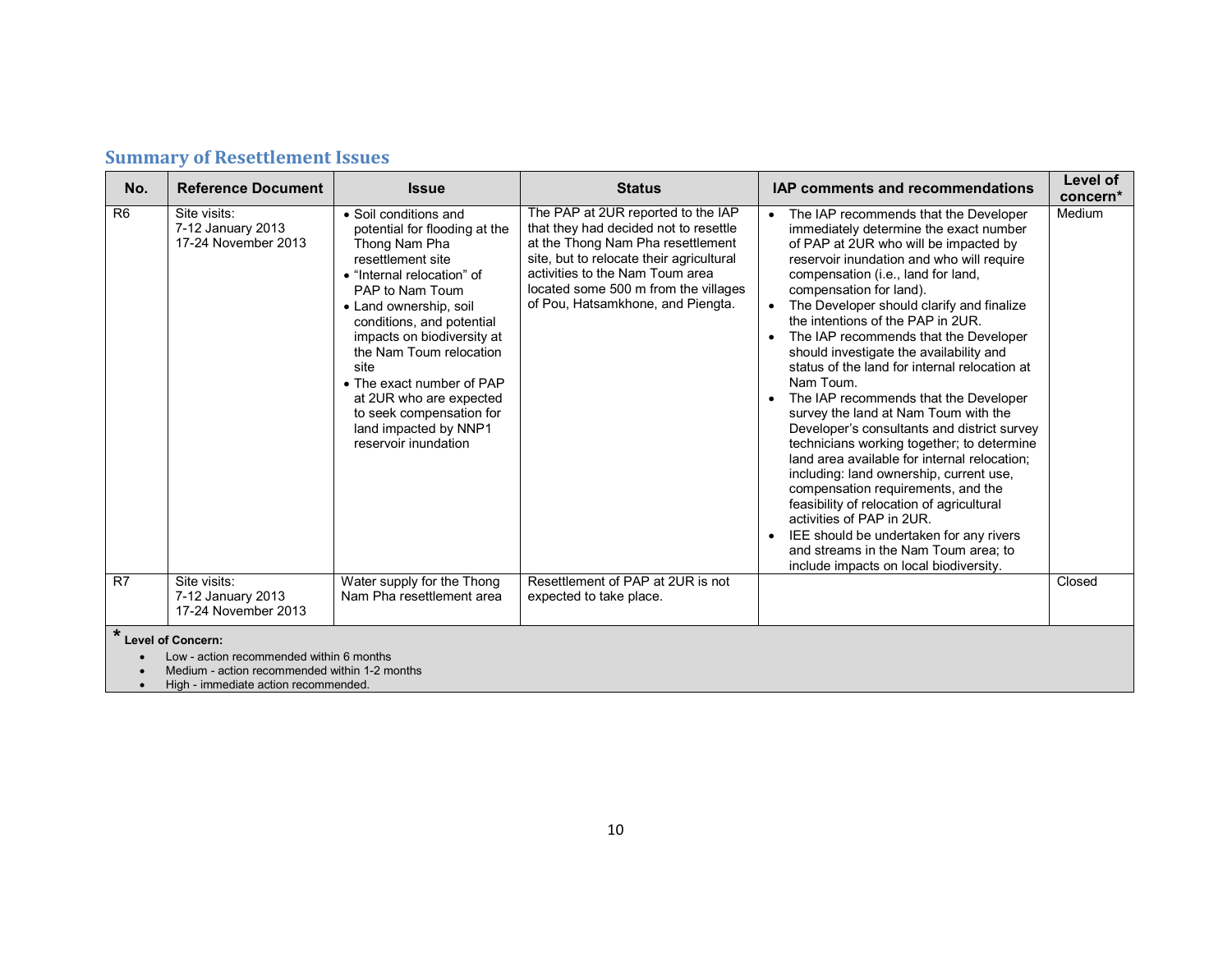|  |  | <b>Summary of Resettlement Issues</b> |
|--|--|---------------------------------------|
|--|--|---------------------------------------|

| No.            | <b>Reference Document</b>                                       | <b>Issue</b>                                                                                                                                                                | <b>Status</b>                                                                                                                                                                                                                                                                                                                                                                                                                                                                                   | <b>IAP comments and recommendations</b>                                                                                                                                                                                                                                                                                                                                                                                                                                                                                                                                                                                                                                                                                                                                                                                         | Level of<br>concern* |
|----------------|-----------------------------------------------------------------|-----------------------------------------------------------------------------------------------------------------------------------------------------------------------------|-------------------------------------------------------------------------------------------------------------------------------------------------------------------------------------------------------------------------------------------------------------------------------------------------------------------------------------------------------------------------------------------------------------------------------------------------------------------------------------------------|---------------------------------------------------------------------------------------------------------------------------------------------------------------------------------------------------------------------------------------------------------------------------------------------------------------------------------------------------------------------------------------------------------------------------------------------------------------------------------------------------------------------------------------------------------------------------------------------------------------------------------------------------------------------------------------------------------------------------------------------------------------------------------------------------------------------------------|----------------------|
| R <sub>8</sub> | Site visits:<br>7-12 January 2013<br>17-24 November 2013        | PAP and officials are eager<br>to begin the resettlement<br>process, considering that<br>work on the NNP1 was<br>initiated in 1989                                          | The joint venture company has<br>been formed.<br>Staff has been recruited --- and<br>continues to be recruited --- to<br>undertake tasks related to<br>resettlement, asset surveys,<br>public consultation, resettlement<br>infrastructure development, etc.<br>An asset survey is underway<br>along the access road to the<br>NNP1 dam site without a cut-off-<br>date having been publically<br>announced to potential PAP.<br>Construction has begun on some<br>sections of the access road. | Although knowledgeable and experienced<br>$\bullet$<br>foreign (non-Lao, non-Japanese, non-Thai)<br>resettlement specialists have been recruited to<br>manage complex, sensitive, ethnically-diverse,<br>and highly challenging resettlement activities,<br>the IAP was informed by senior NNP1PC<br>management that these foreigners are assigned<br>as advisors and consultants and are not allowed<br>to serve in management positions. This is<br>unacceptable to the IAP.<br>The IAP recommends that individuals be<br>recruited, judged, and assigned jobs based on<br>their knowledge and experience and not on their<br>nationality or ethnicity. If a non-Asian foreigner<br>is experienced and is qualified to be a manager,<br>she/he should be able to function as a manager,<br>not as a consultant or an advisor. | High                 |
| R <sub>9</sub> | Site visits:<br>7-12 January 2013<br>17-24 November 2013        | The Developer has yet to<br>provide details of the internal<br>institutional structures that is<br>needed to organize,<br>manage, and implement the<br>resettlement program | The IAP has not been provided<br>with either documentation or a<br>clear understanding of the<br>structure of environment and<br>social operations at NNP1PC.<br>The environment and social<br>manager and staff appeared to be<br>unclear about the sequence of the<br>resettlement process; including<br>for example, undertaking an asset<br>survey for the dam access road<br>without first publically announcing<br>a cut-off-date to potential PAP.                                       | The effectiveness and success of the<br>Developer's significant investments in and<br>efforts related to complex and detailed<br>resettlement activities will depend on the<br>wisdom, experience, and competency of<br>environment and social managers.<br>The IAP recommends that individuals should be<br>$\bullet$<br>recruited who have experience at other<br>hydropower projects in Lao PDR; particularly<br>experience with resettlement, public<br>involvement, PAP compensation, and<br>infrastructure development.<br>Lessons from other projects should be applied<br>$\bullet$<br>when preparing the terms of reference for each<br>unit established to support resettlement                                                                                                                                       | High                 |
|                | * Level of Concern:<br>Low - action recommended within 6 months |                                                                                                                                                                             |                                                                                                                                                                                                                                                                                                                                                                                                                                                                                                 |                                                                                                                                                                                                                                                                                                                                                                                                                                                                                                                                                                                                                                                                                                                                                                                                                                 |                      |

• Medium - action recommended within 1-2 months

• High - immediate action recommended.

Ï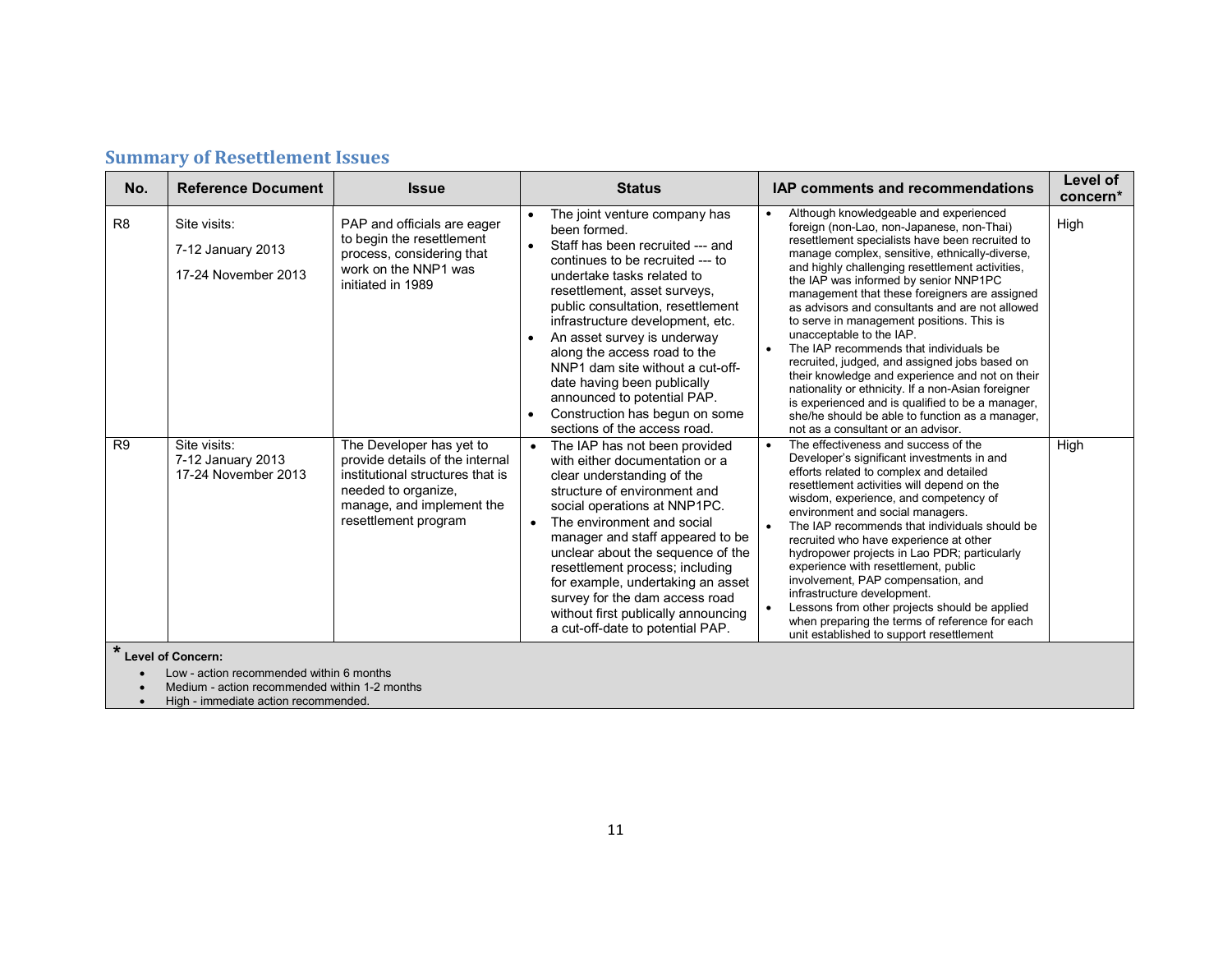## **Summary of Resettlement Issues**

| No.             | <b>Reference Document</b>                                                                                                                                     | <b>Issue</b>                                                                                                                                                                                              | <b>Status</b>                                                                                                                      | <b>IAP comments and recommendations</b>                                                                                                                                                                                                             | Level of |
|-----------------|---------------------------------------------------------------------------------------------------------------------------------------------------------------|-----------------------------------------------------------------------------------------------------------------------------------------------------------------------------------------------------------|------------------------------------------------------------------------------------------------------------------------------------|-----------------------------------------------------------------------------------------------------------------------------------------------------------------------------------------------------------------------------------------------------|----------|
|                 |                                                                                                                                                               |                                                                                                                                                                                                           |                                                                                                                                    |                                                                                                                                                                                                                                                     | concern* |
| R <sub>10</sub> | Site visits:<br>7-12 January 2013<br>17-24 November 2013                                                                                                      | The Developer is expected<br>to contribute to capacity<br>building of MONRE and<br>assist in establishing the<br>EMU staffed by provincial<br>and district representatives<br>from project affected areas | IAP discussions with provincial and<br>district officials indicate that the role<br>and responsibilities of the EMU are<br>unclear | The IAP reiterates its recommendation that<br>ADB assist MONRE in convening a workshop<br>to review the duties of the EMU for the Nam<br>Ngiep watershed, to include the "lessons"<br>learned" from Nam Thuen 2 and the Theun-<br>Hinboun projects. | Low      |
|                 | <b>Level of Concern:</b><br>Low - action recommended within 6 months<br>Medium - action recommended within 1-2 months<br>High - immediate action recommended. |                                                                                                                                                                                                           |                                                                                                                                    |                                                                                                                                                                                                                                                     |          |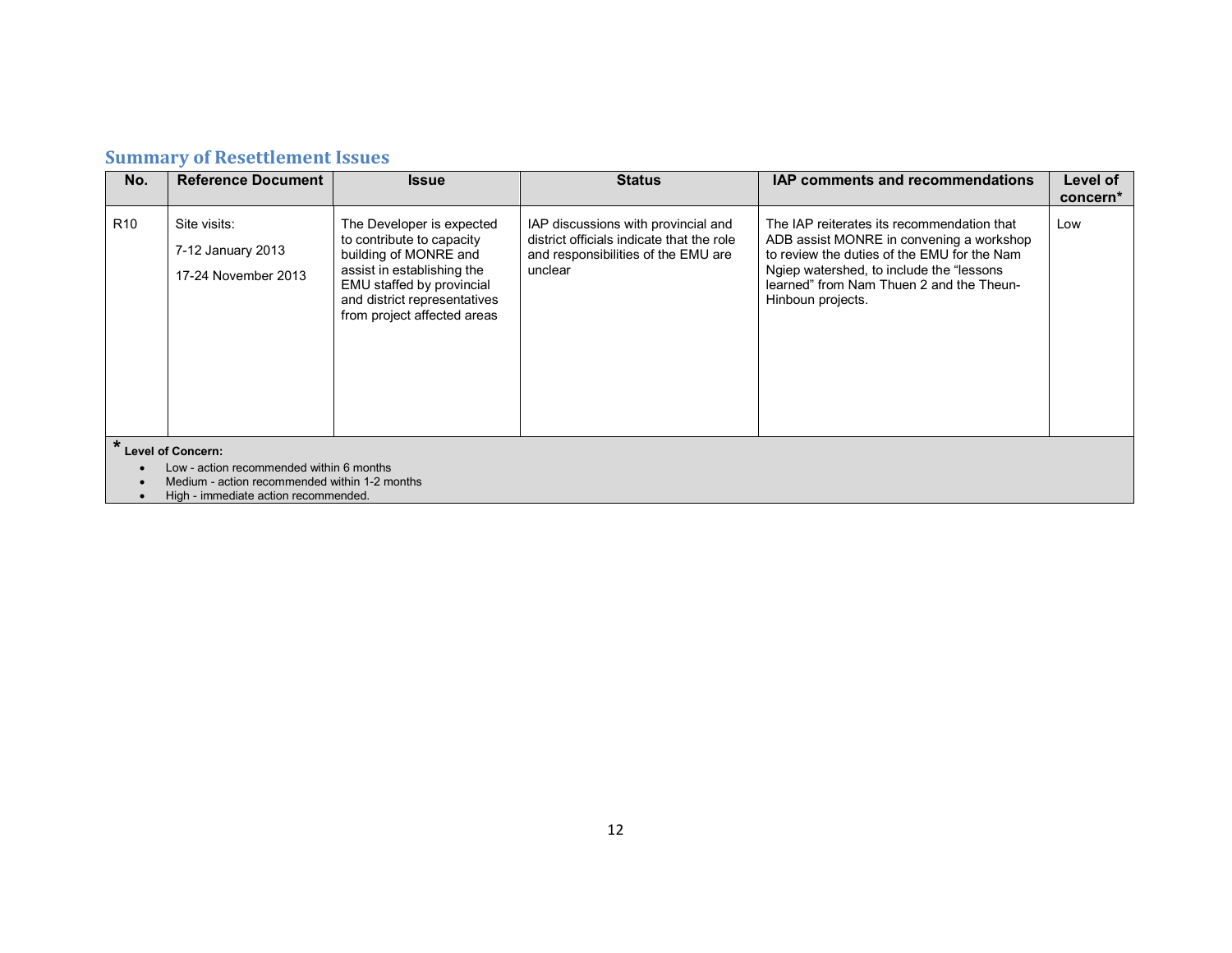| No.            | <b>Reference Document</b>                                              | <b>Issue</b>                                                                                                                                                                                                                                        | <b>Status</b>                                                                                  | IAP comments and recommendations                                                                                                                                                                                                                                                                                                                                                                                                                                                                                                                                                                                                                          | Level of<br>concern* |
|----------------|------------------------------------------------------------------------|-----------------------------------------------------------------------------------------------------------------------------------------------------------------------------------------------------------------------------------------------------|------------------------------------------------------------------------------------------------|-----------------------------------------------------------------------------------------------------------------------------------------------------------------------------------------------------------------------------------------------------------------------------------------------------------------------------------------------------------------------------------------------------------------------------------------------------------------------------------------------------------------------------------------------------------------------------------------------------------------------------------------------------------|----------------------|
| S <sub>1</sub> | Site visit, 7-12 January<br>2013<br>Site visit, 17-24<br>November 2013 | Changing the Hmong<br>$\bullet$<br>lifestyle is not easy and<br>will take time                                                                                                                                                                      | Many Hmong men and women are<br>self-motivated and interested in<br>operating small businesses | The IAP recommends that NNP1PC staff<br>$\bullet$<br>should mention to the Hmong PAP that<br>they will have a chance to open<br>businesses in a larger village such as the<br>Houay Soup Resettlement Site.<br>Business and entrepreneurial training<br>should be provided to interested Hmong,<br>especially women to encourage them to<br>open and expand their own businesses.                                                                                                                                                                                                                                                                         | Low                  |
| S <sub>2</sub> | Site visit, 7-12 January<br>2013<br>Site visit, 17-24<br>November 2013 | Hmong culture and<br>$\bullet$<br>identity<br>Hmong kinship or clan<br>system<br>Language<br>$\bullet$<br>Beliefs and spiritual<br>ceremonies<br>Marriage and family<br>$\bullet$<br>Funeral ceremonies<br>$\bullet$<br>Hmong clothing<br>$\bullet$ | The Hmong in this area still practice<br>Hmong traditional culture                             | The IAP recommends that NNP1PC staff<br>$\bullet$<br>negotiating with the headman of each<br>Hmong clan in the affected villages and<br>respect their clan system. This will<br>facilitate the movement of Hmong<br>graveyards; some of which may perform<br>only one moving ceremony, thus reducing<br>unnecessary payments.<br>Meetings should be held with each village<br>$\bullet$<br>headman and village committees and the<br>headman of each clan in the village to<br>negotiate compensation payments related<br>to the moving of graveyards.<br>The Hmong graveyards should be moved<br>$\bullet$<br>at least one year prior to moving the PAP. | Low                  |
|                | * Level of Concern:<br>Low - action recommended within 6 months        |                                                                                                                                                                                                                                                     |                                                                                                |                                                                                                                                                                                                                                                                                                                                                                                                                                                                                                                                                                                                                                                           |                      |
|                | Medium - action recommended within 1-2 months                          |                                                                                                                                                                                                                                                     |                                                                                                |                                                                                                                                                                                                                                                                                                                                                                                                                                                                                                                                                                                                                                                           |                      |

• High - immediate action recommended.

Ï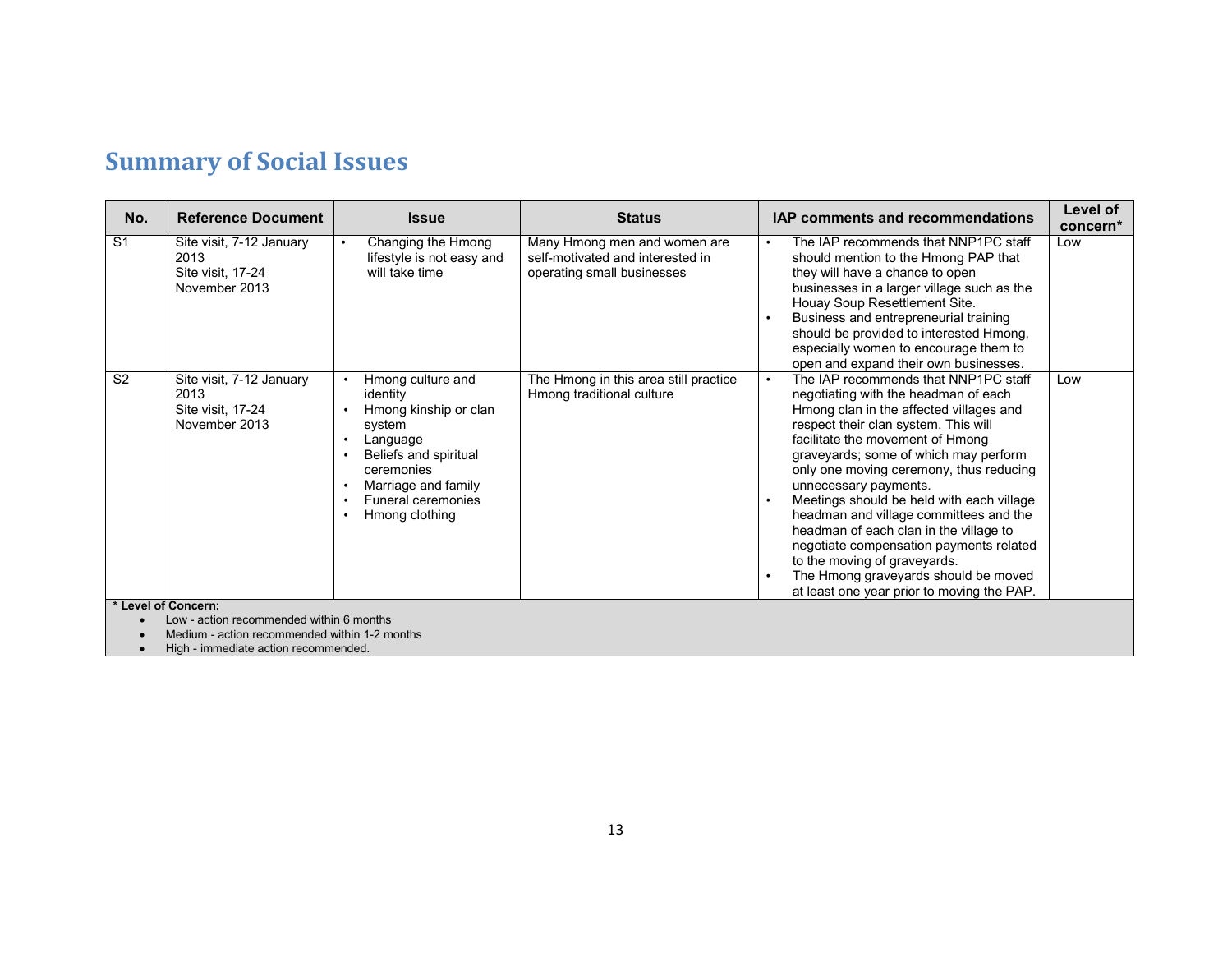| <b>Summary of Social Issues</b> |  |  |
|---------------------------------|--|--|
|---------------------------------|--|--|

| No.                                  | <b>Reference Document</b>                                                                                                                                | <b>Issue</b>                                                                                                                                                                           | <b>Status</b>                                                                                                                                                                                                                                                                                                                        | <b>IAP comments and recommendations</b>                                                                                                                                                                                                                                                                                                                                                                                                     | Level of<br>concern* |  |
|--------------------------------------|----------------------------------------------------------------------------------------------------------------------------------------------------------|----------------------------------------------------------------------------------------------------------------------------------------------------------------------------------------|--------------------------------------------------------------------------------------------------------------------------------------------------------------------------------------------------------------------------------------------------------------------------------------------------------------------------------------|---------------------------------------------------------------------------------------------------------------------------------------------------------------------------------------------------------------------------------------------------------------------------------------------------------------------------------------------------------------------------------------------------------------------------------------------|----------------------|--|
| S <sub>3</sub>                       | Site visit, 7-12 January<br>2013<br>Site visit, 17-24<br>November 2013                                                                                   | Originally, according to<br>the Hmong, soils in<br>Houay Soup are poorer<br>quality than the soils in<br>the 5 affected villages.<br>Land size is inadequate<br>$\bullet$              | • Houay Soup has 6,000 hectares for<br>village uses with 400 hectares for<br>houses<br>• Houay Soup has been used for<br>many decades by lowland Lao and<br>Hmong at Ban Hat Gniun<br>• The original attitude that the soils<br>were not good has changed;<br>villagers in two villages now look<br>forward to moving to Houay Soup. | The IAP recommends that the Developer<br>works with the headmen of Ban<br>Namyouak and Ban Houaypamom and<br>the village committees. Working through<br>the traditional system will benefit the<br>project and will reduce unnecessary<br>payment.<br>NNP1PC should consider offering jobs to<br>$\bullet$<br>young educated Hmong, thus promoting a<br>good image for the project and generating<br>income for the Hmong at the same time. | Low                  |  |
| S <sub>4</sub><br>(Annex<br>issue 5) | Site visit, 7-12 January<br>2013<br>Site visit, 17-24<br>November 2013                                                                                   | Food security is a major<br>concern of the PAP<br>Soils at Houay Soup<br>need improvement.<br>Additional investigations<br>are needed on the use of<br>the whole resettlement<br>site. | The Pilot Plan site / demonstration<br>farm is managed by a professional<br>Hmong manager who understands<br>Hmong customs and traditions and<br>can demonstrate how PAP can<br>prosper at the Houay Soup<br>resettlement site.                                                                                                      | The IAP recommends that the Developer<br>$\bullet$<br>makes every effort to ensure that the PAP<br>will have enough food for their families.<br>Methods include support for the following:<br>vocational training, jobs, compensation<br>payments, scholarships for youth<br>education, credit for small business, and<br>protecting PAP rights.                                                                                            | Low                  |  |
|                                      | * Level of Concern:<br>Low - action recommended within 6 months<br>Medium - action recommended within 1-2 months<br>High - immediate action recommended. |                                                                                                                                                                                        |                                                                                                                                                                                                                                                                                                                                      |                                                                                                                                                                                                                                                                                                                                                                                                                                             |                      |  |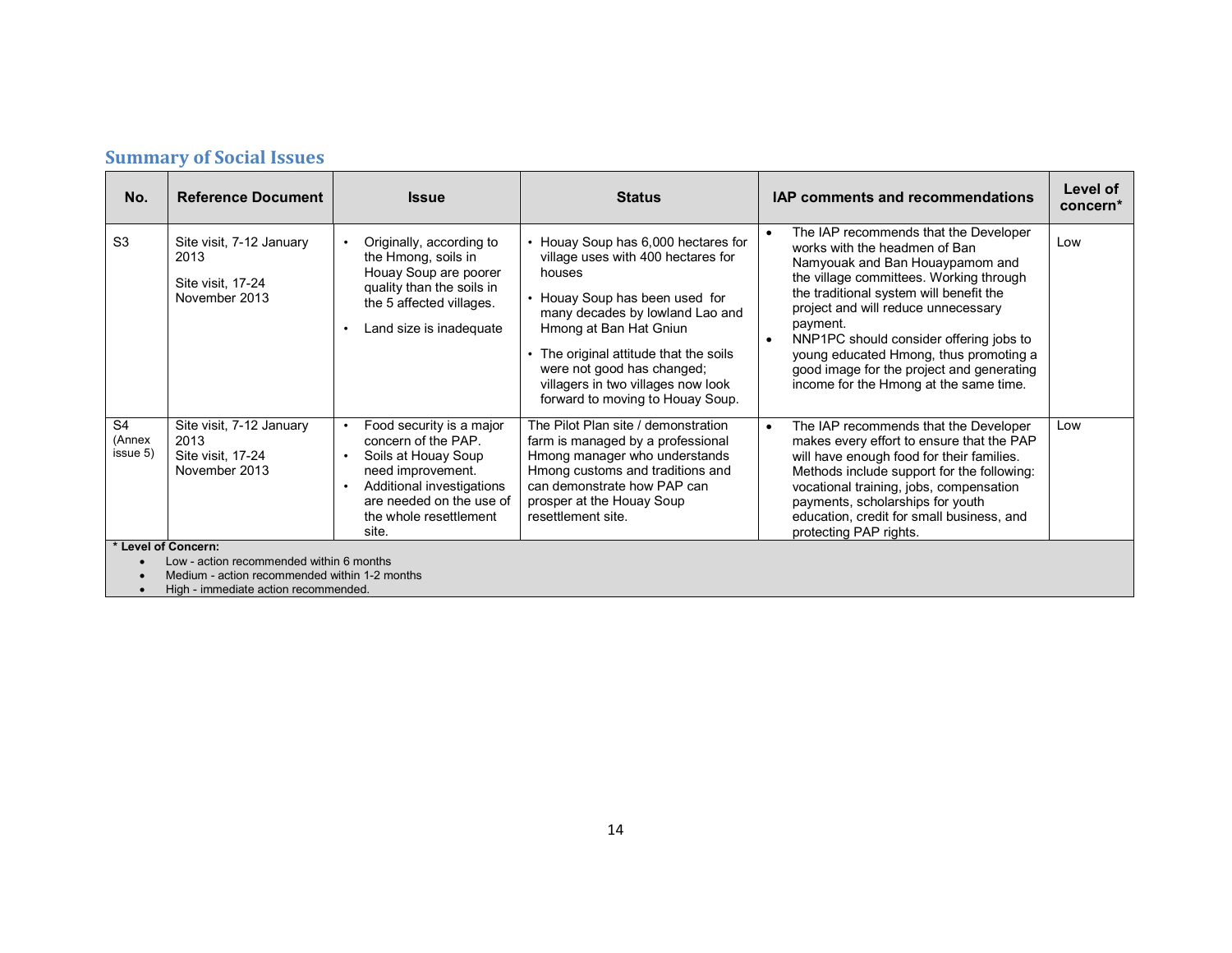| No.                 | <b>Reference Document</b>                                                               | <b>Issue</b>                                                                                                                                                                                                                | <b>Status</b>                                                                                                                                               | <b>IAP comments and recommendations</b>                                                                                                                                                                                                                                                                                                                                                                                                                          | Level of<br>concern* |
|---------------------|-----------------------------------------------------------------------------------------|-----------------------------------------------------------------------------------------------------------------------------------------------------------------------------------------------------------------------------|-------------------------------------------------------------------------------------------------------------------------------------------------------------|------------------------------------------------------------------------------------------------------------------------------------------------------------------------------------------------------------------------------------------------------------------------------------------------------------------------------------------------------------------------------------------------------------------------------------------------------------------|----------------------|
| S <sub>5</sub>      | Site visit, 7-12 January<br>2013<br>Site visit, 17-24<br>November 2013                  | • Ban Hatsaykham<br>relocation due to<br>construction of Nam Ngiep<br>1 dam; to nearby lowland<br>Lao Ban Hat Gniun<br>• Increased contact with<br>outsiders and traders who<br>are expected to gain<br>access to the area. | Construction of access road will<br>take place in 2014                                                                                                      | Required:<br>The Developer must prevent prostitution, drug<br>dealing, gambling, and other social crime at<br>the Developer's camp and at the Ban<br>Hatsaykham relocation site.<br>A zero tolerance policy needs to be put in<br>place by the Developer, in close cooperation<br>with local government officials; particularly the<br>provincial and district governors, police, health<br>officials, education officials, and social<br>development officials. | High                 |
| S <sub>6</sub>      | Site visit, 7-12 January<br>2013                                                        | Approximately 117<br>households in Zone 2UR will<br>be relocated to Thong Nam<br>Pha resettlement site.<br>Thathom District, Xieng<br><b>Khouang Province</b>                                                               | This group of PAP have decided<br>not to resettle but to undertake<br>internal relocation of their<br>agricultural lands; within the<br>village boundaries. |                                                                                                                                                                                                                                                                                                                                                                                                                                                                  | Closed               |
| S7                  | Site visit, 17-24<br>November 2013                                                      | PAP compensation<br>entitlements                                                                                                                                                                                            | Many PAP indicated that they had<br>not yet been informed about their<br>compensation entitlements.                                                         | The IAP recommends that details of<br>compensation should be provided to PAP as<br>soon as possible, to curtail the current<br>building of new houses and buildings.                                                                                                                                                                                                                                                                                             | High                 |
| S <sub>8</sub>      | Site visit, 17-24<br>November 2013                                                      | Interest in self-resettlement<br>by many Hmong PAP                                                                                                                                                                          | Self-resettlement is related to<br>having sufficient food to consume<br>for the entire year for many<br>Hmong households                                    | The IAP recommends that Developer's staff<br>focusing on working closely with the Hmong<br>village headmen and village committees<br>especially in Zone 2LR in Ban Namyouak and<br>Ban Houaypamom. The leaders in these<br>villages can assist with solving many<br>challenges related to resettlement.                                                                                                                                                          | Low                  |
| * Level of Concern: | Low - action recommended within 6 months<br>Modium potion recommended within 1.2 months |                                                                                                                                                                                                                             |                                                                                                                                                             |                                                                                                                                                                                                                                                                                                                                                                                                                                                                  |                      |

• Medium - action recommended within 1-2 months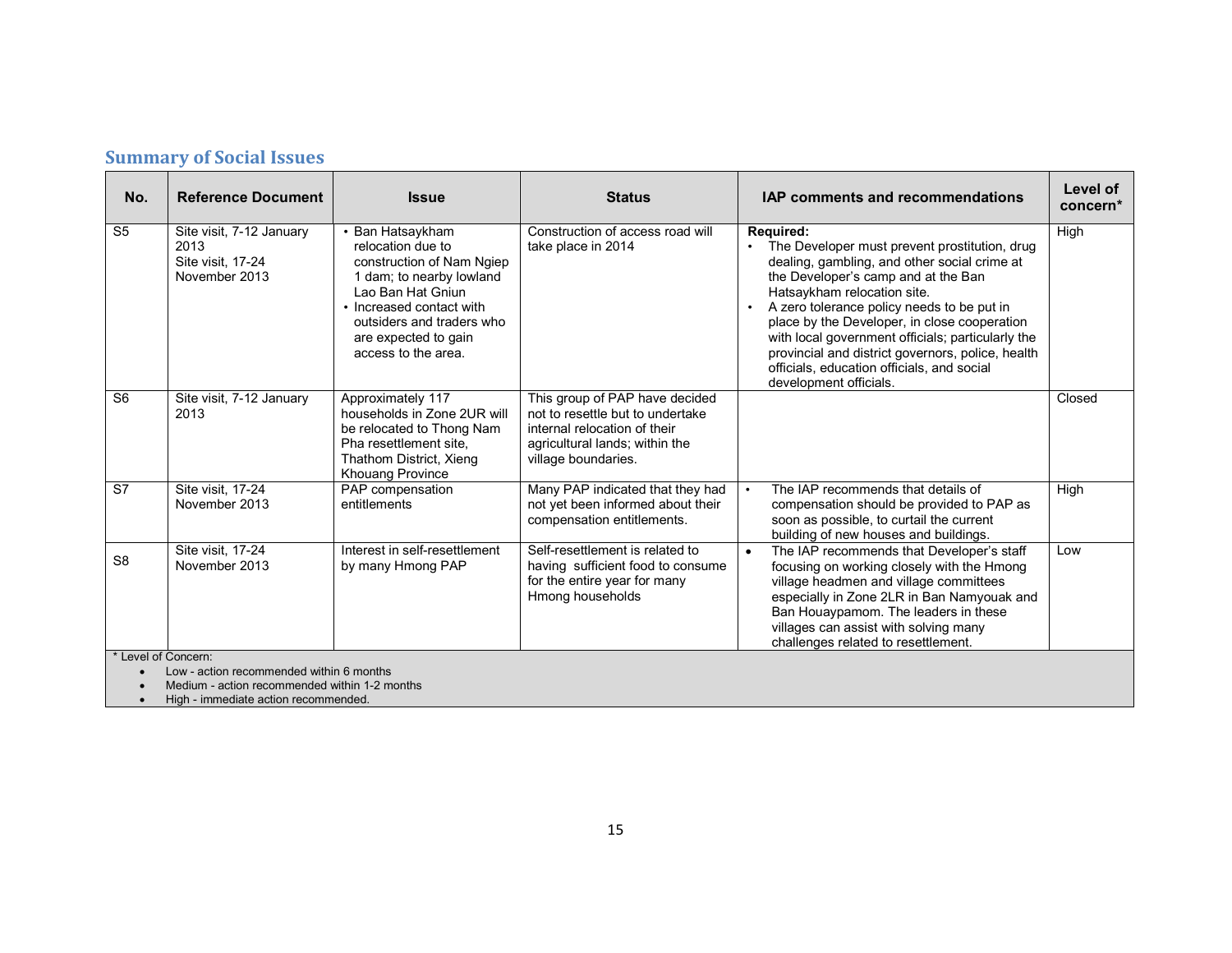#### **Summary of Social Issues**

| No.                 | <b>Reference Document</b>                     | <b>Issue</b>                                                                                 | <b>Status</b>                                                                                                                                          | <b>IAP comments and recommendations</b>                                                                                                                                                                                                                                                                                                                                                                                                                                                                                                                       | Level of<br>concern <sup>*</sup> |  |  |
|---------------------|-----------------------------------------------|----------------------------------------------------------------------------------------------|--------------------------------------------------------------------------------------------------------------------------------------------------------|---------------------------------------------------------------------------------------------------------------------------------------------------------------------------------------------------------------------------------------------------------------------------------------------------------------------------------------------------------------------------------------------------------------------------------------------------------------------------------------------------------------------------------------------------------------|----------------------------------|--|--|
| S9                  | Site visit, 17-24<br>November 2013            | The project is required to<br>work closely with the GOL at<br>the national and local levels. | There are many Hmong officials at<br>high levels at the national and<br>local levels of government.<br>Working with them would benefit<br>the project. | NNP1PC should work with Hmong officials in<br>the GOL to convince people to cooperate with<br>the project.<br>If necessary, NNP1PC should seek a national<br>or local government decree with implementing<br>regulations to convince PAP to move to the<br>Houay Soup resettlement site.<br>The IAP recommends that NNP1PC have<br>periodic meetings with high-ranking Hmong<br>officials in the GOL at the national and local<br>levels to engage their support for the project.<br>This also may facilitate the project and reduce<br>unnecessary payments. | Low                              |  |  |
| * Level of Concern: |                                               |                                                                                              |                                                                                                                                                        |                                                                                                                                                                                                                                                                                                                                                                                                                                                                                                                                                               |                                  |  |  |
|                     | Low - action recommended within 6 months      |                                                                                              |                                                                                                                                                        |                                                                                                                                                                                                                                                                                                                                                                                                                                                                                                                                                               |                                  |  |  |
|                     | Medium - action recommended within 1-2 months |                                                                                              |                                                                                                                                                        |                                                                                                                                                                                                                                                                                                                                                                                                                                                                                                                                                               |                                  |  |  |
|                     | High - immediate action recommended.          |                                                                                              |                                                                                                                                                        |                                                                                                                                                                                                                                                                                                                                                                                                                                                                                                                                                               |                                  |  |  |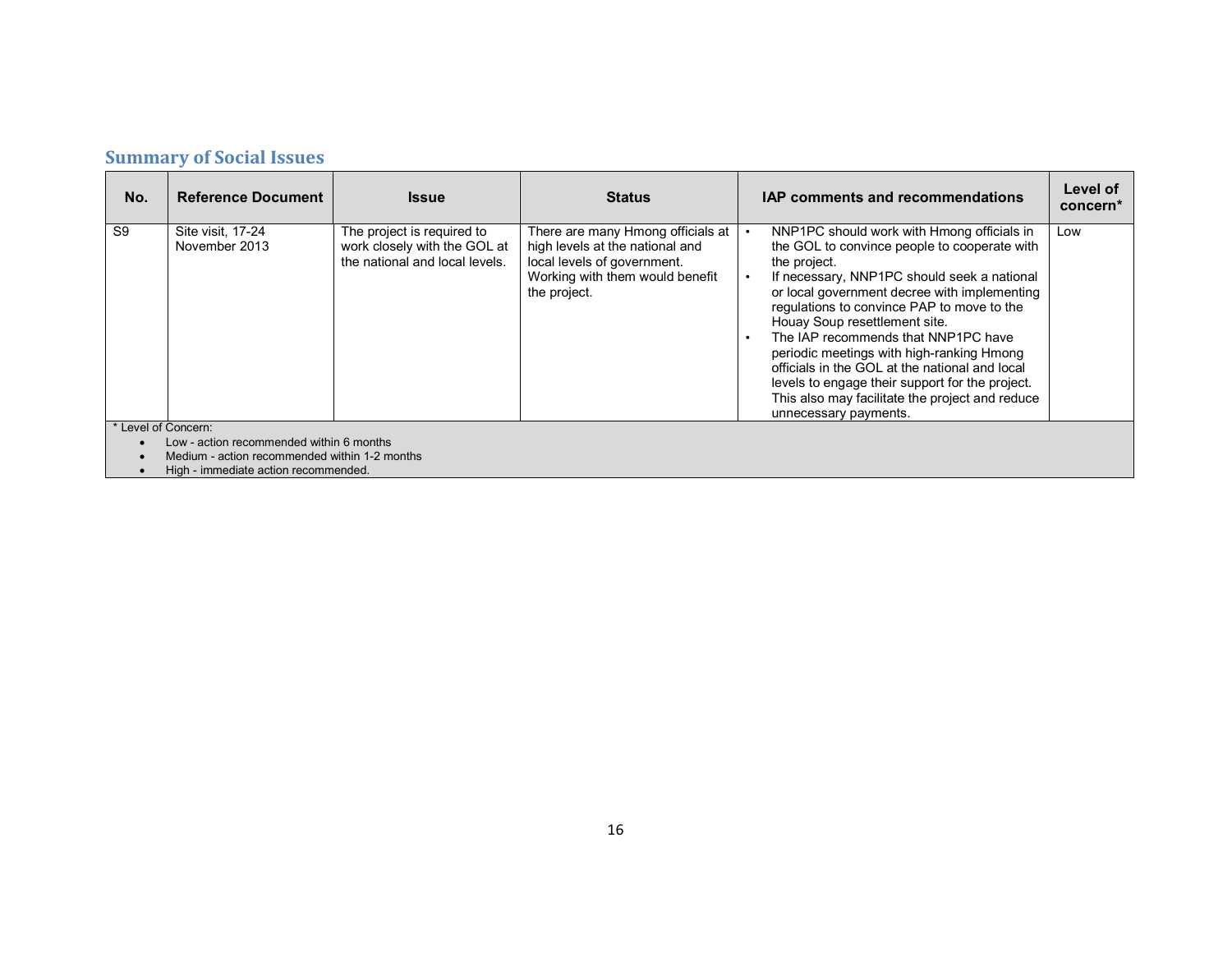| <b>Reference</b><br><b>Document</b> | <b>Issue</b>                                                                                                                                                                          | <b>Status</b>                                                                                                                                                                                                                                                                    | <b>IAP Comments and</b><br><b>Recommendations First</b><br><b>Report (Jan. 2013)</b>                                                                                                                                                                                                                                                                                                | <b>IAP Comments this Site visit</b><br>Second Report (Nov. 2013)                                                                                                                                                                                                                                                                                                                                                                                                                                                                                                                            | Level of<br><b>Concern</b> |
|-------------------------------------|---------------------------------------------------------------------------------------------------------------------------------------------------------------------------------------|----------------------------------------------------------------------------------------------------------------------------------------------------------------------------------------------------------------------------------------------------------------------------------|-------------------------------------------------------------------------------------------------------------------------------------------------------------------------------------------------------------------------------------------------------------------------------------------------------------------------------------------------------------------------------------|---------------------------------------------------------------------------------------------------------------------------------------------------------------------------------------------------------------------------------------------------------------------------------------------------------------------------------------------------------------------------------------------------------------------------------------------------------------------------------------------------------------------------------------------------------------------------------------------|----------------------------|
| E1-ESIA of<br>NNP <sub>1</sub>      | The multiple dams on the Nam<br>Ngiep (NNP1 and upstream<br>NNP2) and Nam Xan Rivers<br>will impact on river and<br>ecological flows, downstream<br>fisheries and other aquatic life. | There appears to be no<br><b>Cumulative Impact Assessment</b><br>(CIA) for all the hydropower<br>projects in the Nam Ngiep River<br>Basin, And what other<br>developments will impact on the<br>same natural resources (mining<br>projects, roads, etc.) in the<br>project area? | ADB should be requested to assist<br>MONRE to carry out this study for<br>the Nam Ngiep river basin or to<br>have MONRE draft an agreement<br>for the project proponent<br>concerned to share the cost of a<br>basin wide.<br>ADB Comment: This is an issue<br>of Government, not the<br>Developer.<br>Response by NNP1: It will be<br>discussed between GoL and<br>ADB. (Apr.2013) | Any significant cumulative basin<br>impacts that the project will make<br>need to be identified and predicted<br>(e.g., altered river flows and related<br>effects on aquatic ecology).<br>Numerous planned hydropower<br>projects that are impacting NPAs<br>and village relocation sites are<br>likewise impacting on remaining<br>forest resources.<br>The IAP notes that a CIA has been<br>prepared and submitted by ERM to<br>ADB for comments. ERM is<br>awaiting a response from ADB.<br>The CIA should include an<br>updated integrated land use<br>map for the affected provinces. | <b>Medium</b>              |
| * Level of Concern:                 | Low - action recommended within 6 months                                                                                                                                              |                                                                                                                                                                                                                                                                                  |                                                                                                                                                                                                                                                                                                                                                                                     |                                                                                                                                                                                                                                                                                                                                                                                                                                                                                                                                                                                             |                            |

• Medium - action recommended within 1-2 months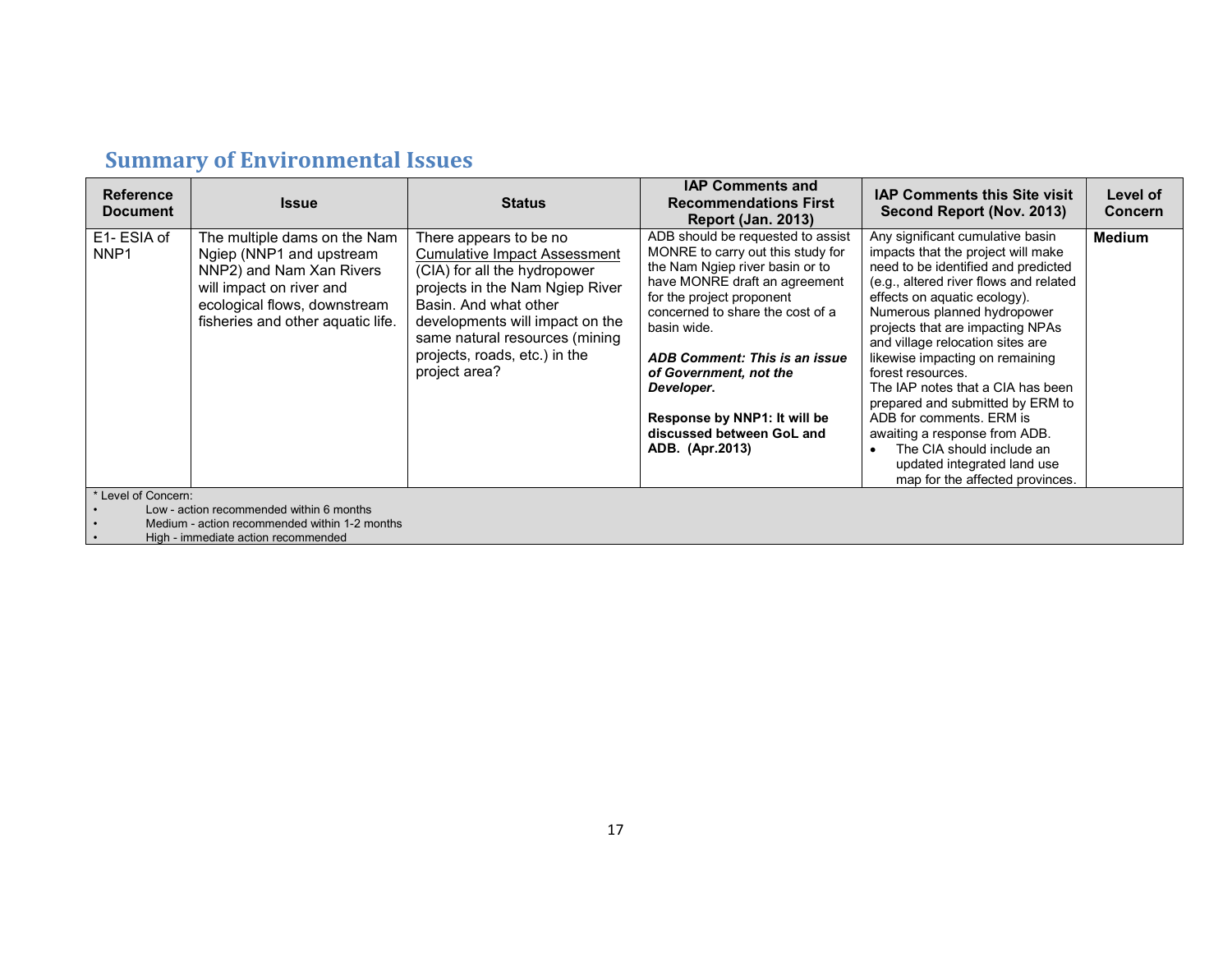| <b>Reference</b><br><b>Document</b>                                                                                                                            | <b>Issue</b>                                                                                                                                                      | <b>Status</b>                                                                                                                                                                                                                                                                                                                                                                                                                                                                                                                                                                                                                                                                                                                                                                                                                                                  | <b>IAP Comments and</b><br><b>Recommendations First</b><br><b>Report (Jan. 2013)</b>                                                                                                                                                                                                                                                                                                                                                                                                                                                                                       | <b>IAP Comments this Site visit</b><br>Second Report (Nov. 2013)                                                                  | Level of<br><b>Concern</b> |
|----------------------------------------------------------------------------------------------------------------------------------------------------------------|-------------------------------------------------------------------------------------------------------------------------------------------------------------------|----------------------------------------------------------------------------------------------------------------------------------------------------------------------------------------------------------------------------------------------------------------------------------------------------------------------------------------------------------------------------------------------------------------------------------------------------------------------------------------------------------------------------------------------------------------------------------------------------------------------------------------------------------------------------------------------------------------------------------------------------------------------------------------------------------------------------------------------------------------|----------------------------------------------------------------------------------------------------------------------------------------------------------------------------------------------------------------------------------------------------------------------------------------------------------------------------------------------------------------------------------------------------------------------------------------------------------------------------------------------------------------------------------------------------------------------------|-----------------------------------------------------------------------------------------------------------------------------------|----------------------------|
| E2-National<br>Policy on<br>Environ-<br>mental and<br>Social<br>Sustain-<br>ability of the<br>Hydropower<br>Sector in Lao<br>PDR, No.<br>561/CPI,<br>June 2005 | There are three hydropower<br>projects under construction<br>that will affect water quality,<br>water use and water<br>availability along the Nam<br>Ngiep river. | Who is responsible for watershed<br>management? Is this a joint-<br>management operation involving<br>government and the private<br>sector (all three Project<br>Proponents)? Or is it the<br>responsibility of the three (or<br>more) Project Proponents of<br>hydropower projects in the<br>watershed?                                                                                                                                                                                                                                                                                                                                                                                                                                                                                                                                                       | MONRE, together with provincial and<br>district government officers, and<br>representatives of impacted<br>communities, should participate to a<br>special meeting to discuss future<br>operation of the watershed. It is<br>recommended that the Project<br>Proponents develop together with GOL<br>authorities a management plan for the<br>sustainable usage and operation of the<br>watershed.<br>ADB Comment: This is an issue for<br>Government, not the Developer.<br>Response by NNP1: It will be<br>implemented by MoNRE                                          | The IAP will bring this issue to the<br>attention of MONRE/DESIA again<br>and ask MONRE to convene a<br>workshop.                 | Low                        |
| E3- Biomass<br>Clearance<br>Plan, EMMP                                                                                                                         | Biomass clearance from the<br>area of the future reservoir will<br>be a significant construction<br>activity.                                                     | What plans or guidelines does the PP<br>have to Guide the biomass removal<br>program? Who will be responsible to<br>carry out the biomass removal program<br>and to oversee the program? What<br>environmental safeguards are being<br>developed for the Developer/Project<br>Proponent (PP) and their selected<br>biomass removal contractors? Who<br>selects the official logger for the reservoir<br>area and is this same contractor<br>responsible implement the biomass<br>removal program? Who is responsible to<br>oversee monitoring of these contracts<br>and work crews? Is the EMO monitoring<br>team empowered to stop the logger if he<br>violates environmental safeguards? What<br>use will be made of biomass removed<br>from the reservoir? Is there a planned<br>program to use biomass in a productive<br>and environmentally safe manner? | The IAP recommends that the PP<br>requests a copy of the newly<br>developed MONRE Guidelines for<br>Biomass Removal by Hydropower<br>Developers in the Lao PDR, dated<br>December 2012.<br>IAP is waiting for this study as it is<br>important to meet and comply with<br>Biomass Guidelines which prescribe<br>requirements for data collection and<br>monitoring pre-inundation (Appendix 2<br>Standards, 1.12 Reservoir Water<br>Quality)<br>Response by NNP1: Guidelines have<br>been obtained and the Consultant<br>has developed a detailed biomass<br>removal plan. | IAP will study the new CA Annex<br>C requirements (April 2013) and<br>review the detailed biomass<br>removal plan when available. | <b>Closed</b>              |
| * Level of Concern:                                                                                                                                            | Low - action recommended within 6 months<br>Medium - action recommended within 1-2 months                                                                         |                                                                                                                                                                                                                                                                                                                                                                                                                                                                                                                                                                                                                                                                                                                                                                                                                                                                |                                                                                                                                                                                                                                                                                                                                                                                                                                                                                                                                                                            |                                                                                                                                   |                            |

## **Summary of Environmental Issues**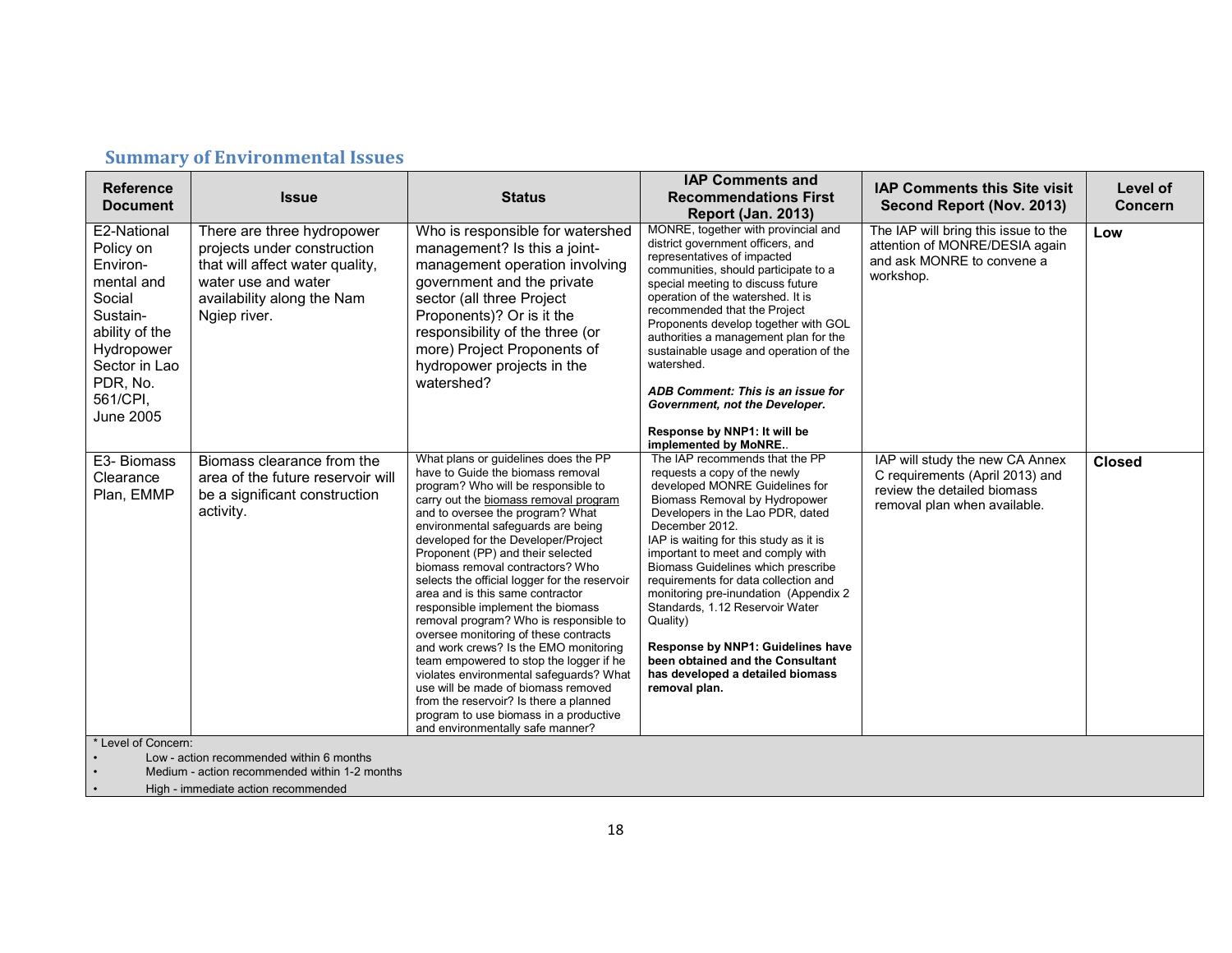| <b>Reference</b><br><b>Document</b>                       | <b>Issue</b>                                                                                                                                                                                                     | <b>Status</b>                                                                                                             | <b>IAP Comments and</b><br><b>Recommendations First</b><br><b>Report (Jan. 2013)</b>                                                                                                                                                                                                                                                                                                                                                                                                                                                                                                                                                  | <b>IAP Comments this Site visit</b><br>Second Report (Nov. 2013)                                                                                 | Level of<br>Concern |
|-----------------------------------------------------------|------------------------------------------------------------------------------------------------------------------------------------------------------------------------------------------------------------------|---------------------------------------------------------------------------------------------------------------------------|---------------------------------------------------------------------------------------------------------------------------------------------------------------------------------------------------------------------------------------------------------------------------------------------------------------------------------------------------------------------------------------------------------------------------------------------------------------------------------------------------------------------------------------------------------------------------------------------------------------------------------------|--------------------------------------------------------------------------------------------------------------------------------------------------|---------------------|
| E4- EIA Nam<br>Ngiep 1<br>Hydropower<br>Project<br>(2012) | Information on fisheries in the<br>Nam Ngiep is minimal. There<br>are conflicting reports on how<br>important fisheries are to the<br>livelihood of project impacted<br>villages.                                | The amount (quantity) and<br>biodiversity of fisheries in the<br>Nam Ngiep is not adequately<br>documented.               | The IAP recommends that the EIA<br>consultants clarify in their baseline<br>studies (1) the proportion of family<br>income derived from seasonal fishing;<br>(2) the proportion of local diet protein<br>derived from fish; and, (3) the<br>importance of fisheries for subsistence<br>or income.<br><b>ADB Comments: Recommended</b><br>ERM to include these questions in<br>their surveys                                                                                                                                                                                                                                           | Preliminary income from fisheries<br>survey done; IAP is awaiting the<br>updated baseline studies                                                | Low                 |
|                                                           |                                                                                                                                                                                                                  |                                                                                                                           | <b>Response by NNP1:</b><br>It will be discussed with the<br><b>Consultants.</b>                                                                                                                                                                                                                                                                                                                                                                                                                                                                                                                                                      |                                                                                                                                                  |                     |
| E5-ESIA<br>NNP <sub>1</sub><br>December<br>2012           | Water quality in the Nam<br>Ngiep River is being affected<br>by upstream activities<br>(apparently a mining activity is<br>discharging untreated<br>wastewaters and affecting the<br>'color" of the river water) | There is no information in the<br>EIA documents on this issue.<br>Coloring of the Nam Ngiep River<br>needs investigation. | The IAP recommends that sampling<br>and analysis of the physical and<br>chemical properties of the current water<br>quality in the Nam Ngiep River would<br>be useful to identify what are the<br>pollutants, if any, coming from these<br>upstream activities.<br>The IAP recommends that the<br>Developer identify those pollutants so<br>that future construction activities of<br>NNP1 are not blamed for water quality<br>impacts coming from upstream<br>development projects<br><b>Response by NNP1:</b><br>Water quality sampling and analysis<br>have been started at the planned<br>upstream reservoir and the dam<br>site. | IAP is satisfied with proposed<br>water sampling program and<br>awaiting preliminary findings. ERM<br>revising environmental flow<br>assessment. | <b>Closed</b>       |
| * Level of Concern:                                       | Low - action recommended within 6 months<br>Medium - action recommended within 1-2 months                                                                                                                        |                                                                                                                           |                                                                                                                                                                                                                                                                                                                                                                                                                                                                                                                                                                                                                                       |                                                                                                                                                  |                     |

## **Summary of Environmental Issues**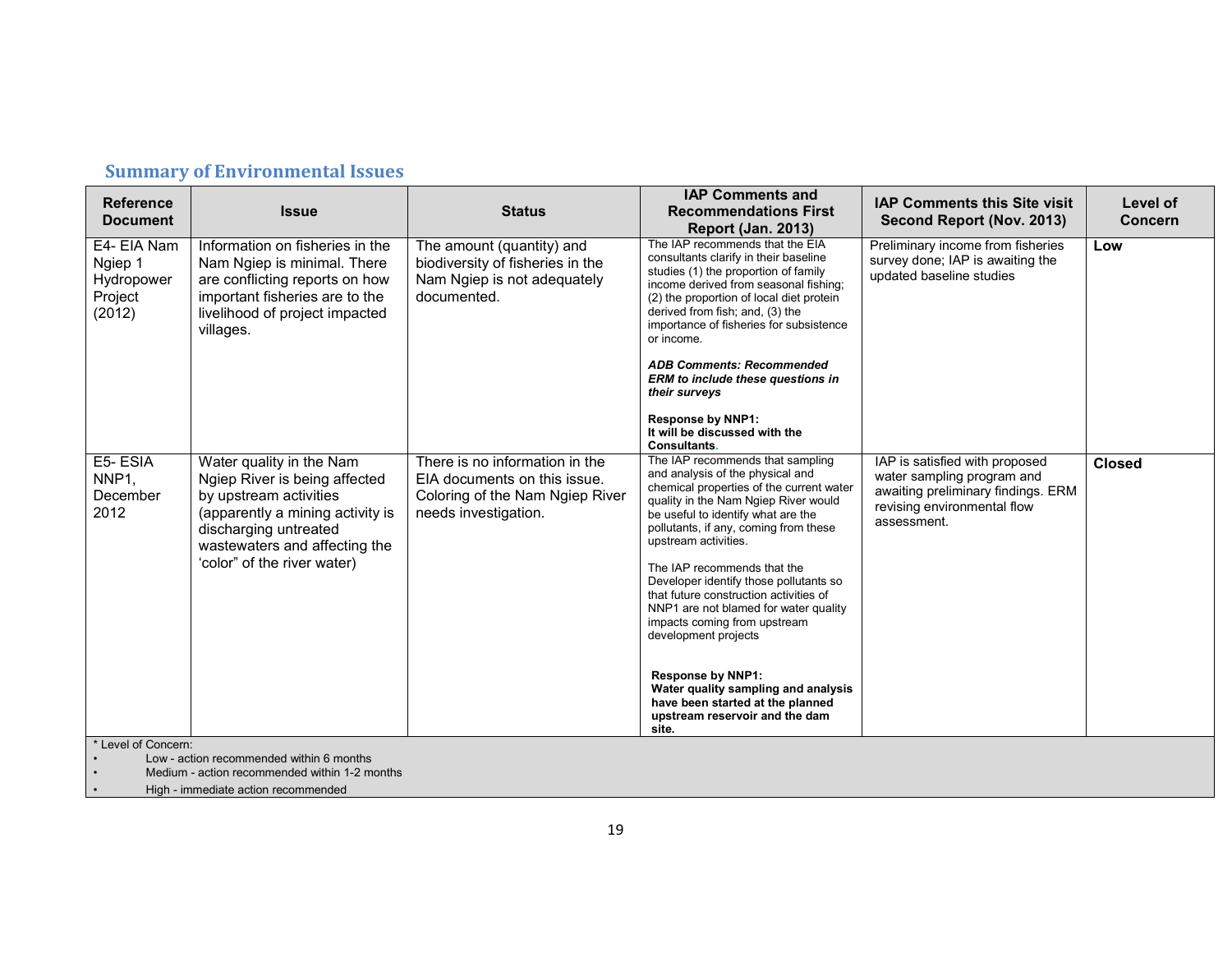| <b>Reference</b><br><b>Document</b>                                                                                                        | <b>Issue</b>                                                                                                                                                                                              | <b>Status</b>                                                                                                                                                                                                                                                                                                                                                               | <b>IAP Comments and</b><br><b>Recommendations First</b><br><b>Report (Jan. 2013)</b>                                                                                                                                                                                                                                                                                                                                                                                                                                                                                                                                                                                                 | <b>IAP Comments this Site visit</b><br>Second Report (Nov. 2013)                                                                                                                                                                                                                                                                                                                                                                                                                                                                           | Level of<br><b>Concern</b> |
|--------------------------------------------------------------------------------------------------------------------------------------------|-----------------------------------------------------------------------------------------------------------------------------------------------------------------------------------------------------------|-----------------------------------------------------------------------------------------------------------------------------------------------------------------------------------------------------------------------------------------------------------------------------------------------------------------------------------------------------------------------------|--------------------------------------------------------------------------------------------------------------------------------------------------------------------------------------------------------------------------------------------------------------------------------------------------------------------------------------------------------------------------------------------------------------------------------------------------------------------------------------------------------------------------------------------------------------------------------------------------------------------------------------------------------------------------------------|--------------------------------------------------------------------------------------------------------------------------------------------------------------------------------------------------------------------------------------------------------------------------------------------------------------------------------------------------------------------------------------------------------------------------------------------------------------------------------------------------------------------------------------------|----------------------------|
| E6-MONRE,<br><b>EIA Decree</b><br>or the new<br>Environ-<br>mental<br>Protection<br>Law requires<br>SEAs for key<br>development<br>sectors | The new EIA Decree or the<br>new Environmental Protection<br>Law requires SEAs for the key<br>development sectors                                                                                         | There is no Strategic<br>Environmental Study of the<br>hydropower sector in Lao PDR.<br>Such SEA would assess the<br>impacts of existing and future<br>proposed hydropower projects<br>on NBCAs, protected forests,<br>water resources and other<br>related environmental assets of<br>Lao PDR.                                                                             | The IAP recommends that MONRE<br>promotes MEM to undertake a SEA of<br>the hydropower sector in Lao PDR to<br>include trans-boundary effects on<br>downstream resources and<br>ecologically sustainability.<br>It is reported that MRC is interested in<br>financing such a study at MEM.<br>ADB Comments: This is an issue for<br>Government, not the Developer.<br>NPP1 Response: It will be<br>implemented by MoNRE.                                                                                                                                                                                                                                                              | ERM was to consult MRC about the<br>status of their plans to undertake SEA<br>study on the hydropower sector in Lao<br>PDR.<br>IAP believes that this issue has yet to<br>be resolved.<br>Resource conflicts continue to surface<br>(e.g., the proposed Nam Mang 3 dam in<br>the Phou Khao Khouay NPA. An<br>integrated land development map and<br>study should be prepared for the three<br>affected provinces that would permit<br>MONRE and development agencies to<br>discuss resource use policies and<br>sustainability objectives. | <b>Medium</b>              |
| E7-Site visit.<br>7-12 January<br>2013                                                                                                     | The Developer is expected to<br>contribute to capacity building<br>of MONRE and assist in<br>establishing the EMU staffed<br>by provincial and district<br>representatives from project<br>affected areas | IAP discussions with provincial<br>and district officials indicate that<br>the role and responsibilities of<br>the EMU are unclear because<br>there are new departments and<br>duties in MoNRE and this project<br>also has impacts in three<br>provinces and several districts.<br>Note that no meetings were<br>held with the EMU during the<br>IAP Nov. 2013 site visit. | The IAP is satisfied with Annex C,<br>clause 78 (general provisions of<br>responsibilities of EMU). But MONRE<br>now includes new Department of Land,<br>Water, and Forest Resources, in<br>addition to Environment, and with 3<br>provinces impacted by NNP1, there will<br>be inadequate funds to have district<br>and provincial offices participate in the<br>defined responsibilities. The budgets of<br>Annex C for EMU and MONRE<br>capacity building are inadequate.<br>Managing the EMU remains a key GoL<br>issue for the NNP1 watershed.<br>ADB Response: This is an issue for<br>Government, not<br>the Developer.<br>NNP1 Response: It will be<br>implemented by MoNRE. | IAP finds that no progress has<br>been made on this issue and will<br>pursue the topic with MoNRE<br>during the next planned site visit in<br>May 2014.                                                                                                                                                                                                                                                                                                                                                                                    | <b>Medium</b>              |
| * Level of Concern:                                                                                                                        | Low - action recommended within 6 months<br>Medium - action recommended within 1-2 months                                                                                                                 |                                                                                                                                                                                                                                                                                                                                                                             |                                                                                                                                                                                                                                                                                                                                                                                                                                                                                                                                                                                                                                                                                      |                                                                                                                                                                                                                                                                                                                                                                                                                                                                                                                                            |                            |

## **Summary of Environmental Issues**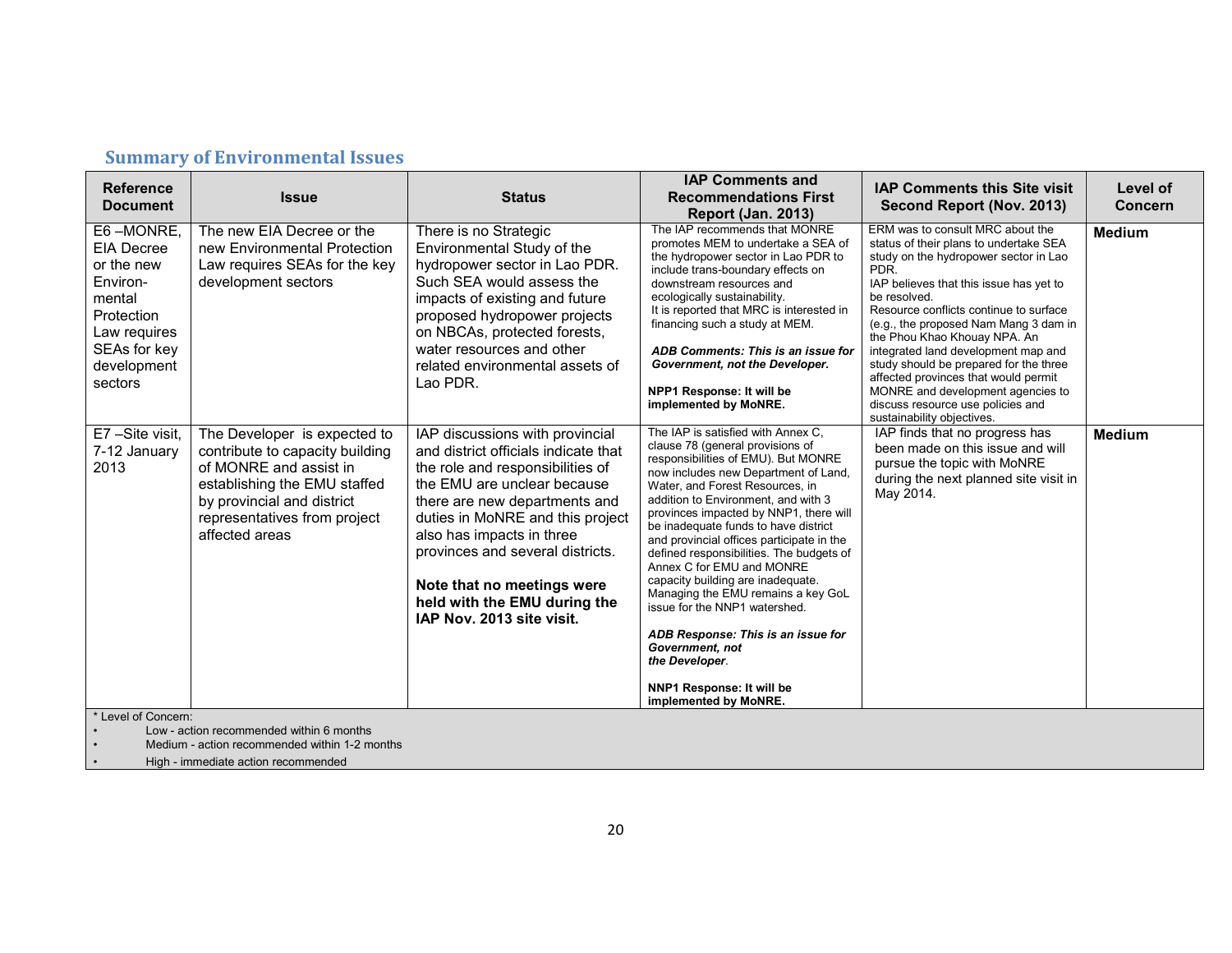# **Summary of Biodiversity Issues**

| No.       | <b>Reference Document</b>                                               | <b>Issue</b>                                                                                                                                                                                          | <b>Status</b>                                                                                                                                                                                                                                                                                                                                                                                                                             | <b>IAP comments and recommendations</b>                                                                                                                                                                                                                                                                                                                                                                                                                                                                                                                                                                                                                                                                                                                                                                                                                                                                                                                                                                                                                                                                                                                                                                                                                                                                                                                                                                                                                                                                                                                                                                                                                                                                                                                                                        | Level of<br>concern* |
|-----------|-------------------------------------------------------------------------|-------------------------------------------------------------------------------------------------------------------------------------------------------------------------------------------------------|-------------------------------------------------------------------------------------------------------------------------------------------------------------------------------------------------------------------------------------------------------------------------------------------------------------------------------------------------------------------------------------------------------------------------------------------|------------------------------------------------------------------------------------------------------------------------------------------------------------------------------------------------------------------------------------------------------------------------------------------------------------------------------------------------------------------------------------------------------------------------------------------------------------------------------------------------------------------------------------------------------------------------------------------------------------------------------------------------------------------------------------------------------------------------------------------------------------------------------------------------------------------------------------------------------------------------------------------------------------------------------------------------------------------------------------------------------------------------------------------------------------------------------------------------------------------------------------------------------------------------------------------------------------------------------------------------------------------------------------------------------------------------------------------------------------------------------------------------------------------------------------------------------------------------------------------------------------------------------------------------------------------------------------------------------------------------------------------------------------------------------------------------------------------------------------------------------------------------------------------------|----------------------|
| <b>B1</b> | Site visit, 14-19 January<br>2013<br>Site visit, 17-24<br>November 2013 | Options for implementing<br>$\bullet$<br>a biodiversity offset<br>Critical habitat along the<br>dam access road<br>Activities along the dam<br>access road need to be<br>managed to reduce<br>impacts | ERM offset option review<br>$\bullet$<br>Phou Khao Khouay NPA has high<br>biodiversity value but weak<br>management<br>Ongoing ERM survey<br>ERM study<br>Concern regarding the status of<br>Houay Ngoua and compliance<br>with ADB safeguards; area is<br>degraded<br>An alternative route for the dam<br>access road is prone to flooding<br>Only essential clearing is taking<br>place along the access road in<br>the Houay Ngoua PPA | The ERM team should review a diversity of<br>biodiversity offset options (See Annex 4)<br>Additional studies are required as follows:<br>Studies on fish species and populations<br>Data on species of NTFPs<br>The provincial governor's proclamation of the<br>Houay Ngoua reserve should be reviewed to<br>ascertain exact status; provincial protected area or<br>not.<br>The current access route should be used but<br>$\bullet$<br>NNP1PC to minimize environmental and social<br>impacts by liaising with the district forest office to (i)<br>limit clearing; and, (ii) reforest using native species.<br>Check points and spot checks should be arranged<br>for vehicles and workers to prevent illegal removal<br>of logs, NTFPs, wildlife.<br>A Code of Conduct should be imposed on<br>$\bullet$<br>contractors by the Developer to control construction<br>traffic and workers; with a zero tolerance policy<br>toward wood and wildlife poaching.<br>The Developer should invest in strengthening<br>protection and management in national protected<br>areas (preferably multiple sites), specifically in<br>Phou Khao Khouay NPA, by supporting NGO work;<br>and, explore options for cumulative biodiversity<br>offset fund (with ADB and GoL and other donors).<br>To implement the biodiversity offset, simple<br>institutional mechanisms should be operated<br>through MONRE or the Environment Protection<br>Fund. The mechanisms should reflect lessons<br>learned and criteria from other funds.<br>Follow up with the director general of the<br>Department of Forest Resources Management,<br>MONRE regarding plans for a PA conservation<br>fund; clarify the funds available for biodiversity<br>offset and mitigation. Revise the NNP1PC budget if<br>necessary. | High                 |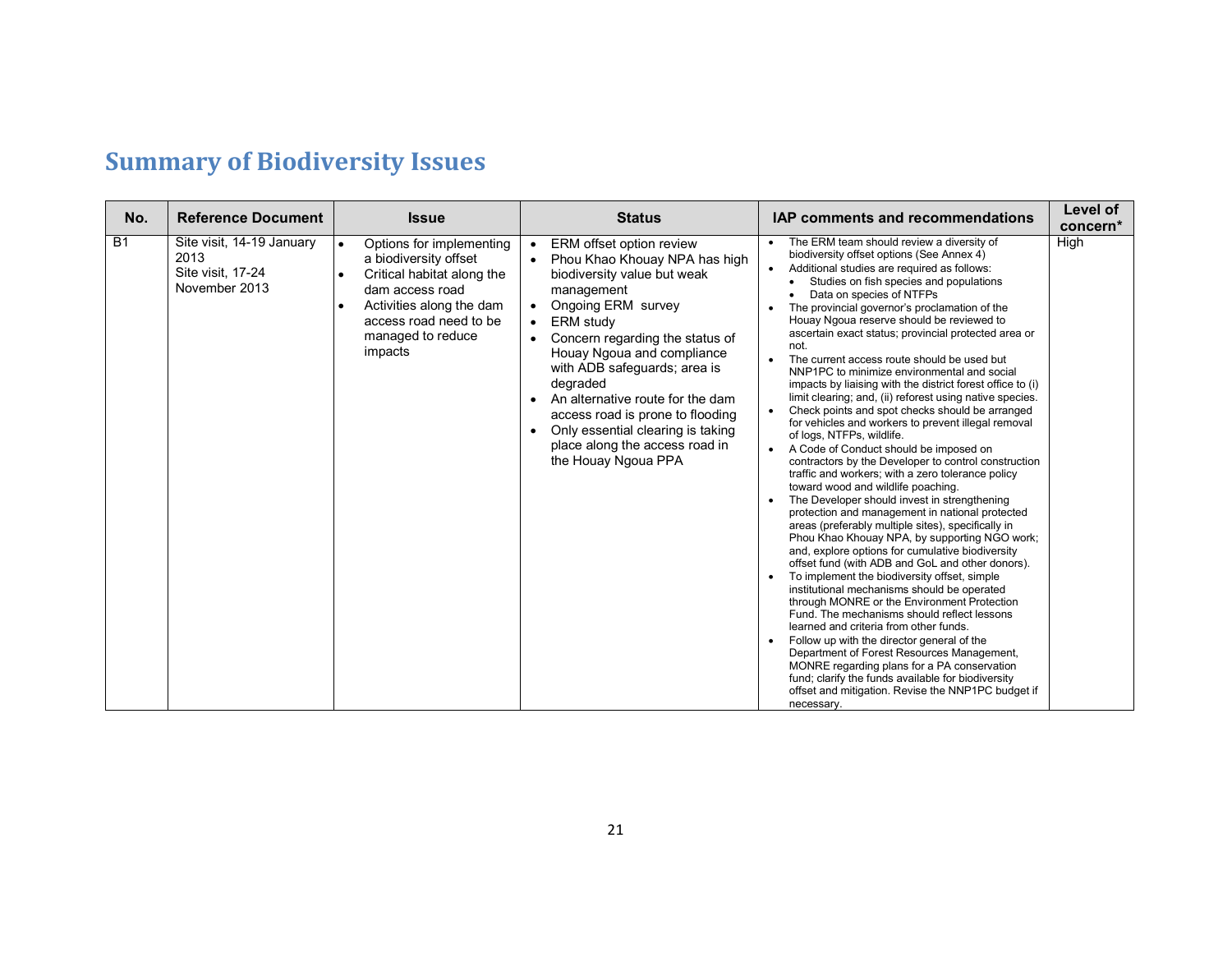| No.            | <b>Reference Document</b>                                               | <b>Issue</b>                                                                                                                                                               | <b>Status</b>                                                                                                                       | IAP comments and recommendations                                                                                                                                                                                                                                                                                        | Level of<br>concern* |
|----------------|-------------------------------------------------------------------------|----------------------------------------------------------------------------------------------------------------------------------------------------------------------------|-------------------------------------------------------------------------------------------------------------------------------------|-------------------------------------------------------------------------------------------------------------------------------------------------------------------------------------------------------------------------------------------------------------------------------------------------------------------------|----------------------|
| <b>B2</b>      | Site visit, 14-19 January<br>2013<br>Site visit, 17-24<br>November 2013 | Quantities of NTFPs to be<br>collected that are controlled<br>annually by the district where<br>"quotas" are issued to the<br>villages                                     | ERM and socio-economic survey<br>to give more data on NTFP use                                                                      | The Developer should work with PAP to test<br>the NTFP quota system among villages based<br>on a "sustainable yield" study in the designated<br>areas of natural forest to be used for collection<br>of such products to permit villages to continue<br>earning disposable income from collection and<br>sale of NTFPs. | Medium               |
| B <sub>3</sub> | Site visit, 14-19 January<br>2013<br>Site visit, 17-24<br>November 2013 | Wildlife capture and<br>$\bullet$<br>translocation proposed<br>during construction<br>phase<br>Options for reallocation<br>$\bullet$<br>of wildlife translocation<br>funds | Not undertaken since translocation is<br>difficult and costly, especially in<br>forested areas.<br>The current plan is unrealistic. | The Developer should look at lessons learned<br>from Nam Theun 2 and adapt plans as<br>needed.<br>If translocation is not cost effective funds<br>should be reallocated to other activities (e.g.,<br>wildlife surveys and monitoring)                                                                                  | Medium               |
| <b>B4</b>      | Site visit, 14-19 January<br>2013<br>Site visit, 17-24<br>November 2013 | Workers and construction<br>traffic removing forest<br>resources, illegal logs and<br>wildlife                                                                             | Prohibition of illegal harvesting and<br>trade is to be covered in the<br>Developer's Code of Conduct                               | The Developer should exercise a zero<br>tolerance policy                                                                                                                                                                                                                                                                | High                 |
| <b>B5</b>      | Site visit, 14-19 January<br>2013<br>Site visit, 17-24<br>November 2013 | Introduction of potentially<br>invasive species as part of<br>reforestation, agriculture<br>schemes                                                                        | Frogs to be raised by PAP are likely<br>to be native species                                                                        | The Developer should check to make sure<br>that the proposed species to be introduced are<br>known to be potentially invasive                                                                                                                                                                                           | Low                  |
| <b>B6</b>      | Site visit, 14-19 January<br>2013<br>Site visit, 17-24<br>November 2013 | NTFPs used by PAP for food<br>security and cash income                                                                                                                     | PAP at all impacted villages are<br>highly dependent on NTFPs                                                                       | Protect sufficient natural forest within and<br>adjacent to the resettlement sites for villagers<br>to harvest NTFPs or provide alternative<br>sources of income                                                                                                                                                        | Low                  |
| <b>B7</b>      | Site visit, 14-19 January<br>2013<br>Site visit, 17-24<br>November 2013 | Awareness of the importance<br>of natural forests to the<br>quality of life of PAP                                                                                         | PAP have a low awareness of the<br>importance of the quality of forest to<br>their lives and livelihood                             | Raise awareness among resettled villagers of<br>the value of natural forests for protecting water<br>quality and other ecosystem services                                                                                                                                                                               | Low                  |
|                | * Level of Concern:                                                     |                                                                                                                                                                            |                                                                                                                                     |                                                                                                                                                                                                                                                                                                                         |                      |
|                | Low - action recommended within 6 months                                | $\sim$ $\sim$ $\sim$ $\sim$ $\sim$                                                                                                                                         |                                                                                                                                     |                                                                                                                                                                                                                                                                                                                         |                      |

• Medium - action recommended within 1-2 months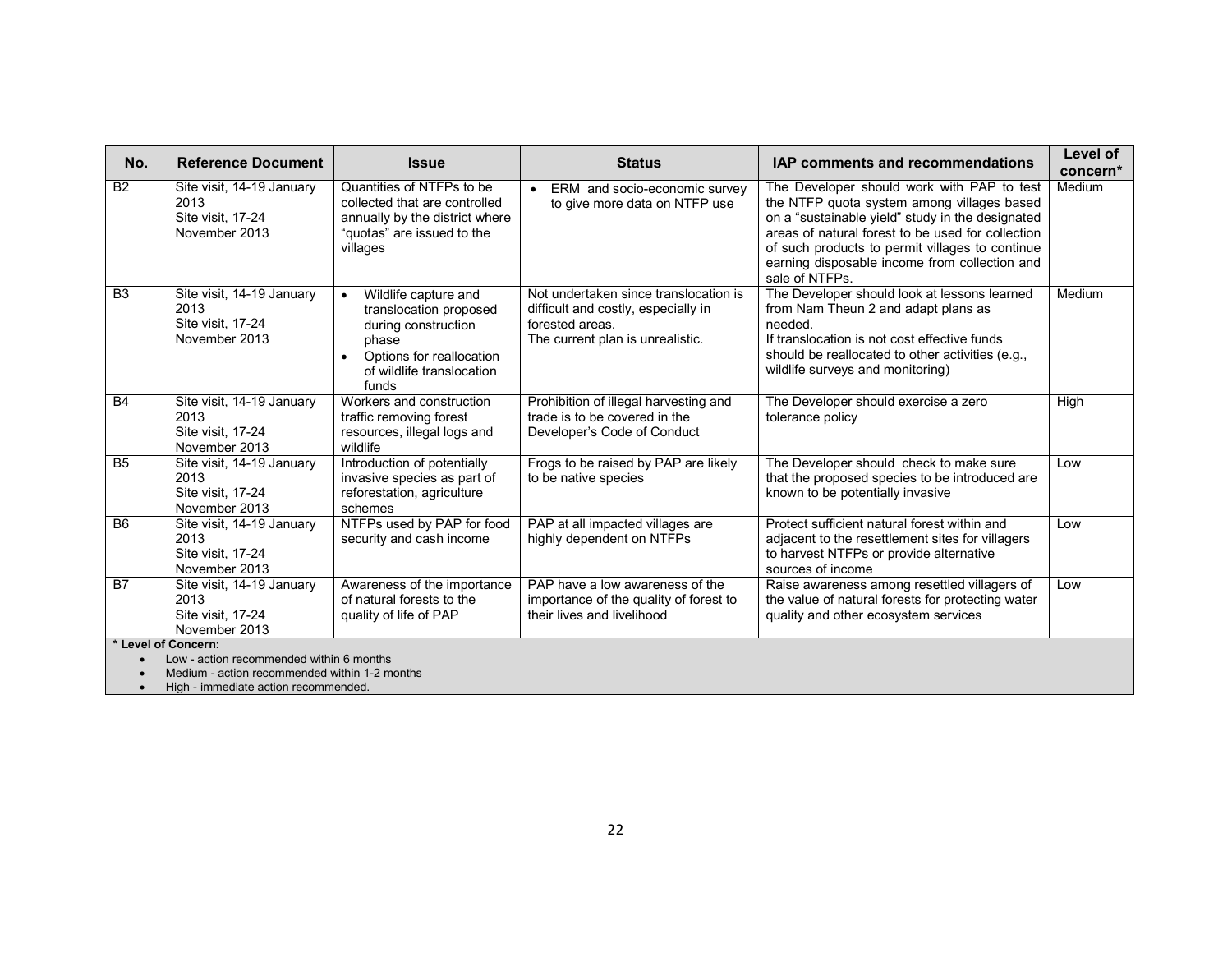## **Summary of Biodiversity Issues**

| No.                                                                                   | <b>Reference Document</b>                                               | <b>Issue</b>                                                                                                                               | <b>Status</b>                                                                                                                                                                         | <b>IAP comments and recommendations</b>                                                                                                                                                                                                                                                                                                                                                                                                                                                      | Level of<br>concern* |  |  |  |
|---------------------------------------------------------------------------------------|-------------------------------------------------------------------------|--------------------------------------------------------------------------------------------------------------------------------------------|---------------------------------------------------------------------------------------------------------------------------------------------------------------------------------------|----------------------------------------------------------------------------------------------------------------------------------------------------------------------------------------------------------------------------------------------------------------------------------------------------------------------------------------------------------------------------------------------------------------------------------------------------------------------------------------------|----------------------|--|--|--|
| B <sub>8</sub>                                                                        | Site visit, 14-19 January<br>2013<br>Site visit, 17-24<br>November 2013 | • Monitoring of biodiversity<br>• Capacity of Provincial and<br>District EMUs for<br>Monitoring<br>• Community engagement in<br>monitoring | Biodiversity values are not<br>monitored by anyone<br>EMUs in 3 project provinces have<br>$\bullet$<br>limited capacity and resources<br>Hmong villagers have good local<br>knowledge | Reservoir will give access to new areas above<br>water line<br>Recommendations:<br>Additional wildlife surveys should be<br>undertaken in the upper watershed forests<br>during construction to better define<br>protection and monitoring<br>Hmong villagers should be hired to assist<br>with monitoring biodiversity values within<br>the resettlement areas and surrounding<br>forests<br>Strengthen capacity 3 provincial EMUs for<br>monitoring biodiversity/environmental<br>impacts. | Medium               |  |  |  |
| B <sub>9</sub>                                                                        | Site visit, 14-19 January<br>2013<br>Site visit, 17-24<br>November 2013 | Movement of students and<br>teachers to the Thong Nam<br>Pha resettlement site                                                             | Resettlement of PAP at 2UR is not<br>expected to take place.                                                                                                                          |                                                                                                                                                                                                                                                                                                                                                                                                                                                                                              | Closed               |  |  |  |
| <b>B10</b>                                                                            | Site visit, 14-19 January<br>2013<br>Site visit, 17-24<br>November 2013 | Quality of translation for the<br>environment team                                                                                         | Team translator was excellent and<br>familiar with environmental terms                                                                                                                |                                                                                                                                                                                                                                                                                                                                                                                                                                                                                              | Closed               |  |  |  |
| * Level of Concern:                                                                   |                                                                         |                                                                                                                                            |                                                                                                                                                                                       |                                                                                                                                                                                                                                                                                                                                                                                                                                                                                              |                      |  |  |  |
| Low - action recommended within 6 months                                              |                                                                         |                                                                                                                                            |                                                                                                                                                                                       |                                                                                                                                                                                                                                                                                                                                                                                                                                                                                              |                      |  |  |  |
| Medium - action recommended within 1-2 months<br>High - immediate action recommended. |                                                                         |                                                                                                                                            |                                                                                                                                                                                       |                                                                                                                                                                                                                                                                                                                                                                                                                                                                                              |                      |  |  |  |
|                                                                                       |                                                                         |                                                                                                                                            |                                                                                                                                                                                       |                                                                                                                                                                                                                                                                                                                                                                                                                                                                                              |                      |  |  |  |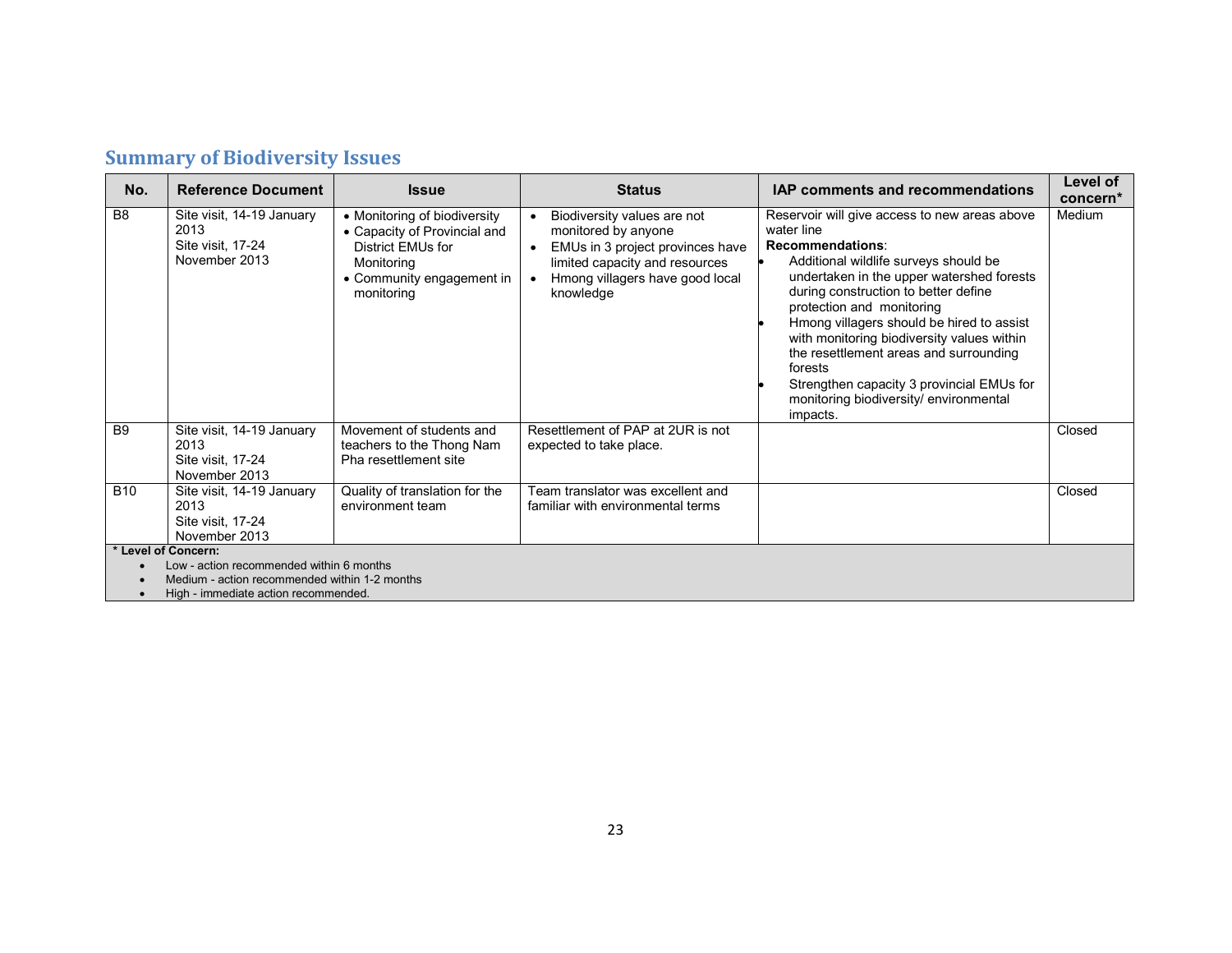# Annex 1: Resettlement Issues

### **Background**

 $\overline{a}$ 

- 1. Inundation by the reservoir of the Nam Ngiep 1 Hydropower Project (NNP1) will cover the houses and productive lands of five villages and impact an additional three villages as follows:
	- Four villages in the Lower Section of the Reservoir (LR) in Vientiane Province (Zone 2LR);
	- Three villages in the Upper Section of the Reservoir (UR) in Xieng Khouang Province (Zone 2UR); and,
	- One village in the Construction Area in Bolikhamxay Province (Zone 3).
- 2. The number of project affected people (PAP) to be resettled from villages in Zone 2LR and Zone 3 is currently estimated at 2,953 from 417 households; consisting of 2,735 people from 384 households in Zone 2LR; and, 218 people from 33 households in Zone 3.
- 3. The resettlement site for these PAP is an area of approximately 6,000 ha called Houay Soup, located on the right bank of the Nam Ngiep river under the administrative jurisdiction of Ban Hat Gniun, Bolikhan District, Bolikhamxai Province. An estimated 800 ha of the 6,000 ha is available for the resettlement of the PAP. The IAP was informed that the GOL approved EIA mentions the Houay Soup resettlement area, but Bolikhamxai provincial officials have not yet approved use of the site in writing.
- 4. An as yet unspecified number of PAP in three villages in Thathom District, Xieng Khouang Province also will be required to undertake "internal relocation," namely PAP from Ban Pou, Ban Hatsamkhone, and Ban Piengta (Zone 2UR). PAP from these villages originally were scheduled to be resettled to the Thong Nam Pha resettlement site. However, since most villagers' houses would not be impacted and only agricultural production land would be impacted, and since the IAP visit in January 2013, the PAP have decided (i) not to resettle but to find new agriculture land nearby the villages; and, (ii) to relocate their rice and cash crop production activities to the newly identified land with the assistance of the Developer.
- 5. Resettlement is the responsibility of NNP1PC's Environment and Social Department (ESD). The ESD will cooperate with provincial and district resettlement management units (RMUs) now established by the GOL, to implement resettlement and internal relocation. The Resettlement Working Group of the Provincial Resettlement Management and Living Condition Restoration Committee (PRMLCRC) and related GOL provincial authorities are expected to participate in and facilitate this process.

#### **Current Resettlement Issues and IAP Recommendations**

**Issues of concern to the IAP at the Houay Soup resettlement area include the following**: 1

<sup>&</sup>lt;sup>1</sup> The letters and numbers in parenthesis after each issue (e.g., R1) refer to the item number on the issues, requirements, and recommendations matrix in Part 2.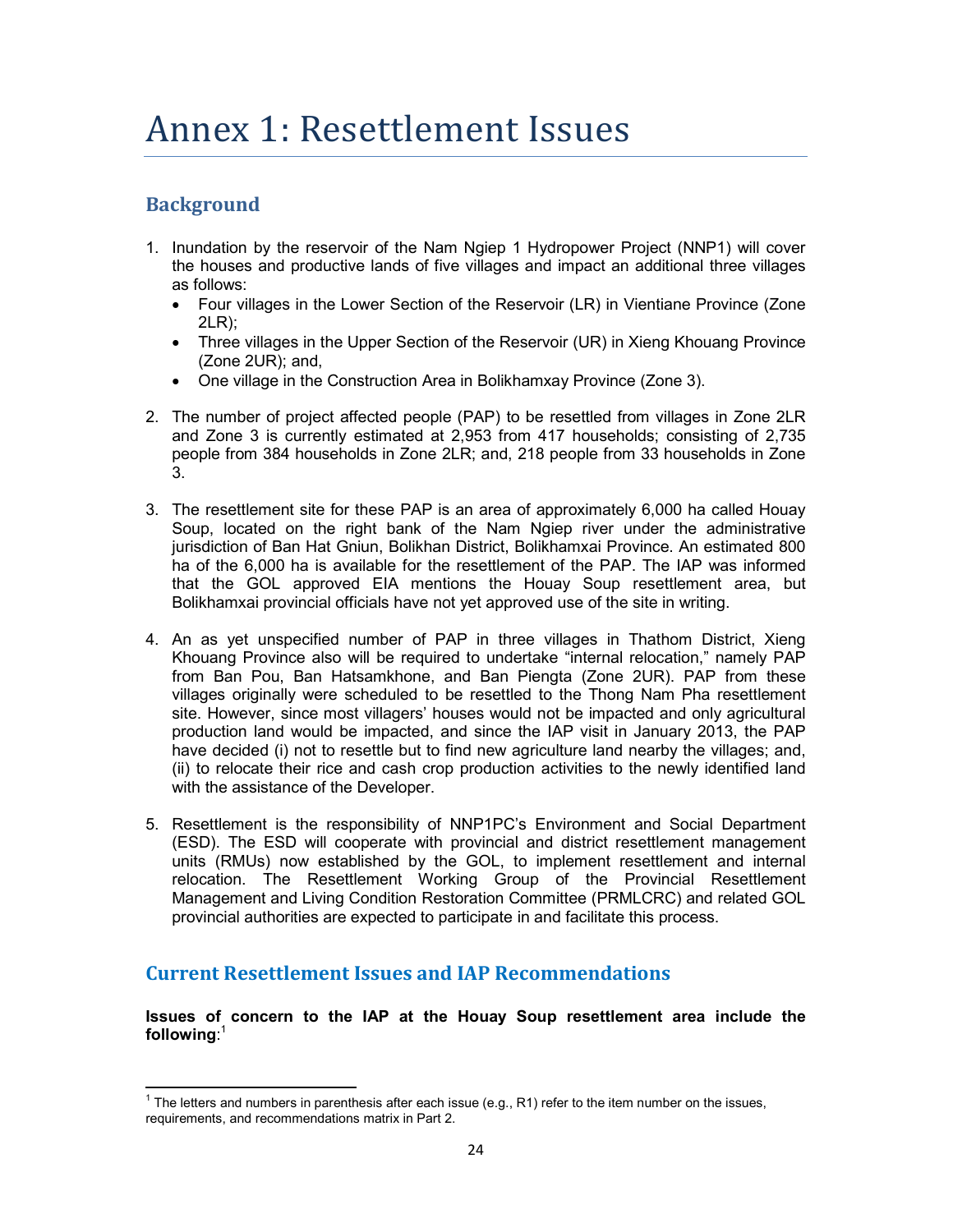- 6. **Issue**: An estimated 420 ha of the resettlement area has been found suitable for lowland rice production. Following numerous interviews of PAP during the November 2014 site visit, the IAP found that the issue most frequently mentioned by PAP was the poor quality soils at the Houay Soup resettlement area; particularly in the area designated for wet season rice production. The poor soils were mentioned particularly by those who have visited the proposed paddy production area of the Houay Soup resettlement site. In fact, since the soils have been used by residents of Ban Hat Gniun for many decades without being improved, they are depleted and are generally of poor quality.
- 7. The IAP visited the NNP1PC Pilot Plan (the demonstration center and pilot farm) located at the resettlement site. The manager has demonstrated that with the application of organic soil additives (i.e., bio-fertilizers) and crop rotation with legumes, reasonable rice yields are possible and can generate yields sufficient to meet PAP food security needs. PAP in general and even those who have visited Houay Soup and the Pilot Plan are not convinced of this.
- 8. The IAP also noted that there are several streams that flow through the Houay Soup area that are (i) likely to be important for drainage of the area during the long wet season; (ii) likely used by host villagers for fishing; and, (iii) located near agricultural production areas and therefore potential sources of water for irrigation. Construction of the NNP1 dam and resettlement and site development activities (e.g., land clearing, establishment of villages, installation of irrigation and drainage systems) can be expected to have impacts on these streams. (Issue R1)

**Recommendation**: The IAP repeats its recommendation that the Developer should invest in improving the soils in the lowland areas designated for rice production by the PAP *prior to* their resettlement. The process of soil improvement should begin immediately throughout the 420 ha designated for rice production to ensure food security as soon as possible following resettlement. Methods for improving the soils were recommended by the IAP in IAP report number one (February 2013).

**Recommendation**: The IAP recommends that communications with PAP be upgraded and efforts made to (i) convince PAP of the Developer's commitment to improving soils at Houay Soup prior to resettlement; (ii) convince unmarried men and women and young couples that an improved quality of life and better livelihood options are possible at Houay Soup; (iii) convince women that income diversification at Houay Soup is possible with irrigation that will generate income that can ensure family food and nutrition security; and, (iv) point out to PAP that off-farm employment opportunities will be provided by NNP1PC at Houay Soup, located near the NNP1 dam site, will be available that can generate supplementary income.

**Recommendation**: An initial environmental examination (IEE) should be undertaken for the perennial streams that flow through and drain the Houay Soup resettlement area – understood by the IAP to be the Houay Soup Gnai and Houay Soup Noy streams – prior to land clearing and preparation for resettlement.

9. **Issue**: PAP to be resettled from Hom District, Vientiane Province, along with the PAP from Ban Hatsaykham, Bolikhan District, Bolikhamxai Province, together have several hundred head of cattle and buffalo that also will need to be resettled. These livestock will need to be provided with forage areas and fodder. They also will require vaccination. Livestock will be stressed as a result of the resettlement and will require good grazing areas upon arrival. (Issue R2)

**Required**: The IAP is pleased to note that an area of approximately 500 ha has been designated as grazing land for livestock at the Houay Soup resettlement area. The IAP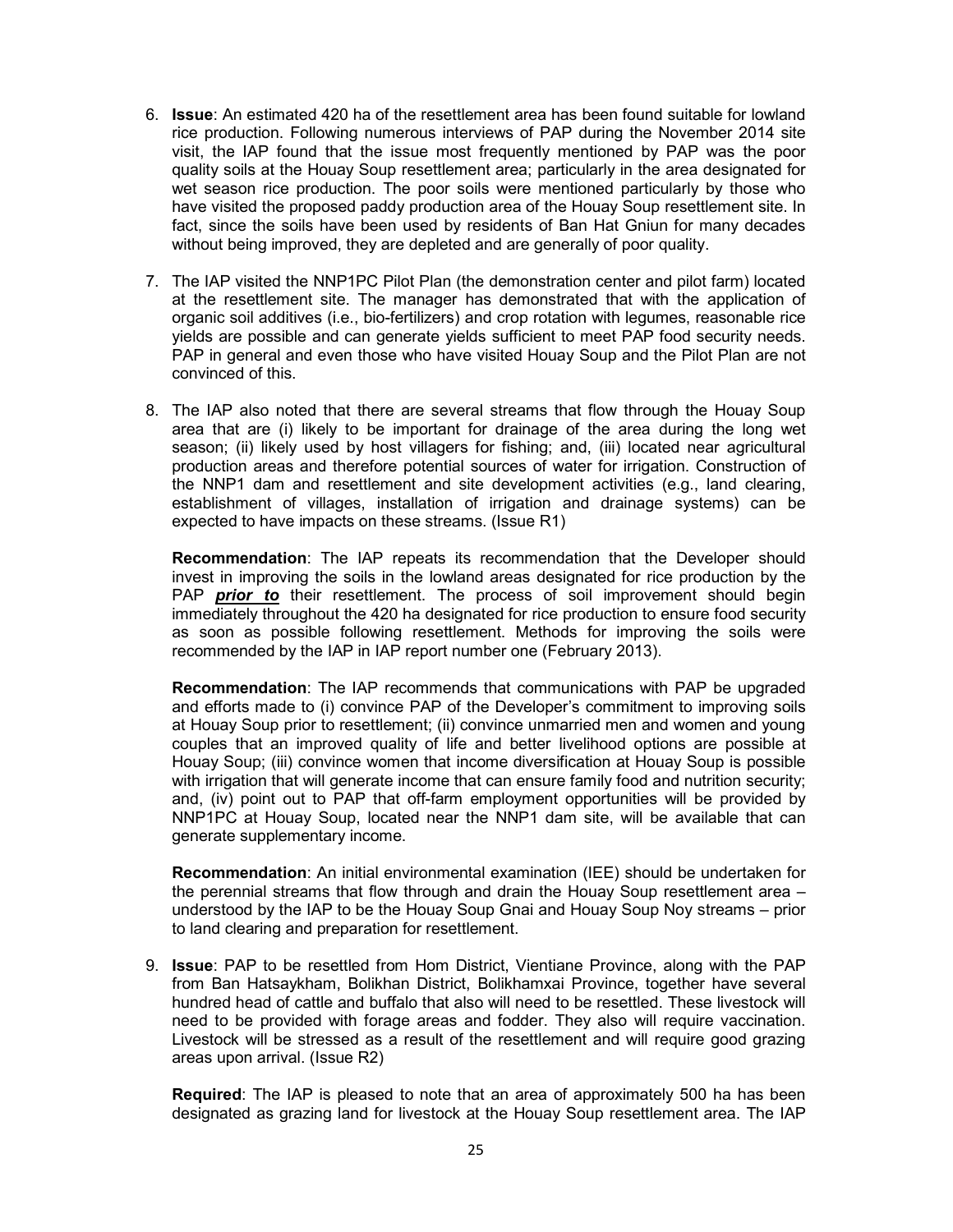requires that the Developer establish improved pasture at the designated grazing areas *before* the PAP and their livestock are resettled. This requires the Developer to undertake a pasture improvement program on designated grassland areas using improved tropical grasses and legumes.

**Recommendation**: The Livestock Research Center of the National Agriculture and Forestry Research Institute (NAFRI) near Vientiane should be contacted to recommend the most appropriate tropical grasses and legumes for seeding in the grassland areas and grazing lands at Houay Soup and to provide consultants and advisors for pasture development and livestock vaccinations. The pasture research center at Ban Thaphra, Khon Kaen Province, Thailand also can provide pasture grass and legume seed and plant material for sowing on the grazing areas. Improved pasture will need to be sown at least one year prior to resettlement and grazing of the livestock.

- 10. **Issue**: The IAP was informed that the EIA approved for NNP1 by the GOL mentions that the Houay Soup area is designated as the resettlement area for PAP from NNP1. Written authorization from provincial and district officials that officially designates the resettlement site has not yet been obtained by NNP1PC.
- 11. In addition, the Houay Soup resettlement area reportedly has been used by many PAP from Ban Hat Gniun (and perhaps other communities) for several generations. These PAP will need to be compensated for their loss of productive land and other assets in the area. (Issue R3)
- 12. **Recommendation**: NNP1PC should take immediate action to obtain written authorization from provincial and district authorities to use the Houay Soup area for PAP resettlement, referring to approval of the EIA by the central government.

**Recommendation**: The assets of current land users at Houay Soup should be surveyed and compensation made as soon as provincial and district approval has been obtained. PAP from Ban Hatsaykham who use land in the Houay Soup area and who will be resettled at Houay Soup should not qualify for compensation since their agricultural lands are at Houay Soup.

- 13. **Issue**: The PAP village at Ban Hatsaykham will be impacted severely by the establishment of the Head Contractors camp near the village. Normal daily routines and habits of the PAP as well as village social structures and cultural aspects and livelihood practices are at high risk and will be disrupted as a result of a camp of 200 outsiders being established near the village. The creation of such a situation is unacceptable to the IAP. (Issue R4)
- 14. The PAP from Ban Hatsaykham have decided to be resettled to the Houay Soup resettlement site before the arrival of PAP from Vientiane Province. This early move will minimize risks to the affected community, as per International Finance Corporation (IFC) Performance Standard  $1<sup>2</sup>$  In addition, two objectives of the ADB's Safeguard Policy Statement will be fulfilled, namely:
	- Avoid adverse impacts of projects on the environment and affected people, where possible; and,
	- Minimize, mitigate, and/or compensate for adverse project impacts on the environment and affected people when avoidance is not possible.
- 15. In addition, the terms and conditions of the GOL's Compensation and Resettlement Policy Framework (Table 5, page 28) will be met.

 $\overline{a}$ 

 $2$  It should be noted that the IFC Performance Standards are a part of the Equator Principles.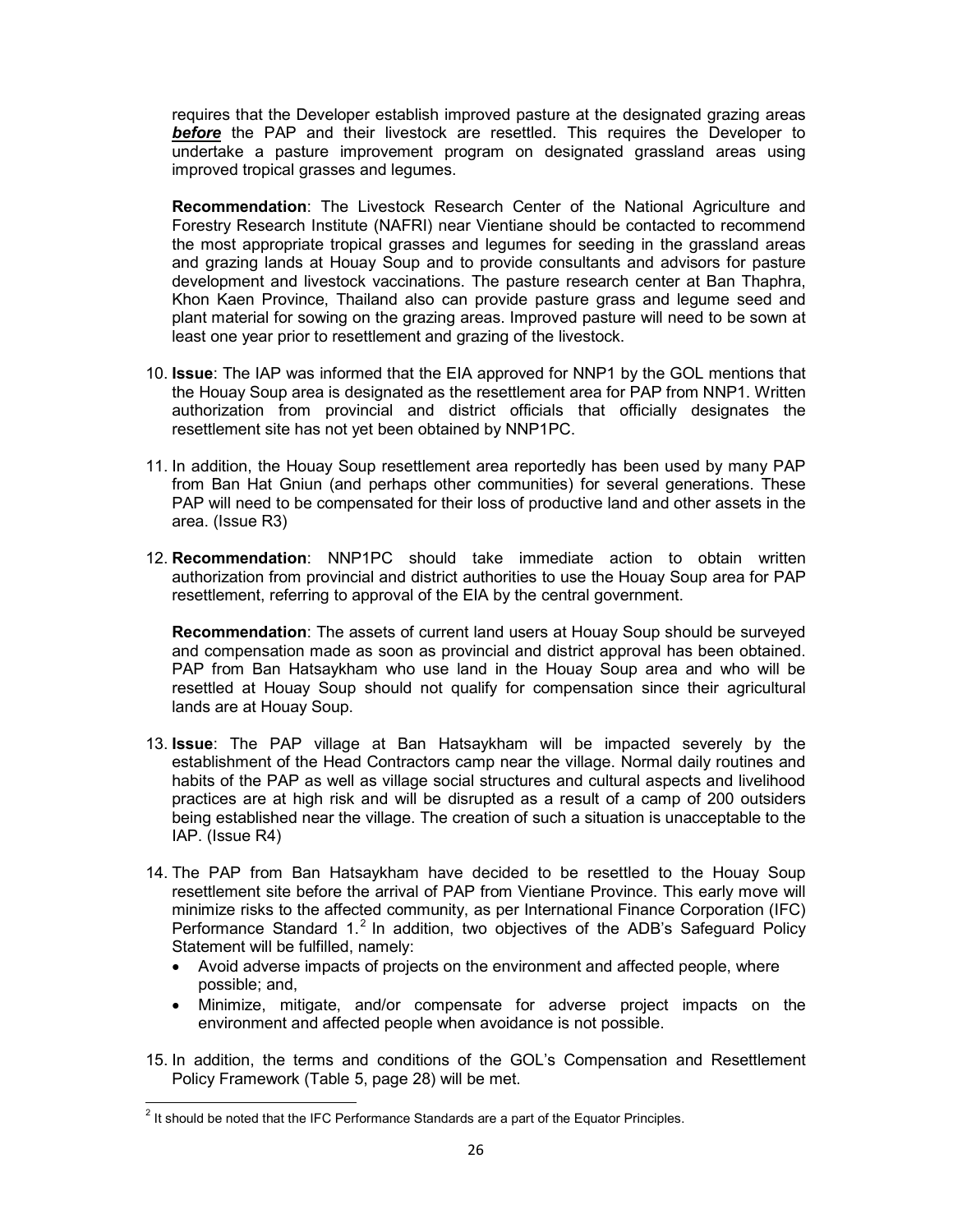**Required**: The IAP requires that the Developer prepare a site-specific environmental and social action plan (E&S Action Plan) for resettlement of PAP from Ban Hatsaykham. This E&S Action Plan is needed to promote and provide measures for engagement with affected communities on potentially negative issues and to ensure that relevant environmental information and social entitlements are disclosed and disseminated to them in a timely manner, consistent with IFC Performance Standard 1.

- 16. **Issue**: The IAP repeats this issue for emphasis: Based on experiences at other hydropower development projects in Lao PDR, the IAP fully expects that commercial development by camp followers will have a significant negative impact on PAP in host villages located near construction camps. Camp followers often are employed by unauthorized, illegal, ad hoc, and poorly constructed entertainment facilities established near construction camps. Because of weak law enforcement by local officials, sanitary and environmental conditions are deficient and social vices predominate, such as the sale of illegal substances, prostitution, gambling, and human trafficking. Poor social habits and behavior by construction workers, increased levels of vehicle traffic, and poor governance and weak local administration provide openings for vice and social immorality. Such conditions impact on both the physical and mental health of PAP in host villages.
- 17. The IAP insists on zero tolerance of depraved social behavior by employees of the Developer, Head Contractor, and all sub-contractors.
- 18. The IAP was informed by a NNP1PC representative that a code of conduct for employees (i) is included in the Resettlement and Ethnic Minority Development Plan (REMDP); (ii) had been drafted; and, (iii) was being finalized by senior management. (Issue R5)

**Required**: The IAP emphasizes and requires that the Developer adopt a zero tolerance policy toward unethical and immoral social behavior by all employees of the Developer, Head Contractor, and all sub-contractors.

**Required**: The IAP reiterates the requirement that all employees – foreign and local -- of the Developer, Head Contractor, and all sub-contractors (including advisors, consultants, and sub-contractors) sign a Code of Conduct attached to their employment contracts or other employment agreements that sets forth the IAP's and Developer's expectations of ethical and moral behavior. Contracts signed in Lao must include a Code of Conduct in the Lao language. Contracts signed in English, Japanese, Thai, or any other non-Lao language must include a Code of Conduct in that language respectively.

**Recommendation**s: The IAP repeats the recommendation that the Developer introduces social awareness and management activities among communities through educational enhancement programs at host village schools and health education and outreach programs at public health centers throughout the project area. Similarly, all employees of the Developer, Head Contractor, and sub-contractors should be obligated to participate in social behavior and ethics classes (1-2 hours each) once each quarter to repeatedly raise the awareness of employees of the dangers and impacts of depraved social behavior.

#### **Issues of concern to the IAP in the 2UR villages in Thathom District, Xieng Khouang Province include the following**:

19. **Issue**: An NNP1PC representative informed the IAP (which was confirmed by PAP in the field in the 2UR area) that PAP had decided not to resettle at the Thong Nam Pha resettlement area (earlier designated by Thathom District officials). Instead, the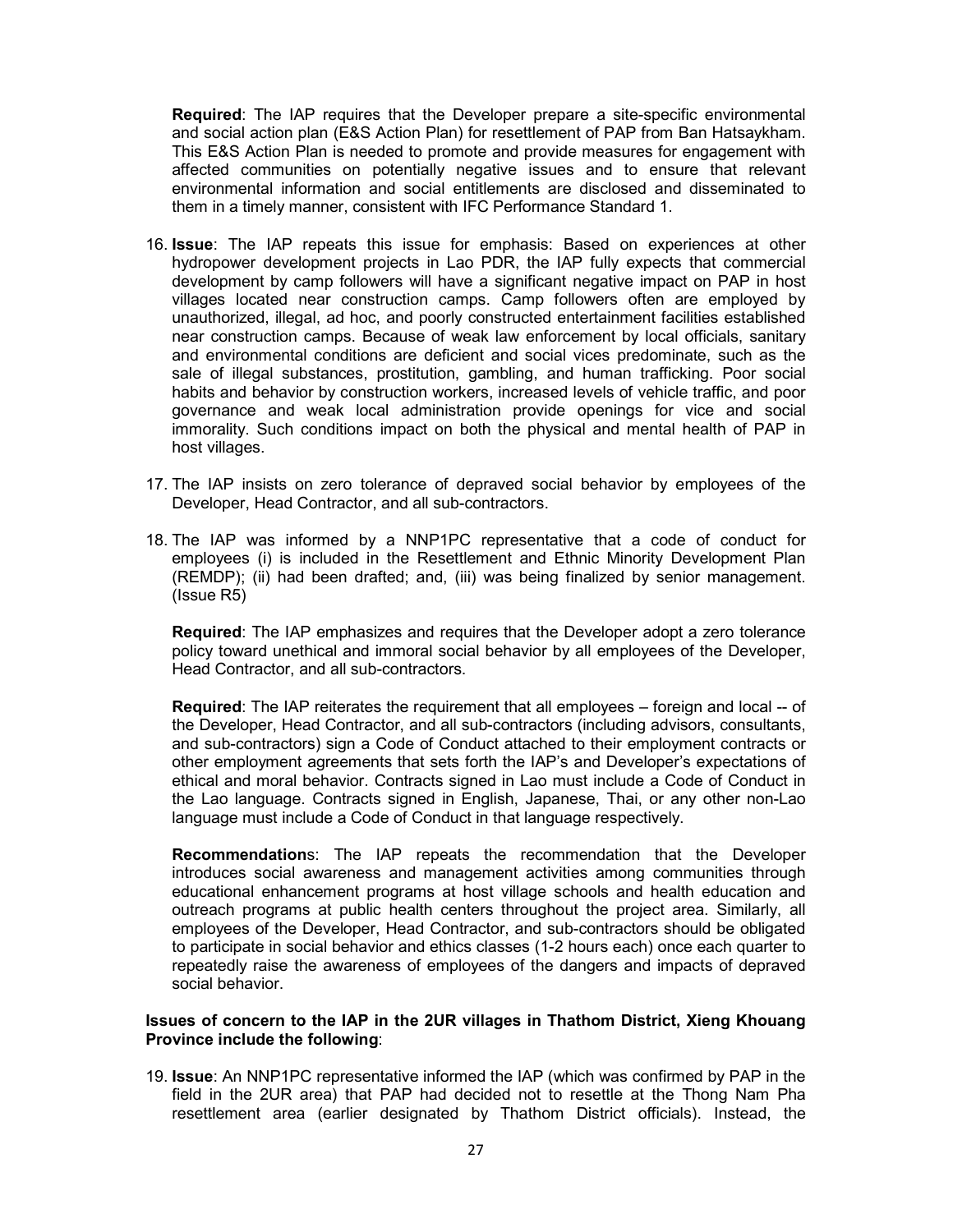estimated 170 affected households in Ban Pou, Ban Hatsamkhone, and Ban Piengta villages had decided to undertake "internal relocation." For the purposes of this project, internal relocation is being defined as follows: *PAP that remain in their current houses, but that relocate their agricultural production activities to (privately owned but) unused land nearby; within the boundaries of the impacted villages*. About 20 households are expected to lose all of their land as a result of reservoir inundation. Additional households will lose some of their agricultural lands.

- 20. In addition, some PAP agricultural land will be separated from the affected villages by branches of the reservoir, as a result of inundation. PAP will request that the Developer construct a track that will allow access to existing agricultural lands across a portion of the new reservoir.
- 21. The 2UR PAP have identified land at Nam Tong, located some 500 m from Ban Piengta village that is privately owned but unused by the landowner. The 2UR PAP will request that the Developer negotiate with the landowner to purchase this land for allocation to the impacted households in the 2UR area. (Issue R6)

**Recommendations**: The Developer should clarify the relocation plans of PAP in the 2UR area household by household. Land for internal relocation should be identified with the collaboration of the district RMU, and procured for allocation to PAP. The IAP recommends that the Developer prepare an internal relocation plan for each 2UR village. The IAP also recommends that necessary rapid biodiversity assessments and IEE be undertaken at the selected relocation site.

#### **Organizational and institutional issues of concern to the IAP include the following**:

- 22. **Issue**: The IAP is concerned about the lack of knowledge, judgment, and experience of management of environment and social operations.
	- One example is that even though an asset survey along the dam access road currently is underway, no cut-off-date has been announced publically to potential PAP.
	- The lack of announcing a cut-off-date may (*is likely to*) result in significant financial losses for NNP1PC. In fact, any structures or other assets established on the right of way of the access road can be (i) constructed quickly, in advance of the assets survey team's arrival, and claims made for compensation; and, (ii) constructed after the assets survey has been completed and legitimate claims made for compensation for assets that have been "overlooked" or "missed" during the survey. Since no cutoff-date has been publically announced, the IAP foresees the Developer having to pay (i) excessive compensation for hastily constructed or "missed" assets; and, (ii) for yet another assets survey (the third??) after the cut-off-date has been publically announced. (Issue R8)

**Recommendation**: The IAP recommends that competent, knowledgeable, and experienced managers be engaged to manage complex, sensitive, ethnically-diverse, and highly challenging resettlement and compensation activities. Non-Asian or Asian resettlement specialists should be hired as direct-hire employees of NNP1PC and given senior management responsibility for planning, staffing, implementing, and reporting on the serious tasks required by pre-resettlement, resettlement, relocation, postresettlement, and post-relocation programs.

23. **Issue**: The Developer has yet to provide details of the internal organization of environmental and social operations. The IAP is not satisfied that the apparent current organization structure of environmental and social operations is adequate to comprehensively organize, manage, implement, and follow-up on environmental and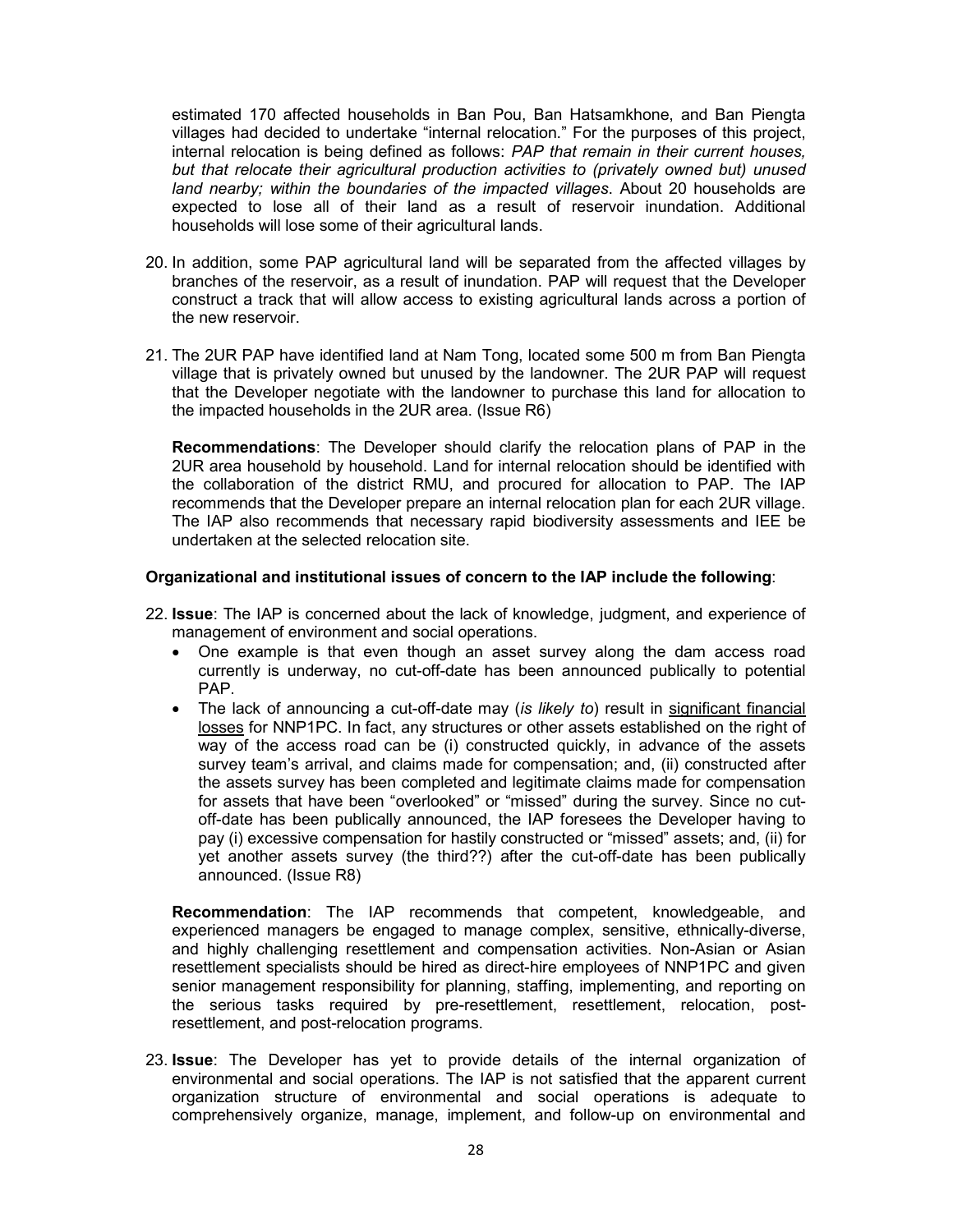social aspects of NNP1PC's challenging resettlement program. Clear terms of reference are needed for several important implementing units, namely: public involvement; community development; government liaison; land surveys; infrastructure design; and, supervisory personnel to manage construction of civil works related to infrastructure to support resettlement activities; as well as managers with experience in planning resettlement, implementing resettlement, and following-up on resettlement. The Nam Ngiep 1 case is particularly sensitive in that nearly all of the resettlers are from an ethnic minority group (Hmong). Current environmental and social management has no experience with these complex issues and has relegated those who do to be consultants or advisors; without giving them any management authority. (Issue R9)

**Recommendations**: The IAP recommends that NNP1PC recruit individuals who have experience at other hydropower projects in Lao PDR as resettlement managers (not consultants or advisors); particularly those with experience in resettlement, public involvement, organization and management of compensation, community infrastructure development, and livelihood improvement at other hydropower projects in Lao PDR; and, that these line managers be given authority to manage environmental and social obligations of NNP1PC.

24. **Issue**: The Developer is expected to contribute to capacity building of MONRE and to financially assist in establishing an Environmental Management Unit (EMU), which will be staffed by provincial and district officials from project affected areas. The role of the EMU is to monitor implementation of the EMP and to report on its adequacy and effectiveness to MONRE and the Developer. The EMU monitoring reports would include findings, deviations (if any) from the EMP and concession agreement (CA) commitments, and villager grievances. Based on IAP discussions with provincial and district officials, the role and responsibilities of the EMU are unclear. The duties of MONRE also have been expanded to include the departments of Land Planning, Forest Resource Management, and Water Resources Management. Thus, district staff assigned to these activities believe that they should be represented or involved in EMU monitoring and reporting activities as they have connecting or overlapping environmental issues. (Issue R10)

**Recommendations:** The IAP again recommends that ADB assist MONRE in convening a workshop to review the duties of the EMU for the Nam Ngiep watershed, to include the "lessons learned" from Nam Thuen 2 and the Theun-Hinboun projects. Other topics could include the role of the EMU in representing the integrated environmental conservation interests of MONRE at the regional and district levels; the transfer and best use of funds to be contributed by NNP1 and other hydropower project development and use of monitoring reports to inform project-affected-persons of monitoring results. In addition, the IAP believes that the preliminary budget developed for the EMU will be insufficient to cover district and provincial staff interested in participating in environmental conservation monitoring activities and should be re-evaluated given the expanded mandate of MONRE.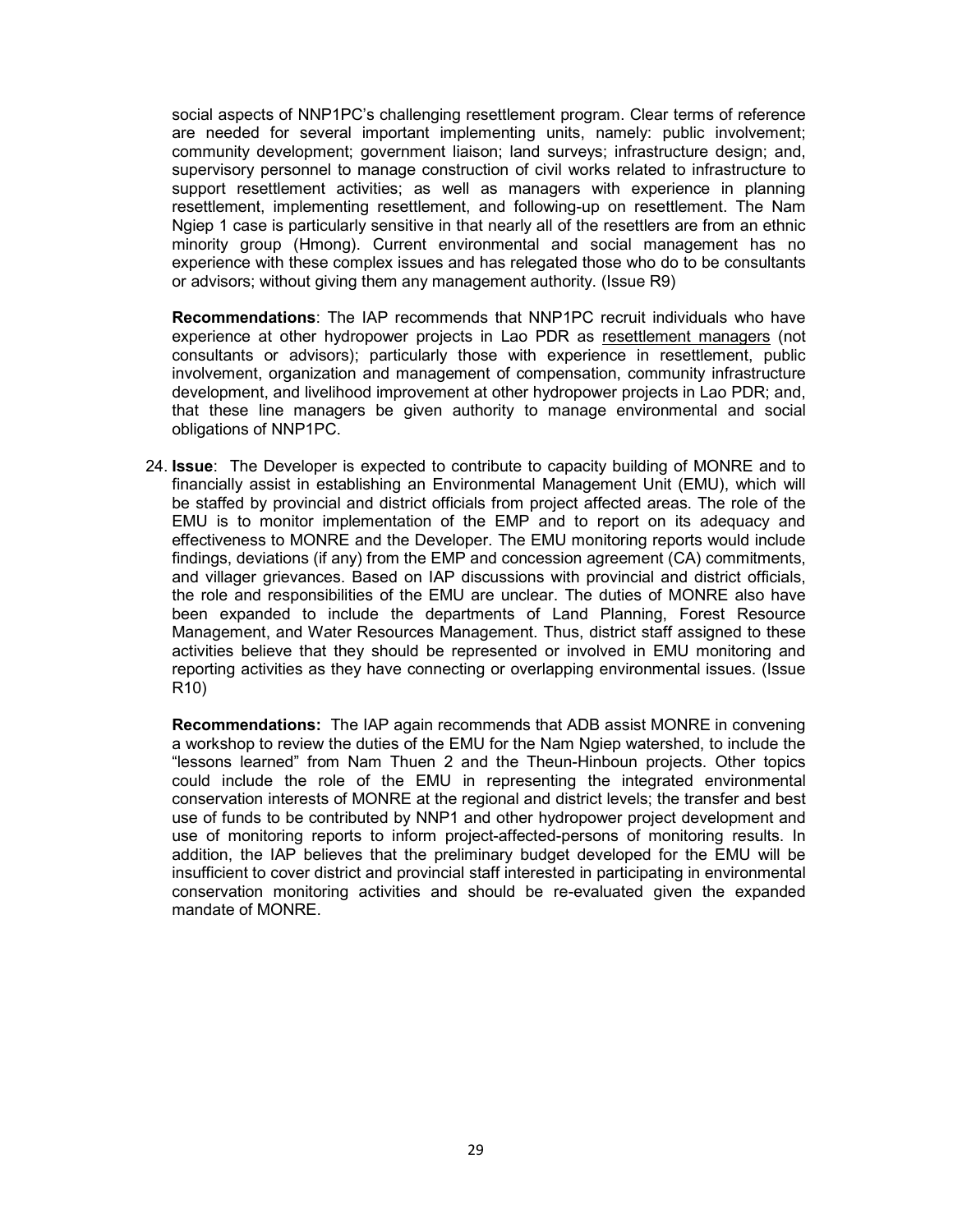# Photos





**A traditional Hmong household grouping at Ban Nam Youak village; one of the four Hmong villages in the 2LR area to be resettled to Houay Soup where the traditional Lao line village design will need to be modified to accommodate the Hmong preference for village organization** 

**A three dimensional model of the Houay Soup area used by NNP1PC staff at 2LR villages, to orient 2LR PAP to the resettlement area; located at the Ban Sopyouak field office of NNP1PC in the village market (under construction); that will also have a local public information corner** 





**Paddy area and model homes at the NNP1PC Pilot Plan (demonstration farm) at Houay Soup resettlement site on the Nam Ngiep river, Ban Hat Gniun, Bolikhan District, Bolikhamxay Province** 

**Mixed farming model (e.g., poultry, home-plot vegetable garden, agroforestry) being demonstrated at the NNP1PC Pilot Plan at the Houay Soup resettlement site** 



**NNP1PC staff conducting the asset survey at Ban Nonsomboun, Bolikhan District, Bolikhamxai Province, along the dam access road to the NNP1 dam; prior to any cut-off-date being announced publically** 



**The IAP resettlement specialist meeting with Thathom District and Ban Hatsamkhone village representatives to discuss resettlement and relocation options in the 2UR area**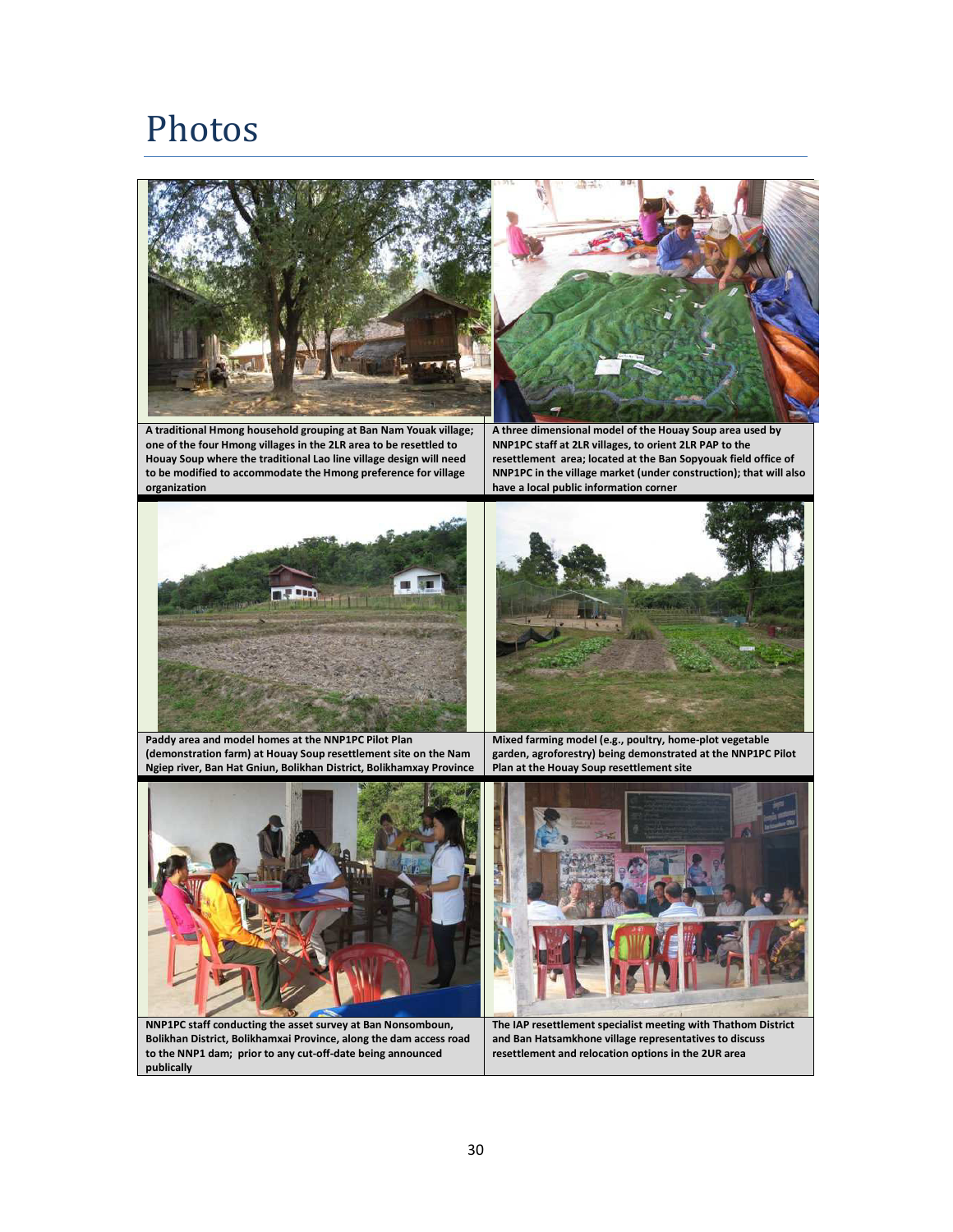# Annex 2: Social Issues

### **Introduction**

- 1. This is a progress report of the second site visit to the Nam Ngiep 1 Hydropower Project (NNP1) that took place during on 17-24 November 2013. As the IAP Expert on Indigenous People (IP), I re-visited the five directly affected villages (four villages in Zone 2LR: Ban Namyouak, Ban SopyouaK, Ban Sopphouan, and Ban Houaypamom in Hom District, Vientiane Province; and one village in Zone 3: Ban Hatsaykham in Bolikhan District, Bolikhamxay Province); and, two indirectly affected villages in Zone 2UR, Ban Pou and Ban Hatsamkhone in Thathom District, Xiengkhouang Province). And I also revisited the Houay Soup resettlement site in Zone 3.
- 2. I met 79 affected villagers in formal meetings, except in Ban Hatsaykham in Zone 3 where there was an informal meeting. This trip I focused on meeting the Hmong, the most directly affected people from the project in the five villages (four villages in Zone 2LR and one village in Zone 3). As well as I met two high level Lao-Hmong authorities in the Lao Front for National Construction in Vientiane Capital. The Lao Front for National Construction is responsible for resolving conflicts among people and between the people and government organizations.
- 3. Due to time limitations in the villages and travel schedules, I spent one hour meeting with Hmong people in each village. I met Hmong leaders, Hmong elders, and young Hmong. I interviewed and observed them in as many cultural and social aspects as possible. The schedule of meetings was as follows:
	- 16 November 2013 Arrival Vientiane, Lao PDR
	- 17 November 2013 Preparing for meetings and site visit
	- 18 November 2013 Formal meeting with NNP1PC Director and staff at NNP1PC Head Office in Vientiane Capital
		- Formal meeting with two (2) higher Lao Hmong Officials (Mr. Wang Soua Wakuoa and Mr. Daowan Zouatukee) in the Lao Front for National Construction Office, Vientiane Capital
	- 19 November 2013 informal meeting with 6 Hmong elders in Ban Hatsaykham, Bolikhan District, Bolikhamsay Province.
		- November 20, 2013
			- formal meeting with lowland Lao headman of Ban Pou, Hmong village headman of Ban Pou, 4 Hmong elders and informal discussing with about 20 Hmong villagers of Ban Pou, Thathom District, Xiengkhouang Province.
			- informal discussing with 4 Lao Lum villagers of Ban Hatsamkhone village, Thathom District, Xieng Khouang Province
	- November 21, 2013 attended a formal meeting with Lao forest officials in the National Protected Area, Bolikhamxay Province
	- November 22, 2013 formal meeting with Mr. Yia Yeng Va (Nyiab Yeeb Vaj in Hmong) with 23 Hmong elders (both men and women) in Ban Houaypamom, Hom District, Vientiane Province
		- formal meeting with Mr. Khamsai Lor (Khamsaiv Lauj in Hmong) and 2 Hmong elders, 1 man and 1 woman) in Ban Sopphouan, Hom District, Vientiane Province
		- formal meeting with Mr. Thia Bee Ya (Thiaj Npis Yaj in Hmong) and 6 Hmong elders (men)in Ban Sopyouak, Hom District, Vientiane Province
		- formal meeting with Mr. Khu Song Sai Tu (Khu Xiong Saiv Tub in Hmong) with 26 Hmong Elders ( 4 of them were women) in Ban Namyouak, Hom District, Vientiane Province
	- November 23, 2013 traveling back to Vientiane Capital from Hom District, Vientiane Province-preparing presentation paper and facts finding for meeting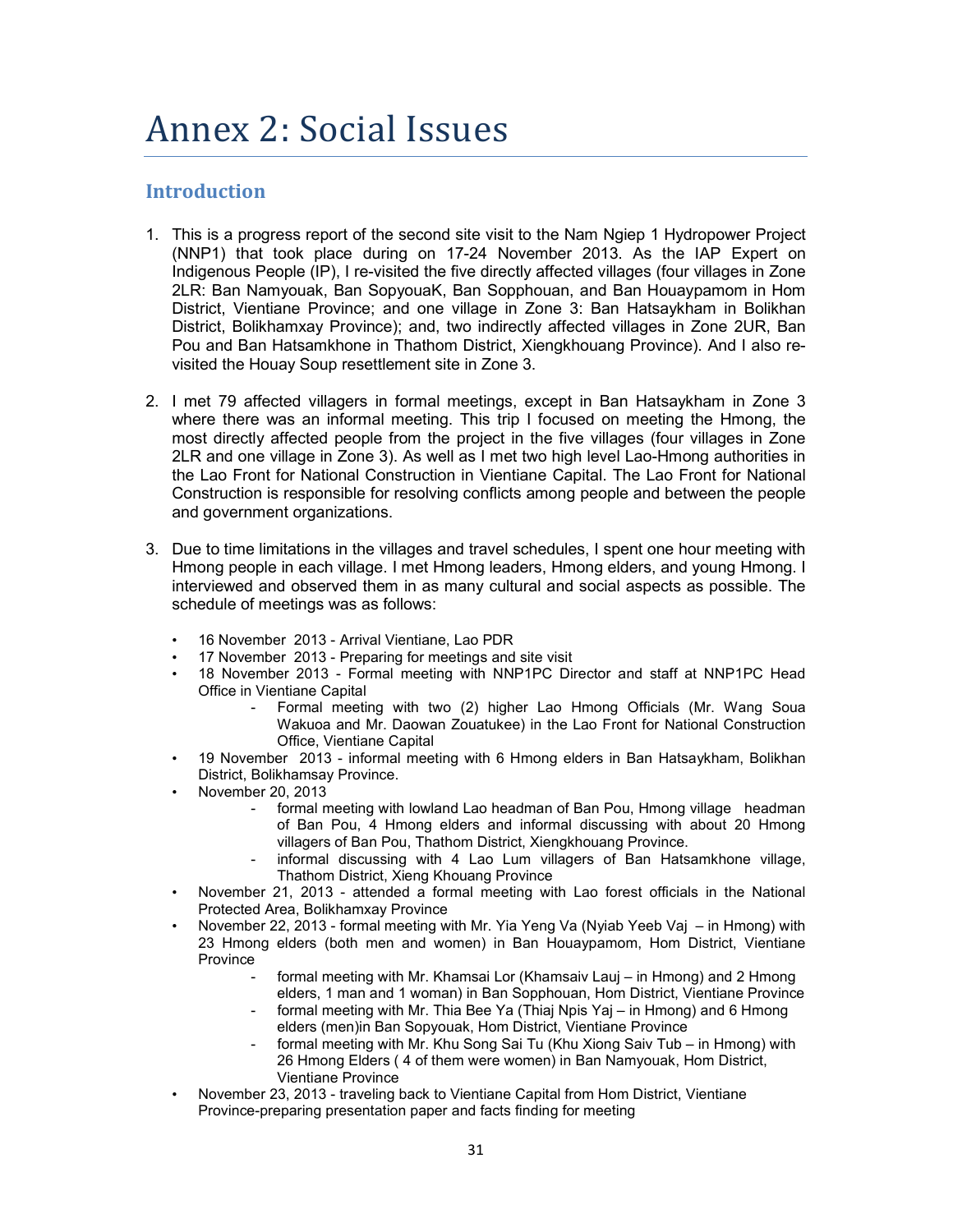• November 24, 2013 -formal meeting with NNP1 staff, presentation and discussion and return to Bangkok, Thailand

#### **Issues and Recommendations**

4. **Issue: Houay Soup resettlement site**: There are more positive developments related to the Hmong people moving to the Houay Soup resettlement site. It was noted that the Hmong people have agreed that the quality of soils of the resettlement site are now acceptable, especially the Hmong people in two villages of Zone 2LR (Ban Sopphouan and Ban Sopyouak) and Zone 3 (Ban Hatsaykham). This positive development is from the effort of the NNP1PC Pilot Plan (demonstration farm) that provided accurate information to the Hmong. According to the PAP of Zone 2LR, the quality of the soils at the Houay Soup resettlement site is only a half as good as the quality of the soils in their present villages, however, it is acceptable; especially to the headmen of Ban Sopphouan and Ban Sopyouak. For this reason, more of the villagers in these two villages have agreed to move to Houay Soup. This is a good sign for the project. However, the Hmong at Ban Houaypamom and Ban Namyouak still insist that only a few of them agree to move. They complain about the quality of the soils and the unclear land distribution plan and land use after moving to Houay Soup. They do not know where the paddy fields are because today the land is covered with trees and bushes. These unclear issues confuse the Hmong people and they cannot make any final decision.

#### **Recommendations**:

- NNP1PC staff should work with the headmen of the two villages (Ban Namyouak and Ban Houaypamom) and their village committees. There is no doubt that the headmen in the two villages are from the major clan in the villages; Mr.Yia Yeng Va (Mr. Nyiaj Yeeb Vaj – in Hmong), the headman of Ban Houaypamom is from the major clan (Va clan) in the village, Mr. Khu Xiong Sai Tu (Khu Xyooj Saiv Tub – in Hmong), the headman of Ban Namyouak is from the major clan (Xiong clan) in the village. In addition, the committees of each village represent each clan. Working through this system will benefit the project and will reduce unnecessary payments.
- NNP1PC should offer jobs to educated young Hmong in the villages: For example in Ban Namyouak there are more than 10 young Hmong who have bachelor degrees. Hiring these Hmong youth will benefit the project by both promoting a good image and generating income for the Hmong.
- 5. **Issue: Food security**: Food security is a priority issue of concern to the PAP, especially the Hmong in the five directly affected villages (four villages in Zone 2 LR: Ban Namyouak, Ban Sopyouak, Ban Sopphouan, and Ban Houaypamom; and one village in Zone 3, Ban Hatsaykham). PAP stated: *"We, Hmong live in these villages we grow rice and its produce is full in our barns. You must come to investigate our rice in the harvesting season and then you can see how best our soils are. We live here we have never starved. We, Hmong have an extended family, we have more children. A family has about 10 kids, if we do not have enough rice to feed our kids then our lives cannot continue---.and we have no education we cannot do other things to feed our kids........."*

#### **Recommendations:**

• Every effort is needed to ensure that PAP will have enough food for their families. Measures should include the following: vocational training, providing education, compensation payment, providing jobs, providing scholarships for youth, creating small business for PAP, protecting PAP rights, etc.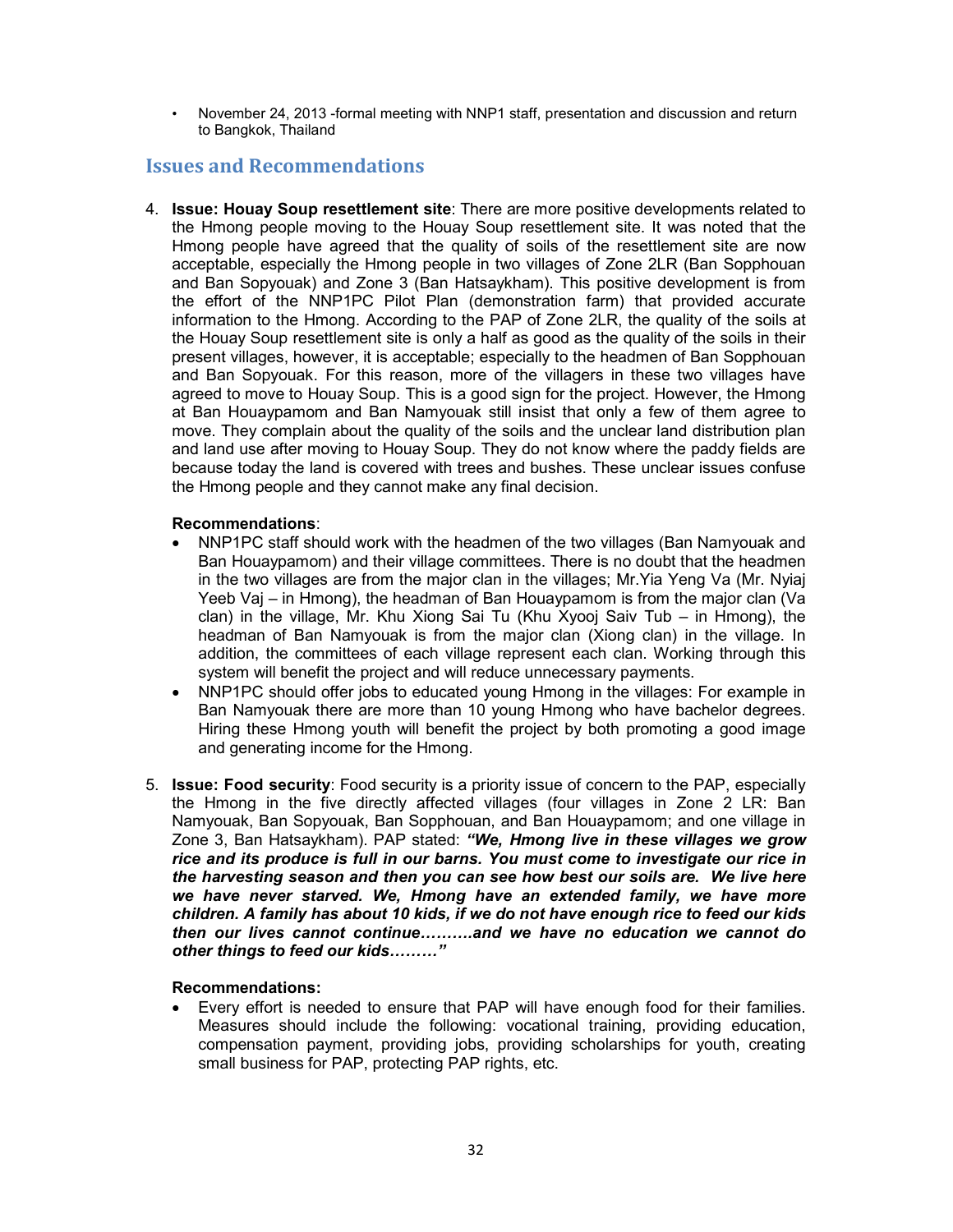6. **Issue: Compensation**: The PAP are insufficiently informed about entitlements and compensation; particularly in Ban Houaypamom (Zone 2LR) and Ban Pou (Zone 3). However, the headman of Ban Sopphouan (Mr. Khamsai Lor) of Zone 2LR mentioned that he knew a little bit about the compensation and he accepted the market prices being offered.

#### **Recommendation:**

- The details of entitlements and compensation must be done quickly otherwise new houses and buildings will be built in each village, leading to increased compensation being demanded.
- 7. **Issue: Increasing interest in self-resettlement**: The Hmong are considering selfresettlement. This is possible because they have sufficient food to consume for an entire year. It can be observed that the Hmong in Ban Houaypamom plan to divide the village into two groups and move into to two nearby sub-villages at Ban Houayphakhao and Ban Houayhindaeng where they know people in the villages. Whereas some of the Hmong in Ban Spphouan will self-resettle into Ban Sam Sao Houay Sai (the Hmong village that is next to Ban Namyouak) where many of them are related.

#### **Recommendation:**

- NNP1PC should work closely with the Hmong village headmen and village committees, especially in Zone 2LR in Ban Namyouak and Ban Houaypamom. The headman in each village is from the larger clan and at least he is able to control his clan members who are the major group in each village. This means that if the village headman accepts the project then the majority group in each village also accepts the project. This can be seen in Ban Sopphouan and Ban Sopyouak; originally these two villages did not accept the project because the village headmen had negative attitudes toward the project. But today they understand and accept the project and now there are more PAP in the two villages that accept the project.
- As I had observed in this second trip, I only met the village headman and some village committees in Ban Sopphouan and Ban Sopyouak because the majority of the villagers listen to the village headman. They accept his decision making for all of them. In contrast, in two other Hmong villages, Ban Namyouak and Ban Houaypamom, the headmen in these villages still have negative attitudes toward the project. They cannot talk to the villagers and they cannot make any decision for their villagers. For this reason I observed that there were more PAP (more than 20 villagers) who came to each meeting to meet me. Each village headman mentioned that they could not make any decision for the villagers and allowed them to talk to me instead.
- 8. **Issue: Moving Hmong graveyards**: The Hmong people have lived in the project area for several generations. Since they are animist Hmong, their dead are buried. Therefore, there are several Hmong graveyards in the area; e.g., in Zone 2LR at Ban Sopyouak, there are about 70 Hmong graveyards that need to be moved. According to the Hmong people, since they are divided by clan system and each clan has its own spirits and ceremonies, moving a graveyard needs a single spiritual ceremony and each graveyard needs to be paid about US\$3,000. The single exception is the Hmong village in Zone 3 (Ban Pou); wherein their graveyards are located at a level higher than the reservoir inundation area.

#### **Recommendations**:

• NNP1PC should negotiate with the headman of each Hmong clan and pay compensation through their clan system; because several Hmong graveyards may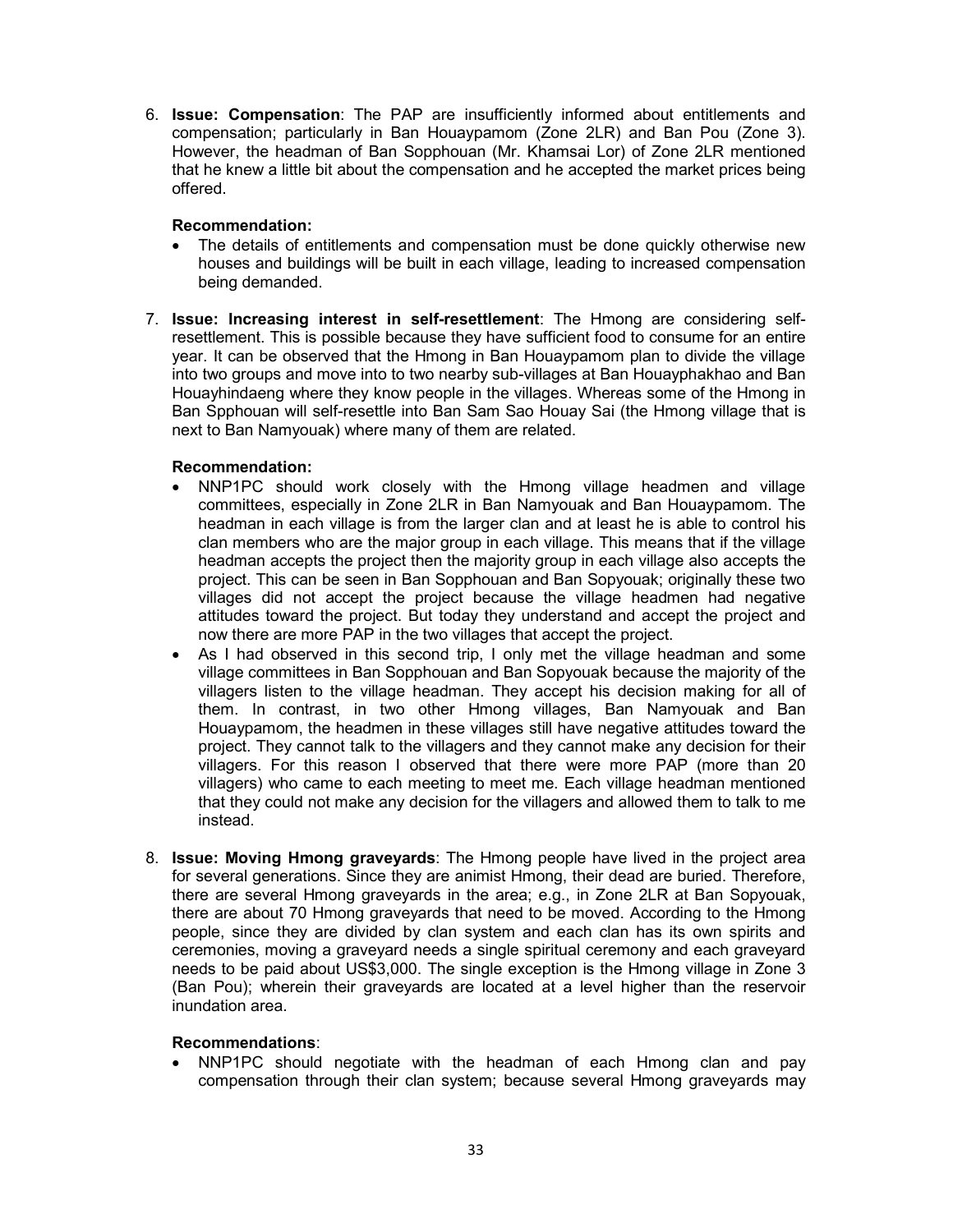perform only one removing ceremony. This may reduce unnecessary compensation payments.

- NNP1PC staff should set up meetings with each village headman and the village committee, and the headman of each clan in the village, to discuss and negotiate compensation for graveyard relocation.
- Moving Hmong graveyards needs to be done at least one year prior to moving the villagers. Relocation of the Hmong graveyards should begin as soon as possible because there are so many of them.
- **9. Issue: Being a Hmong entrepreneur a challenging opportunity:** The IAP noted that there are several Hmong in the villages who operate their own business as merchants, especially Hmong women. Although the businesses are small, people have tried to help and support themselves; e.g., in Ban Houaypamom, the most remote and poorest village with very few visitors to the village, the Hmong women try to sell Hmong handicrafts (especially Hmong costumes) outside their small houses. This implies that these people have striven to adjust their lives to any situations whenever they have a chance. By living in a larger village like Houay Soup resettlement area, the Hmong will have more opportunity to build/create their own bigger businesses.

#### **Recommendations:**

- Starting or expanding businesses should be used as an incentive to the Hmong to move into a larger village such as Houay Soup resettlement site.
- Business and entrepreneurship training should be provided to the Hmong, especially women, to give them an opportunity to start or expand a business.
- 10. **Issue: Working with the Government of Lao PDR:** The project is required to work closely with GOL officials at the central and local levels. There are Hmong officials at high levels in both central and local governments. It is useful for the Developer to work closely with officials, seeking their advice and support to benefit the project.

#### **Recommendations:**

- It is the GOL's responsibility to care for their own people and the GOL alone can convince people to cooperate with the project; their advice and support are critical. Cooperation with the GOL at central and local levels should be sought since the project is being implemented to international standards and involves several countries and organizations.
- National and local decrees with implementing regulations may be needed to convince PAP to move to the Houay Soup resettlement site.
- Meetings with high-ranking Hmong officials (in the GOL) at both central and local levels are required to obtain support with convincing the PAP to resettle and support the project. This may facilitate the project and reduce unnecessary payments.
- 11. **Site visit in May 2014**: During my next site visit in May 2014, I would like to concentrate on four villages in Zone 2LR, specifically: Ban Namyouak, Ban Soupyouak, Ban Sopphouan, and Ban Houaypamom; and, especially Ban Namyouak and Ban Houaypamom, the two Hmong villages where the majority of the Hmong PAP prefer to be self-resettlers.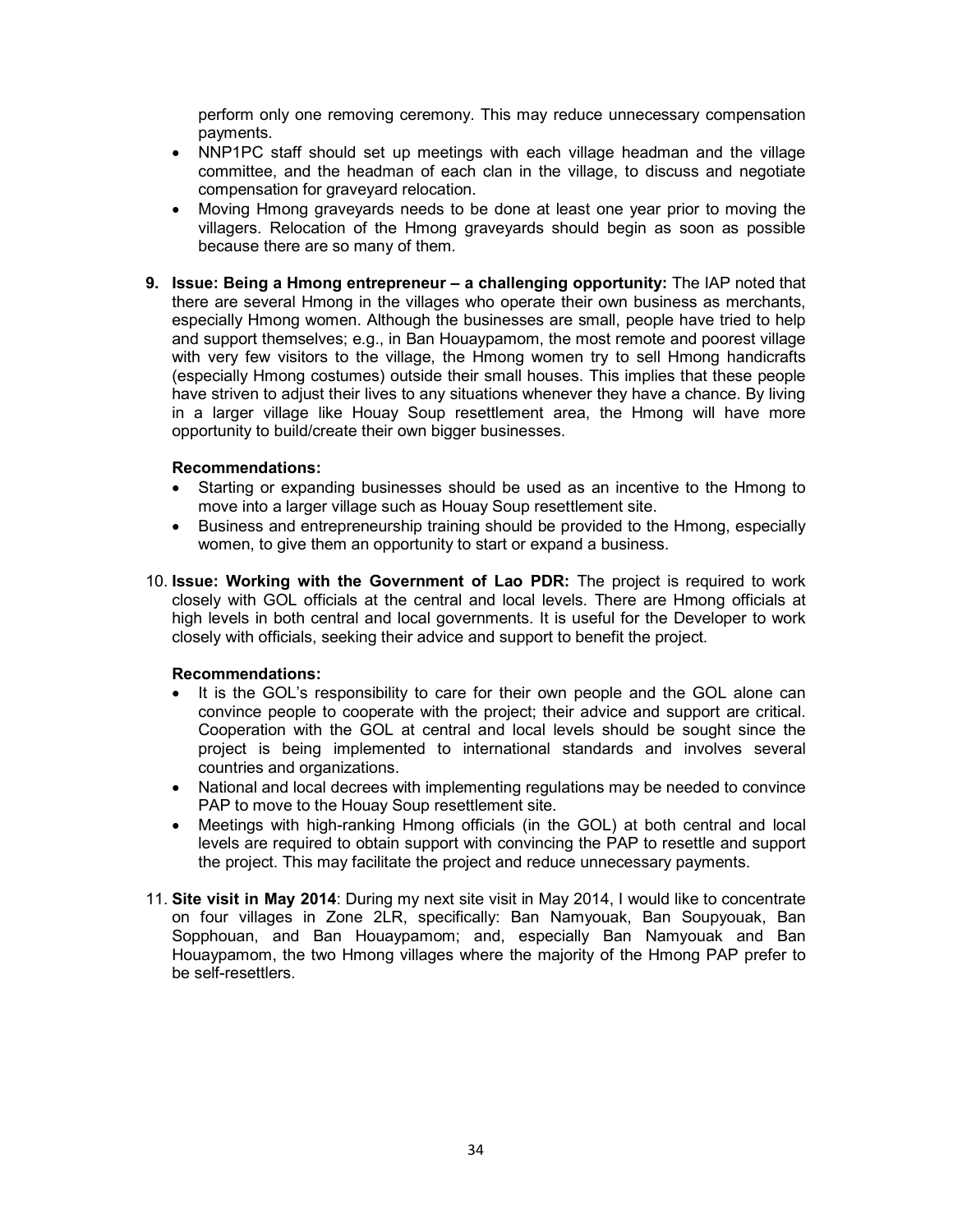# Annex 3: Environmental Issues

- 1. **Issue**: The planned development of several hydropower projects in the Nam Ngiep River Basin will result in water, land, biodiversity conservation, and natural resource utilization conflicts. These issues are already apparent in our site visits throughout the river basin. A Strategic Environmental Assessment (SEA) of the Hydropower Sector in Lao PDR is needed to assess the impacts of planned hydropower developments on the National Biodiversity Conservation Areas, protected and reserved forests, water resources, fisheries, land allocations and availability, and other related environmental issues (environmental flows, pollution control, and waste management). The EIA Decree 2010 requires a SEA for the key development sectors, like hydropower. The Ministry of Energy and Mines (MEM) and the Ministry of Natural Resources and Environment (MONRE) should seek funds to undertake this SEA for the hydropower section and in particular for the Nam Ngiep River Basin (as a SEA of the regional development plan).
- 2. A SEA of the hydropower sector is reportedly underway by MEM with financial support from the Mekong River Commission. The IAP requested to be informed of the progress of this study during the first site visit. No information has been received.

**Recommendation**: The Nam Ngiep Power Company Ltd. should request a meeting with MEM and MONRE officials to be held on the first working day of the next scheduled IAD site visit in May 2014 to discuss (i) the status of a SEA for the hydropower sector; and, (ii) the need for a SEA or CIA specifically designed to cover development of the Nam Ngiep river basin.

3. **Issue**: The Developer is required to contribute to capacity building of MONRE and to financially assist in establishing an environmental management unit (EMU), which will be manned by provincial and district representatives from project affected areas. The role of the EMU is to monitor on implementation of the environmental management plan (EMP) and to report on its adequacy and effectiveness as well as investigating grievances from project-impacted-persons dealing with environmental issues. Based on discussions held between the IAP and Provincial and District Officers during site visit #1 (January 2013), the role and responsibilities of the EMU are unclear because of jurisdictional boundaries (the EMU crosses into three provinces and there are three hydropower projects undergoing development at the same time), and the institutional overlaps (central MONRE, Provincial DONRE, and District level administration) for monitoring and reporting duties. The duties of MONRE have also expanded to include the departments of Land Planning, Forest Resource Management, and Water Resources Management, and thus district staff assigned to these activities believe that they should be represented or involved in EMU monitoring and reporting activities as they have connecting or overlapping environmental issues.

**Recommendations:** The IAP had recommended that ADB assist MONRE in conducting a workshop to review the functions and duties of the EMU for the Nam Ngiep watershed, to include the "lessons learned" from the Nam Thuen 2 and Theun-Hinboun Expansion projects. ADB responded that his was the responsibility of the GoL. The IAP is recommending that the Developer request a meeting with MONRE during the upcoming site visit in May 2014 to discuss these issues; of how the EMU will represent these integrated environmental conservation interests of MONRE at the regional and district (local) levels. The IAP recommends that some of the funds to be contributed by NNP1 to capacity building in MONRE be utilized to organize a workshop with MONRE and other hydropower project developments to review and discuss how the EMU should be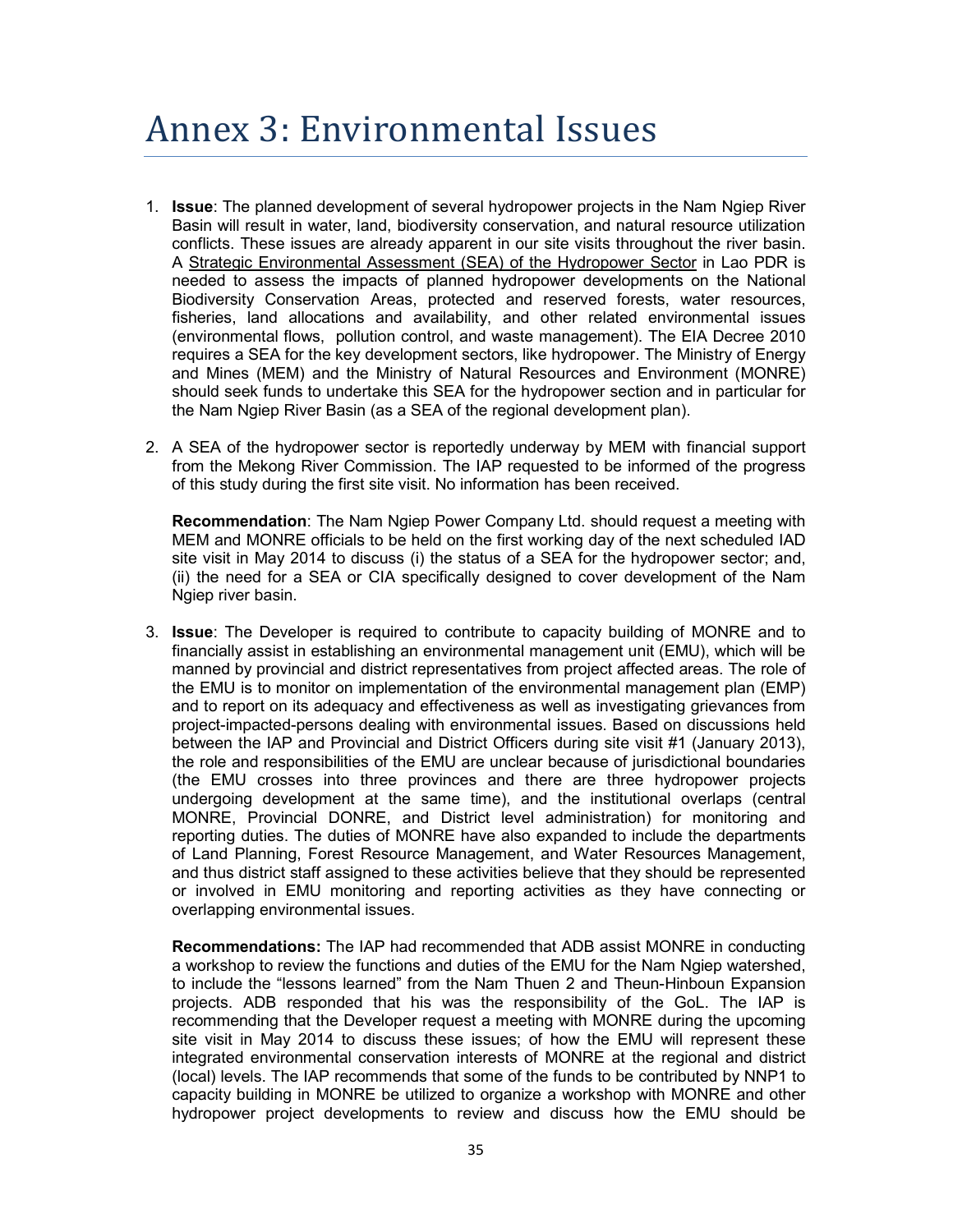structured to carry out its assigned duties and the financial needs to cover the Nam Ngiep River Basin. The IAP believes that the preliminary budget developed for the EMU will be inadequate to cover the list of district and provincial staff interested in participating in environmental conservation monitoring activities and that the EMU budget should be re-evaluated given the expanded mandate of MONRE and the involvement of several hydropower projects in the same river basin.

**4. Issue:** Excessive clearance of biomass, specifically commercial size trees, was witnessed by the IAP along the access road to the dam site. The remains of a Vietnamese logging camp was found together with unacceptable pollution impacts and wide pathways of complete biomass removal were witnessed by EDL crews to make way for overhead power lines. Both activities were occurring in the PPA (provincial protected area) along the existing road, which is the proposed route of the access road to the dam site.

**Recommendation**: The IAP finds that the loss of forest cover in the PPA is excessive and that this area should not be considered as a reserve of biodiversity value. The Developer should be allowed to begin its planned construction activities to upgrade this existing developed transport route.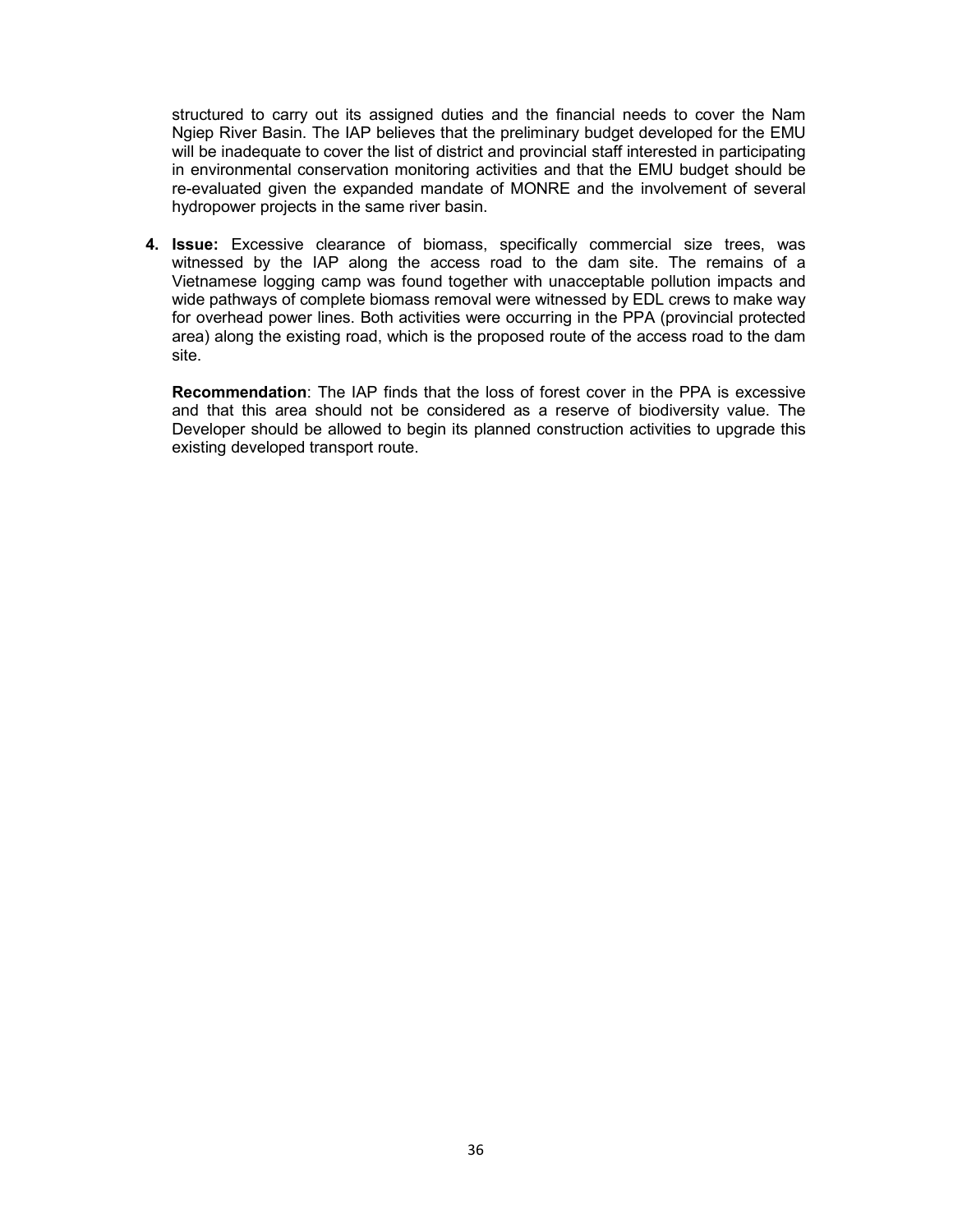# Annex 4: Biodiversity Issues

- 1. This report is based on visits by the Biodiversity Expert and other IAP members to the reservoir and resettlement sites for NNP1 in the Nam Ngiep and Nam Xan catchment areas, discussions with the Developer and ERM teams and a visit to, and discussions with officials of the Phou Khao Khouay National Protected Area (NPA).
- 2. Since the first IAP visit in January 2013, considerable progress has been made in addressing many of the issues raised, including additional biodiversity data collection by ERM (see table). In the interim period the IAP also had the opportunity to review additional draft reports and the draft biodiversity offset options paper prepared by the ERM consultants.

#### **Background**

- 3. Prior to endorsing support for the NNP1 project, ADB management requires confirmation on the following issues:
	- (i) Sufficient basis to conclude the absence in the project-affected areas of critical habitat (ADB's Safeguard Policy);
	- (ii) Suitability of identified potential terrestrial and aquatic offset sites; and,
	- (iii) Written commitment of the GoL to implement the biodiversity offset program at identified potential offset sites.
- 4. **Issue: Critical habitat loss along the dam access road**: In 2010 the Houay Ngoua area was declared a reserve to protect a remnant area of forest. Subsequently the Wildlife Conservation Society (WCS) prepared a draft management and action plan for the Houay Ngoua "Provincial Protected Area" based on earlier faunal surveys in the area. This management plan was never implemented and the forest reserve area continues to suffer from logging and agricultural clearance. The current dam site access road runs though part of the Houay Ngoua reserve. ADB has expressed concern that the forests of Houay Ngoua may qualify as a "critical habitat" and trigger environmental safeguards. The Houay Ngoua provincial protected area is a relatively small area (4,900ha) of forest that is not connected to other forest blocks. Our understanding is that the area is a forest *reserve* (i.e., reserved for forestry activities) rather than a protected area for conservation. Parts of the Houay Ngoua forest are already degraded through deforestation and further threatened by ongoing clearing for agriculture.
- 5. Biodiversity and wildlife values in the reserve are already reduced by habitat loss, fragmentation and hunting. Nevertheless biological surveys have recorded the presence of some threatened tree species; these species are threatened throughout their range because of logging and forest clearance; it is highly unlikely that the remnants of the Houay Ngoua forest can be considered as significant or critical habitat for these species. The Provincial Forest Authority (with management authority for Houay Ngoua) have recently approved removal of large trees by a Vietnamese company along the road as part of clearance activities associated with installation of power lines by Electricité de Lao (EdL). Some 300 logs were removed from within the reserve just prior to the IAP visit. The Provincial Forestry Office also has plans for replanting part of the reserve as a (rubber?) plantation and has designated an additional area for regeneration, although new clearing continues.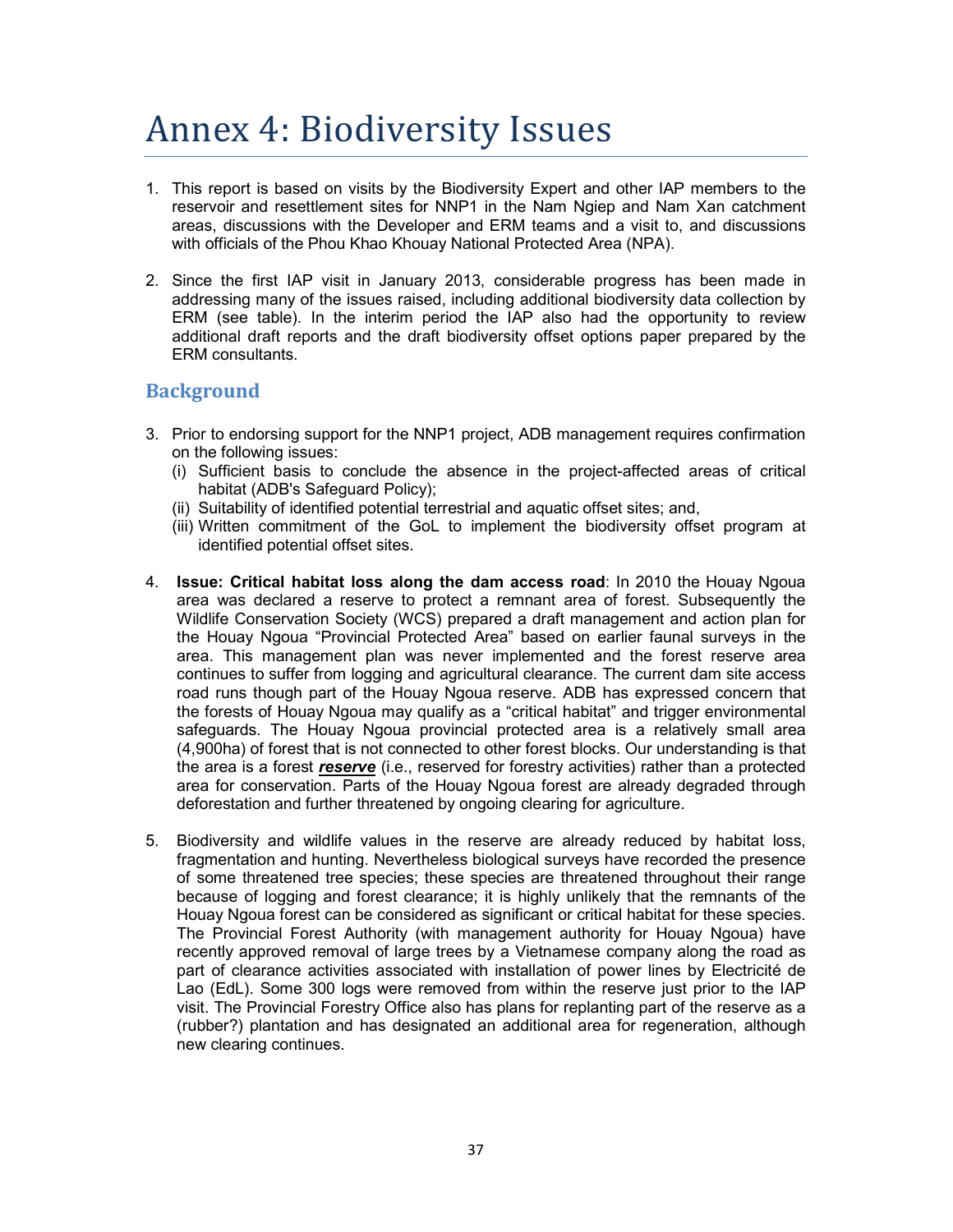**Recommendation:** Review the provincial governor's proclamation of the reserve in 2010 to confirm whether it is a reserve for forestry or a provincial protected area with conservation as a primary objective.

**Recommendation**: Given its degradation and continuing threats, Houay Ngoua cannot be considered as a viable biodiversity offset, but NNP1PC should limit and mitigate the impacts of the dam access road on habitat and wildlife within the reserve.

**6. Issue: Possible alternative access road:** ADB had requested ERM to review potential alternative access routes to avoid Houay Ngoua. The old road giving access to the village of Ban Hat Gniun and Ban Hatxaykham skirts the boundaries of the Houay Ngoua forest and runs along the valley bottom between Houay Ngoua and another "forest reserve" on top of the ridge to the east. Unfortunately this road is low-lying and subject to flooding, thus is less suitable for heavy construction traffic. This road also runs through agricultural fields. Improving access for dam traffic along the alternative road is unlikely to lead to closure of the current road, especially as the new power lines follow that route, and could lead to increased access and pressure on the remaining ridge forests. The alternative route along the "old" road has logistical, social and biodiversity issues and is unlikely to reduce access along the well-used existing road.

*Recommendation* Continue to upgrade the current access route but take appropriate action to minimize and mitigate environmental and social impacts.

7. **Issue: Mitigation along Access Road:** The remaining forests in Houay Ngoua are already being further impacted by the following: a) roadside clearance for power lines by EdL; and, b) continuing clearance for agriculture by villagers. It is important that in upgrading the access road, NNP1PC institutes measures to cause as little habitat destruction as possible (e.g., limited clearing of forest trees). The company should liaise with provincial forestry authorities and the provincial environmental management unit (EMU) to strengthen capacity for management and monitoring in the watershed and project areas.

*Recommendation*: Liaise with provincial forestry authorities to a) allow only essential clearing along access roads and in the forest reserve; and, b) support reforestation efforts using native species.

*Recommendation*: Support the EMU to strengthen capacity for protection and monitoring to limit biodiversity impacts.

*Recommendation:* Impose a Code of Conduct on contractors and sub-contractors for construction traffic and workers; and, check points and spot checks for vehicles, with a zero tolerance policy for illegal removal of logs, NTFPs, and wildlife.

- 8. **Issue: Options for biodiversity offset:** Biodiversity offsets are activities that are specifically designed to compensate for biodiversity loss. They can have measurable impacts and gains. Offsets should:
	- Not conflict with existing communities' uses or access, in a manner which cannot be resolved by compensation by the Company; and,
	- Not conflict with any existing mining concessions.

.

9. Given the extent of on-going and planned developments in Lao PDR, it is also important to ensure that any proposed offsets are realistic, permanent, sustainable, and not likely to conflict with other government land-use and development decisions (e.g., production forests, hydropower dams, etc.).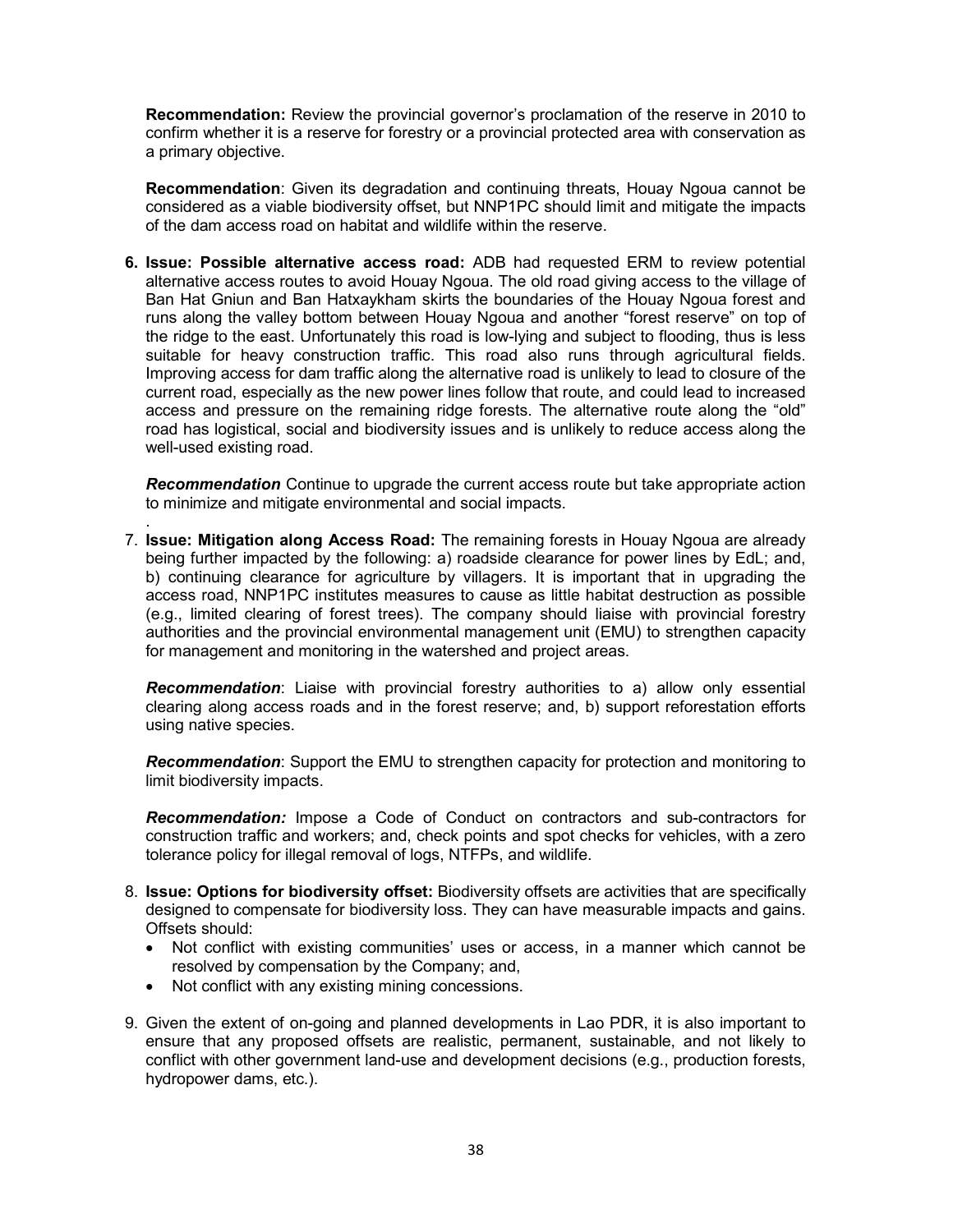10. ERM have provided a useful review of potential biodiversity offsets and conducted a review and workshop to assess feasibility and government preferences. The IAP biodiversity expert agrees with many of the recommendations made, but feels that sustainable forest management in production forests, though desirable, is not realistic as a biodiversity offset. Similarly recent information in regard to Houay Ngoua makes the reserve **unsuitable** as a biodiversity offset (see table below).

|                                                                     | <b>Condition</b>                                                                              | <b>Comment</b>                                                                                                                             | <b>Recommendation</b>                                                                                                                           |
|---------------------------------------------------------------------|-----------------------------------------------------------------------------------------------|--------------------------------------------------------------------------------------------------------------------------------------------|-------------------------------------------------------------------------------------------------------------------------------------------------|
| Huay Ngua "PPA"                                                     | Degraded,<br>agriculture<br>clearance                                                         | Not suitable Offset                                                                                                                        | Mitigation to<br>minimize impact of<br>access road                                                                                              |
| Nam Ngiep watershed<br>protection forests                           | Lower level<br>forests used for<br>shifting<br>cultivation,<br>NTFP collection<br>and hunting | No GoL appetite to<br>create new PA from<br>production forests.<br>Reservoir will give<br>enhanced access to<br>forests above<br>waterline | Further wildlife<br>surveys during<br>construction phase to<br>establish baseline<br>data for monitoring<br>impact of dam and<br>changed access |
| Village<br>forests/reforestation                                    | Shifting<br>agriculture and<br>collection of<br>NTFPs and<br>wildlife                         | Retain forests in<br>resettlement area<br>for NTFP collection                                                                              | Investments in<br>reforestation should<br>plant native species                                                                                  |
| Phou Khao Khouay NPA                                                | Threats and<br>weak<br>management                                                             | Important<br>Biodiversity area<br>close to NNP1.                                                                                           | Potential site for BD<br>Offset                                                                                                                 |
| <b>Sustainable Forest</b><br>Management                             | All lowland<br>forests for<br>production -<br>logging reduces<br>biodiversity<br>values       | SFM worthwhile but<br>not appropriate for<br>offset. GoL unlikely<br>to re-designate any<br>production forest for<br>conservation areas    | Work with other<br>donor SFM projects<br>to target forests in<br>watershed area.                                                                |
| Nam Xan valley                                                      | Forests under<br>threat from<br>logging, mining,<br>3 HEP schemes                             | Unrealistic to expect<br>creation of new PA<br>in Nam Xan<br>watershed                                                                     | Under current<br>development plans,<br>not realistic for offset                                                                                 |
| Nam Xan watershed/river                                             | Heavily<br>threatened by<br>current and<br>proposed<br>development<br>(HEP) and<br>logging    | Aquatic habitats<br>impacted by<br>activities outside<br>their boundaries                                                                  | Not realistic as<br>biodiversity offset<br>given ongoing and<br>planned<br>development                                                          |
| Nam Kading NPA                                                      | Threats but<br><b>WCS supporting</b><br>management                                            | Important<br><b>Biodiversity</b> area                                                                                                      | Potential site for BD<br>offset activities                                                                                                      |
| <b>Biodiversity Offset</b><br>Window e.g. $EPF -$<br>multiple sites | <b>Existing national</b><br>protected<br>areas under<br>threat and<br>under-resourced         | Could share offset<br>benefits across<br>multiple sites                                                                                    | Investigate potential<br>for cumulative offset<br>fund in Lao PDR<br>(with ADB and other<br>donors)                                             |

11. Almost all lowland and accessible hill forests are designated as production forests (for logging) and the GoL is unlikely to re-designate any of these areas for conservation. It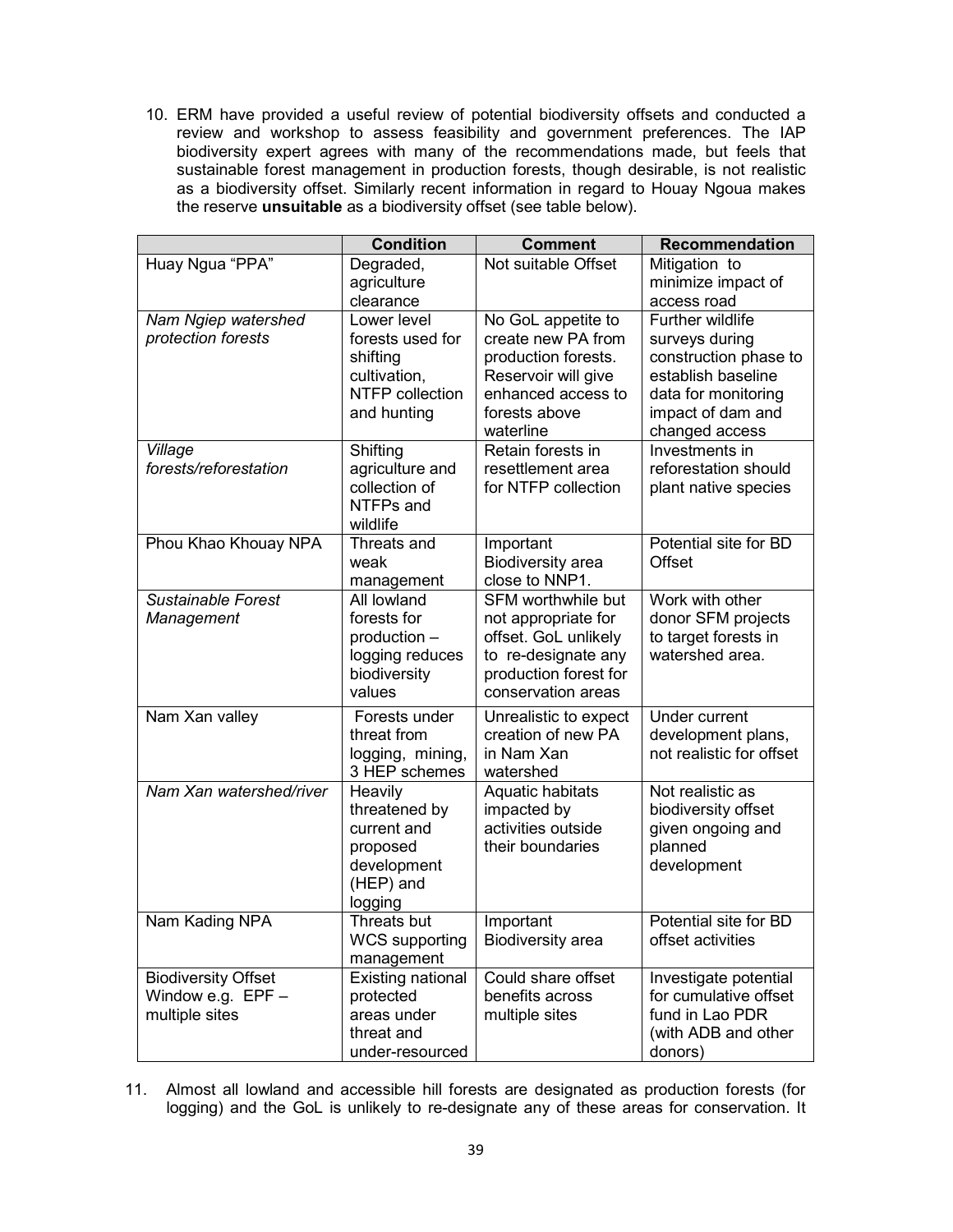therefore seems unrealistic to propose establishment of a new conservation area and/or expansion of existing conservation areas. Moreover the current national protected area system is severely under-resourced and also threatened by planned developments as well as illegal activities.

12. With regard to offsets for aquatic biodiversity, aquatic systems are impacted by activities way beyond their immediate boundaries. Given HEP dams' planned, ongoing logging and substantial cultivation along rivers, it would be extremely difficult to protect/manage any offset aquatic ecosystem in the Nam Xan river basin to conserve aquatic biota.

*Recommendation*: Explore opportunities to strengthen protection and management in national protected areas of recognized biodiversity value as part of biodiversity offset (preferably multiple sites).

**13. Issue: Phou Khao Khouay NPA as a biodiversity offset site:** Phou Khao Khouay NPA is part of the national protected area network and relatively close to the project site (a main highway through the NPA provides access to the upper dam site). The NPA is an area of 200,000 ha of evergreen, mixed deciduous, and pine forests, which is linked by forest corridors to the upper watershed of the Nam Ngiep river. The western part of the NPA was previously logged and some habitat areas have been degraded by shifting agriculture which seems to be continuing along lower boundaries of the PA. The Ministry of Defence with MONRE is responsible for protecting and managing the PA but management is weak. Threats include illegal logging, hunting and proposed new development. The NPA includes two hydropower dams and at least one village surrounded by agricultural lands. There also are plans to construct a third dam and reservoir, Nam Mang 1 with Chinese funding, while the military and villagers are grazing cattle within the park. Nevertheless the PA retains important biodiversity values with populations of Asian elephant, tigers, white-cheeked gibbons, langurs, and other IUCN Red List species as well as 153 bird species.

*Recommendation*: Strengthen management of the Phou Khao Khouay NPA as part of the biodiversity offset, involving NGO support.

**14. Issue: Implementing Biodiversity Offsets:** The offset options proposed by ERM provide a useful analysis of potential modalities and governance options for a biodiversity offset. Options include establishing new institutions (such as a Nam Ngiep River Basin Committee or a new Watershed Management and Protection Authority) or putting funds through existing government institutions. Establishing new institutions can be costly in terms of running costs so much depends on the overall budget and funding mechanism chosen and funds to be allocated from the ERM workshop preferred options seem to be to put funding either through MONRE and/or the Environmental Protection Fund. Based on discussions with the Director-General of DFRM-MONRE, GoL already is considering creating a sinking conservation fund to support management of existing conservation areas.

*Recommendation:* Review institutional mechanisms and past experience, as well as lessons learned from offset conservation funds elsewhere.

*Recommendation:* Follow up with the director general of DFRM-MONRE regarding plans for a protected area conservation fund

**15. Issue: Biodiversity offset fund design:** Whether MONRE or the Environmental Protection Fund (EPF) is chosen to manage biodiversity offset funds, it will be important to establish a separate window for biodiversity offset. This could be site-specific or cumulative, and linked to national biodiversity offset funds to which other donors could contribute. In either case it would be useful to have a transparent project selection process whereby the EPF (or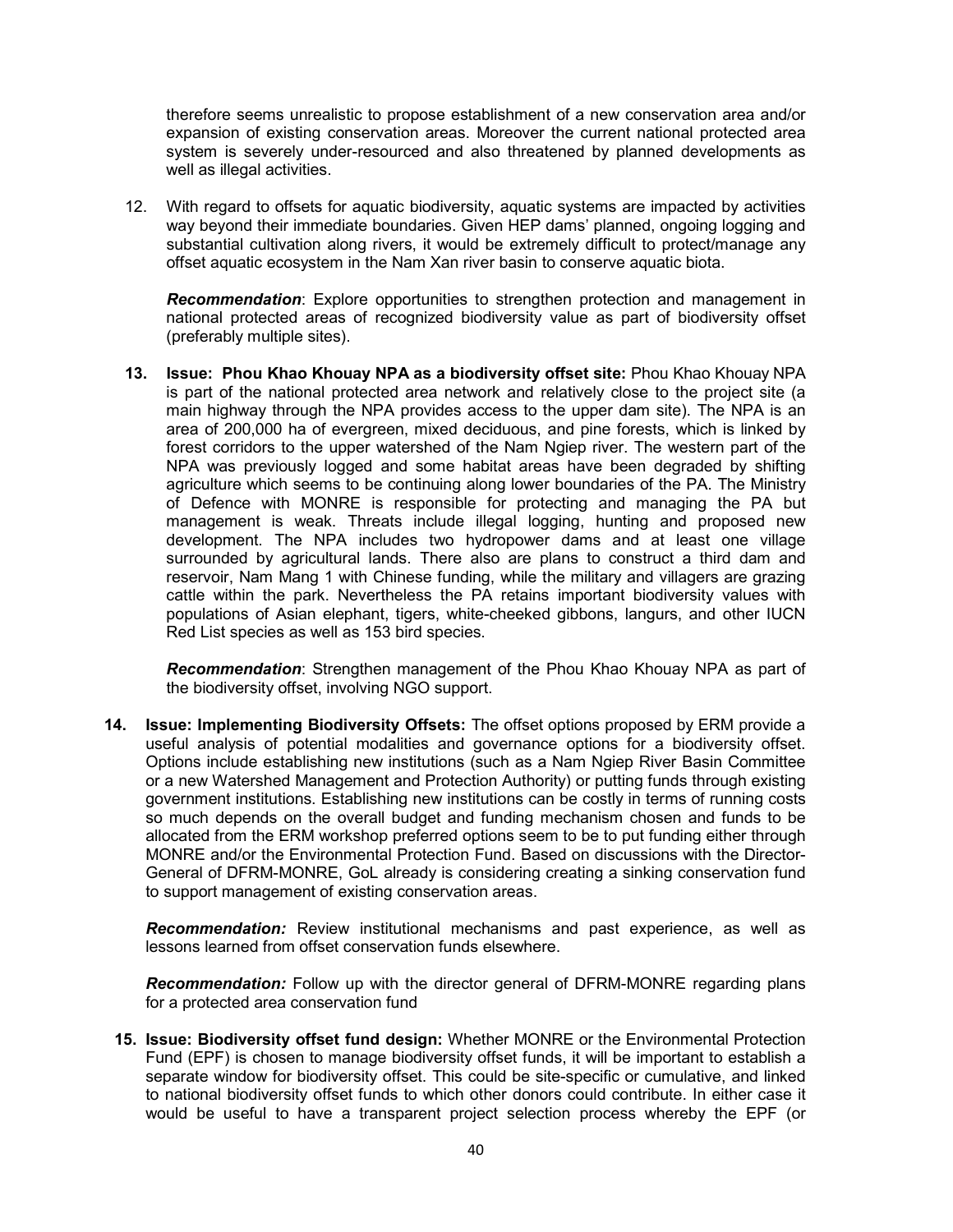MONRE) could invite proposals to be reviewed by a panel including representation from MONRE, NNP1 and independent scientific advisors against specific biodiversity and other criteria.

*Recommendation:* ADB should discuss with other donors the potential for a cumulative offset fund in Lao PDR to support conservation initiatives.

*Recommendation:* The Developer should review relevant experience from other conservation funds in regard to governance, project selection criteria, etc. before proceeding; to make the most effective use of investment funds.

**16. Issue: Available funding for offset / mitigation:** It is unclear from the Concession Agreement (CA) what funds are available for biodiversity offsets and/or specific management activities (see Annex C). Biodiversity activities starred in table total \$3.7m (including \$1.65m for forest restoration, \$1.176m for aquatic surveys, \$788,000 for wildlife protection) over the life of the project. However there is another \$1 million for the EPF and another \$6.24 million allocated for the Environmental Management Fund (which includes watershed monitoring). Smaller sums also have been allocated for conservation awareness (\$168,000), capacity building for MONRE (\$165,000) and wildlife translocation (\$90,000). It is unclear how these funds will be used and in some cases there seems to be overlap with other budget lines e.g. \$2.176 million for watershed management. Since the budget seems to originally have been prepared in 2007, it would be useful to revise based on up-to-date information and recognized needs.

*Recommendation:* To make most effective use of capital resources, the Developer should clarify funds available for a) biodiversity offset; and, b) mitigation activities.

*Recommendation*: The Developer should revise budget based on current realities and needs.

**17. Issue: Wildlife translocation:** The Concession Agreement specifically allocates funds for wildlife capture and translocation during the construction phase, prior to inundation, although the budgets seem both unrealistic and inconsistent throughout the annex. Capturing wildlife for translocation is extremely difficult and expensive, especially in a forest environment. The proposed translocation activities over six years prior to impoundment make little sense. It would be more useful to conduct more detailed surveys of the upper dam site and watershed during the construction phase, including above the expected high water level to better define protection and monitoring activities in the watershed forests. This could involve engagement and training for Hmong people to collect useful data based on their local knowledge and experience as forest users.

*Recommendation:* The IAP recommends that the Developer look at lessons learned from Nam Theun 2 on the effectiveness of wildlife translocation, including monitoring of released animals.

*Recommendation:* The Developer should review desirability of translocation and consider re-allocation of funds to other activities; e.g., wildlife surveys and monitoring pre- and post inundation.

*Recommendation*: The Developer should conduct additional wildlife surveys in upper watershed forests during construction phase to better define protection and monitoring activities, including Hmong villagers where possible.

**18. Issue: Capacity of province and district environment teams:** The Concession Agreement allocates a modest budget of \$165,000 for strengthening capacity at MONRE. It